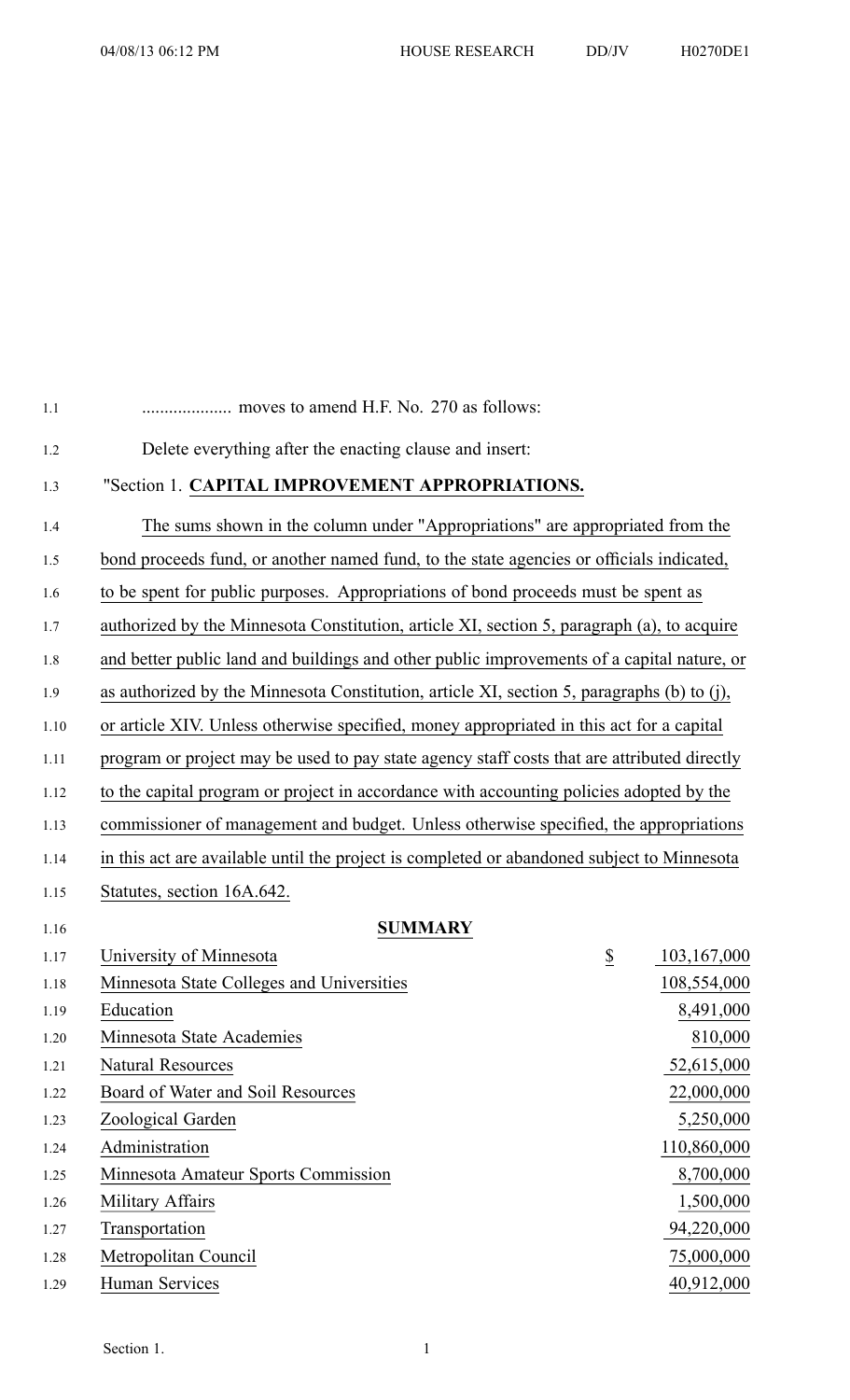2.1 Veterans Affairs 5,335,000 2.2 Corrections 3,000,000 2.3 Employment and Economic Development 119,057,000 2.4 Public Facilities Authority 37,500,000 2.5 Housing Finance Agency 15,000,000 2.6 Minnesota Historical Society 10,607,000 2.7 Bond Sale Expenses 800,000 2.8 Cancellations (2,000,000) 2.9 **TOTAL \$ 821,378,000** 2.10 Bond Proceeds Fund (General Fund Debt Service) 741,509,000 2.11 Bond Proceeds Fund (User Financed Debt Service) 19,518,000 2.12 Maximum Effort School Loan Fund 5,491,000 2.13 State Transportation Fund 55,000,000 2.14 General Fund 1,860,000 2.15 Bond Proceeds Cancellations (2,000,000) 2.16 **APPROPRIATIONS** 2.17 Sec. 2. **UNIVERSITY OF MINNESOTA** 2.18 Subdivision 1. **Total Appropriation \$ 103,167,000** 2.19 To the Board of Regents of the University 2.20 of Minnesota for the purposes specified in 2.21 this section. 2.22 Subd. 2. **Higher Education Asset Preservation** 2.23 **and Replacement (HEAPR)** 30,000,000 2.24 To be spen<sup>t</sup> in accordance with Minnesota 2.25 Statutes, section 135A.046. 2.26 Subd. 3. **Eddy Hall Renovation, Minneapolis** 9,667,000 2.27 To design, construct, furnish, and equip the 2.28 renovation of Eddy Hall on the Minneapolis 2.29 campus for the international and transfer 2.30 student admissions programs and to improve 2.31 space utilization by decommissioning 2.32 obsolete space. 2.33 Subd. 4. **Tate Laboratory Renovation,** 2.34 **Minneapolis** 6,000,000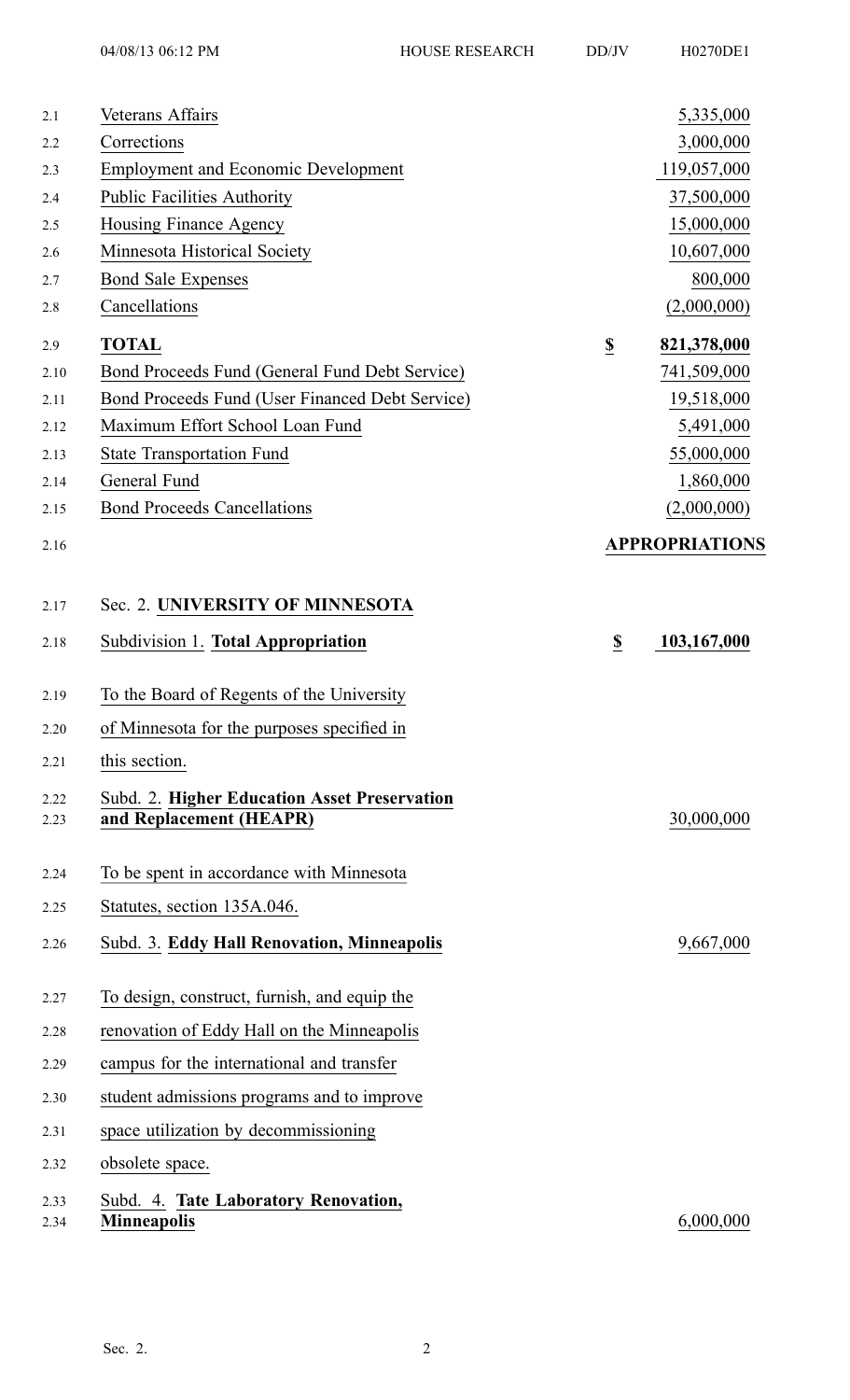| 3.1        | To design the renovation of the Tate                                               |            |
|------------|------------------------------------------------------------------------------------|------------|
| 3.2        | Laboratory of Physics on the Minneapolis                                           |            |
| 3.3        | campus for use by the School of Physics                                            |            |
| 3.4        | and Astronomy, and the School of Earth                                             |            |
| 3.5        | Sciences to consolidate programs in geology,                                       |            |
| 3.6        | geobiology, hydrogeology, geochemistry,                                            |            |
| 3.7        | and geophysics in the building.                                                    |            |
| 3.8<br>3.9 | Subd. 5. James Ford Bell Natural History<br><b>Museum and Planetarium St. Paul</b> | 47,500,000 |
| 3.10       | To complete design and to construct, furnish,                                      |            |
| 3.11       | and equip a new James Ford Bell Natural                                            |            |
| 3.12       | History Museum on the St. Paul campus.                                             |            |
| 3.13       | Subd. 6. Laboratory Replacement, St. Paul                                          | 4,000,000  |
| 3.14       | To design a new laboratory on the St. Paul                                         |            |
| 3.15       | campus with approximately 50,000 to 60,000                                         |            |
| 3.16       | square feet of lab space, and to replace                                           |            |
| 3.17       | obsolete facilities, renovate current facilities                                   |            |
| 3.18       | and decommission space not suited for                                              |            |
| 3.19       | research.                                                                          |            |
| 3.20       | Subd. 7. Research Facility Improvements                                            | 6,000,000  |
| 3.21       | To replace the Bee Research Facility in                                            |            |
| 3.22       | the College of Food, Agricultural and                                              |            |
| 3.23       | Natural Resources, and to replace the                                              |            |
| 3.24       | obsolete greenhouses used by the College of                                        |            |
| 3.25       | Biological Sciences.                                                               |            |
| 3.26       | Subd. 8. University Share                                                          |            |
| 3.27       | Except for Higher Education Asset                                                  |            |
| 3.28       | Preservation and Replacement (HEARP) and                                           |            |
| 3.29       | the Bell Museum, the appropriations in this                                        |            |
| 3.30       | section are intended to cover approximately                                        |            |
| 3.31       | two-thirds of the cost of each project. The                                        |            |
| 3.32       | remaining costs must be paid from university                                       |            |
| 3.33       | sources.                                                                           |            |
| 3.34       | Subd. 9. Unspent Appropriations                                                    |            |
|            |                                                                                    |            |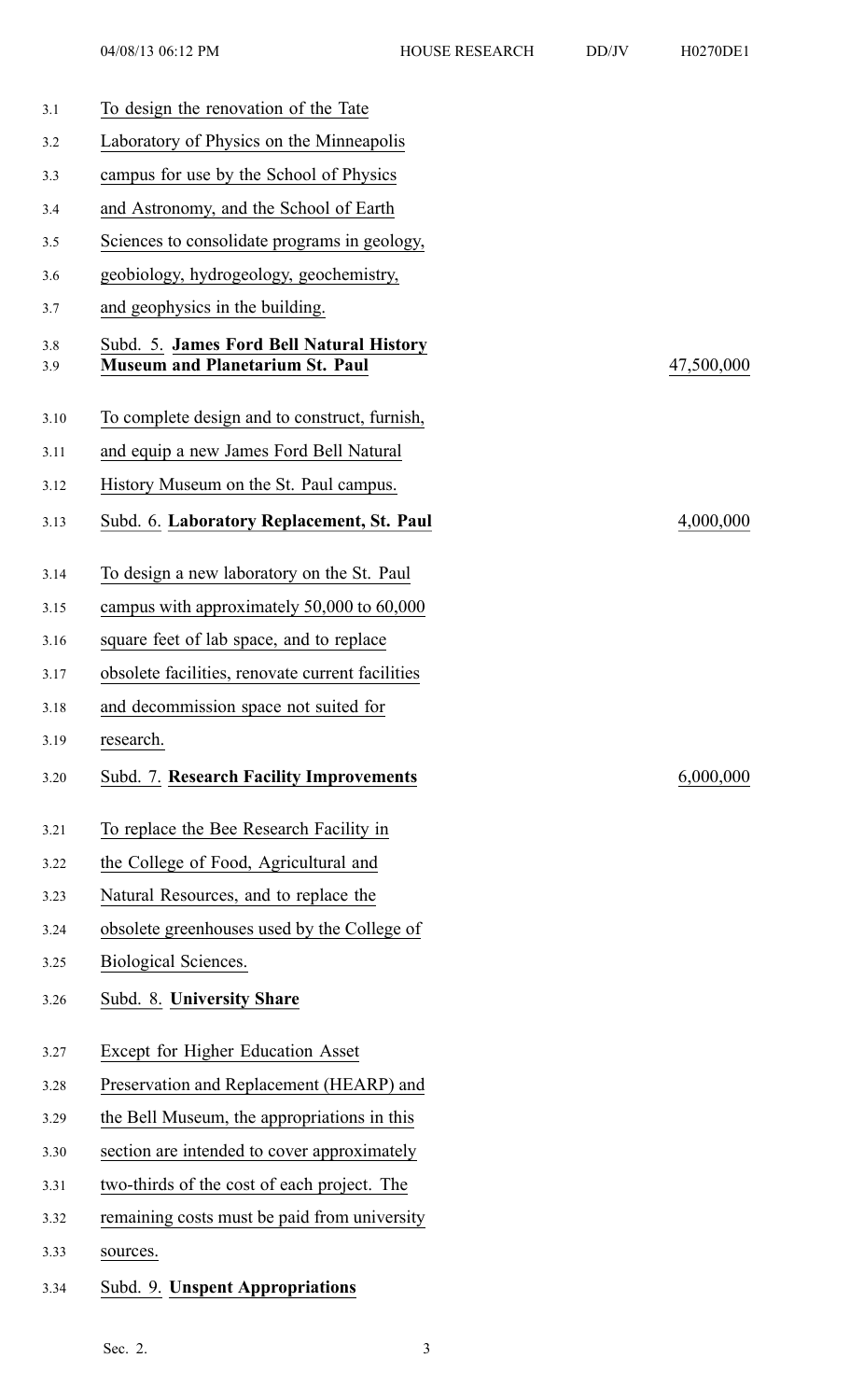| 4.1          | Upon substantial completion of the project                                |             |
|--------------|---------------------------------------------------------------------------|-------------|
| 4.2          | authorized in this section and after written                              |             |
| 4.3          | notice to the commissioner of management                                  |             |
| 4.4          | and budget, the Board of Regents must use                                 |             |
| 4.5          | any money remaining in the appropriation                                  |             |
| 4.6          | for that project for HEAPR under Minnesota                                |             |
| 4.7          | Statutes, section 135A.046. The Board of                                  |             |
| 4.8          | Regents must report by February 1 of each                                 |             |
| 4.9          | even-numbered year to the chairs of the house                             |             |
| 4.10         | of representatives and senate committees                                  |             |
| 4.11         | with jurisdiction over capital investments and                            |             |
| 4.12         | higher education finance, and to the chairs                               |             |
| 4.13         | of the house of representatives Ways and                                  |             |
| 4.14         | Means Committee and the senate Finance                                    |             |
| 4.15         | Committee, on how the remaining money                                     |             |
| 4.16         | has been allocated or spent.                                              |             |
| 4.17<br>4.18 | Sec. 3. MINNESOTA STATE COLLEGES<br><b>AND UNIVERSITIES</b>               |             |
|              |                                                                           |             |
| 4.19         | Subdivision 1. Total Appropriation<br>$\overline{\mathbf{z}}$             | 108,554,000 |
|              |                                                                           |             |
| 4.20         | To the Board of Trustees of the Minnesota                                 |             |
| 4.21         | State Colleges and Universities for the                                   |             |
| 4.22         | purposes specified in this section.                                       |             |
| 4.23         | <b>Subd. 2. Higher Education Asset Preservation</b>                       |             |
| 4.24         | and Replacement (HEAPR)                                                   | 50,000,000  |
| 4.25         | To be spent in accordance with Minnesota                                  |             |
| 4.26         | Statutes, section 135A.046.                                               |             |
| 4.27         | Subd. 3. Central Lakes College, Staples                                   |             |
|              |                                                                           |             |
| 4.28<br>4.29 | <b>Agriculture Reconfiguration and Main</b><br><b>Building Renovation</b> | 3,458,000   |
|              |                                                                           |             |
| 4.30         | To complete the design of and to renovate,                                |             |
| 4.31         | furnish, and equip Staples main campus                                    |             |
| 4.32         | spaces for science, technology, and math                                  |             |
| 4.33         | initiatives, agriculture, and energy programs,                            |             |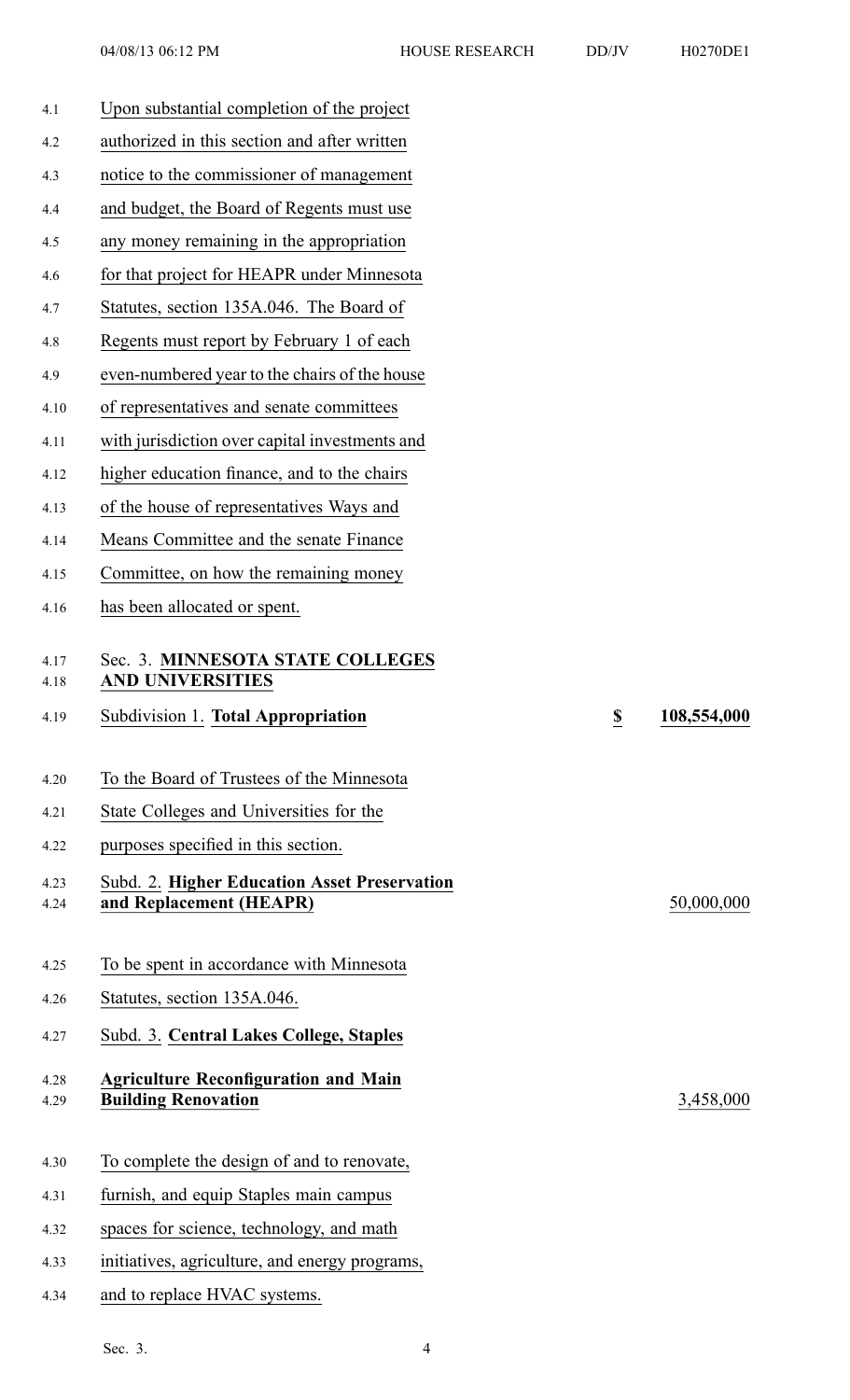| 5.1          | Subd. 4. Metropolitan State University                                       |            |
|--------------|------------------------------------------------------------------------------|------------|
| 5.2          | <b>Science Education Center Construction</b>                                 | 31,000,000 |
| 5.3          | To complete design and to construct, furnish,                                |            |
| 5.4          | and equip the science education center on the                                |            |
| 5.5          | campus of Metropolitan State University.                                     |            |
| 5.6<br>5.7   | Subd. 5. Minnesota State Community and<br><b>Technical College, Moorhead</b> |            |
| 5.8<br>5.9   | <b>Transportation Center Renovation, Addition,</b><br>and Demolition         | 5,210,000  |
| 5.10         | To complete the design of, and to renovate,                                  |            |
| 5.11         | furnish, and equip existing space, and to                                    |            |
| 5.12         | design, construct, furnish, and equip an                                     |            |
| 5.13         | addition with new laboratories, to replace                                   |            |
| 5.14         | HVAC systems, and to demolish an obsolete                                    |            |
| 5.15         | facilities building.                                                         |            |
| 5.16<br>5.17 | Subd. 6. Riverland Community College, Albert<br>Lea                          | 3,083,000  |
| 5.18         | To complete the design of, and to renovate.                                  |            |
| 5.19         | furnish, and equip the Main Building for                                     |            |
| 5.20         | multiuse classroom space, demolish the                                       |            |
| 5.21         | obsolete Gateway Building, replace HVAC                                      |            |
| 5.22         | systems.                                                                     |            |
| 5.23<br>5.24 | Subd. 7. Rochester Community and Technical<br>College                        |            |
| 5.25         | <b>Classroom renovation design</b>                                           | 900,000    |
| 5.26         | To complete the design of the renovation of                                  |            |
| 5.27         | classrooms, including replacement of the                                     |            |
| 5.28         | heating, ventilating, and air conditioning                                   |            |
| 5.29         | systems.                                                                     |            |
| 5.30<br>5.31 | Subd. 8. Winona State University classroom<br>renovation                     | 5,828,000  |
| 5.32         | To complete the design of and to renovate,                                   |            |
| 5.33         | furnish, and equip existing space in Somsen                                  |            |
| 5.34         | and Wabasha Halls for flexible, active                                       |            |
|              |                                                                              |            |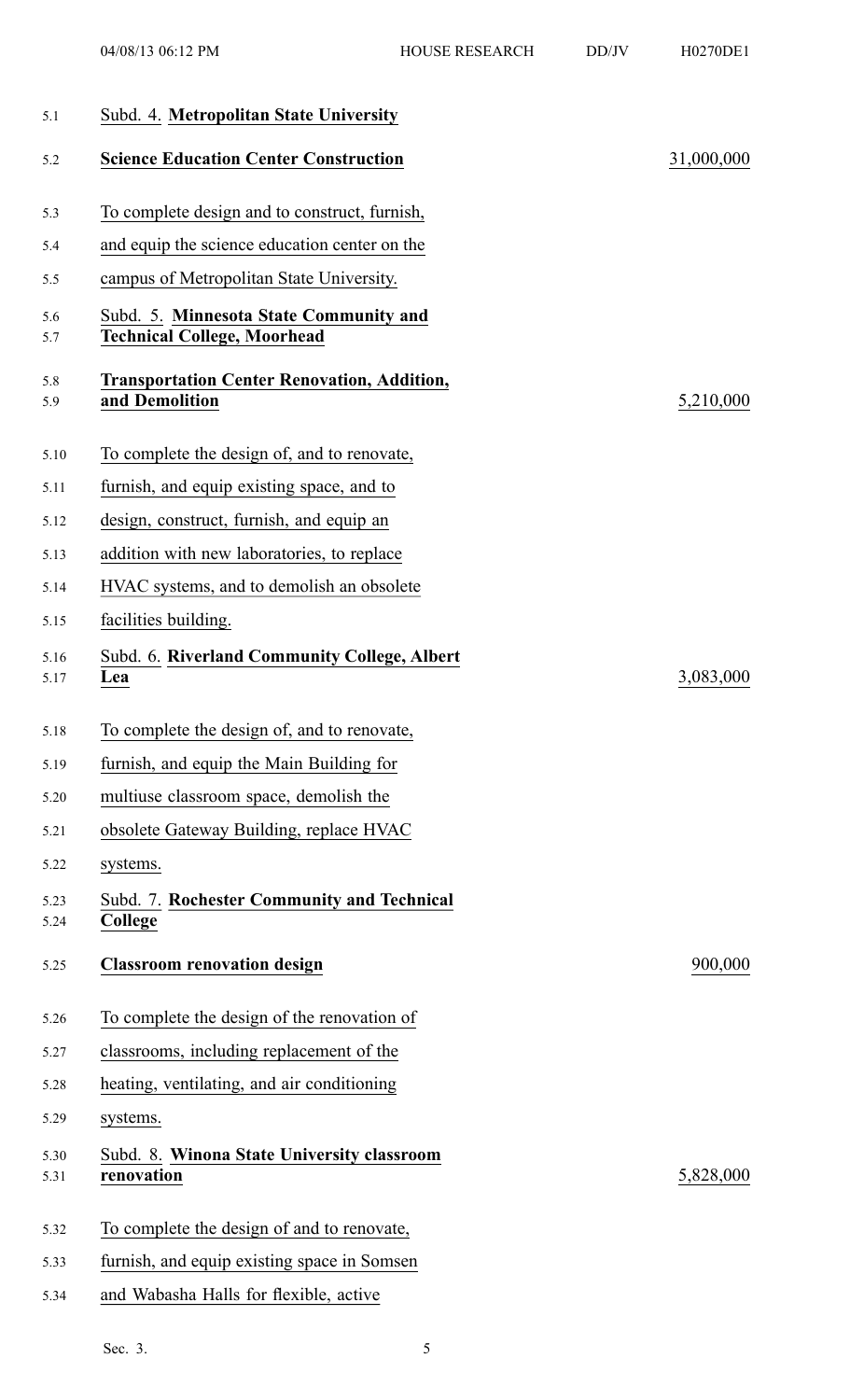| learning classrooms for the business and                                             |                                               |
|--------------------------------------------------------------------------------------|-----------------------------------------------|
| other programs and to acquire an empty lot                                           |                                               |
| to expand parking.                                                                   |                                               |
| Subd. 9. Systemwide Science, Technology,<br><b>Engineering, and Math Initiatives</b> | 2,700,000                                     |
| To design, renovate, furnish, and equip                                              |                                               |
| science laboratories and classrooms at the                                           |                                               |
| following campuses: Century College;                                                 |                                               |
| Minnesota State University, Moorhead;                                                |                                               |
| Northeast Higher Education District, Itasca                                          |                                               |
| Community College; and Mesabi Range                                                  |                                               |
| Community and Technical College, Eveleth.                                            |                                               |
| Subd. 10. Systemwide classroom renovations                                           | 2,675,000                                     |
|                                                                                      |                                               |
| for classrooms to meet workforce training                                            |                                               |
| needs. This appropriation may be used at the                                         |                                               |
| following campuses: Century College; Inver                                           |                                               |
| Hills Community College; Northeast Higher                                            |                                               |
| <b>Education District, Vermilion Community</b>                                       |                                               |
| College; and Saint Paul College.                                                     |                                               |
| Subd. 11. Systemwide energy renovation and<br>additions                              | 3,700,000                                     |
| To design, renovate, demolish, construct,                                            |                                               |
| furnish, and equip space for workforce                                               |                                               |
| training and programs for energy and                                                 |                                               |
| sustainable development. This appropriation                                          |                                               |
| may be used at the following campuses:                                               |                                               |
| Anoka Technical College; Century College;                                            |                                               |
| Minnesota West Community and Technical                                               |                                               |
| College, Canby and Jackson; and Northeast                                            |                                               |
| <b>Higher Education District, Itasca Community</b>                                   |                                               |
| College.                                                                             |                                               |
|                                                                                      | To design, renovate, furnish, and equip space |

6.33 Subd. 12. **Debt Service**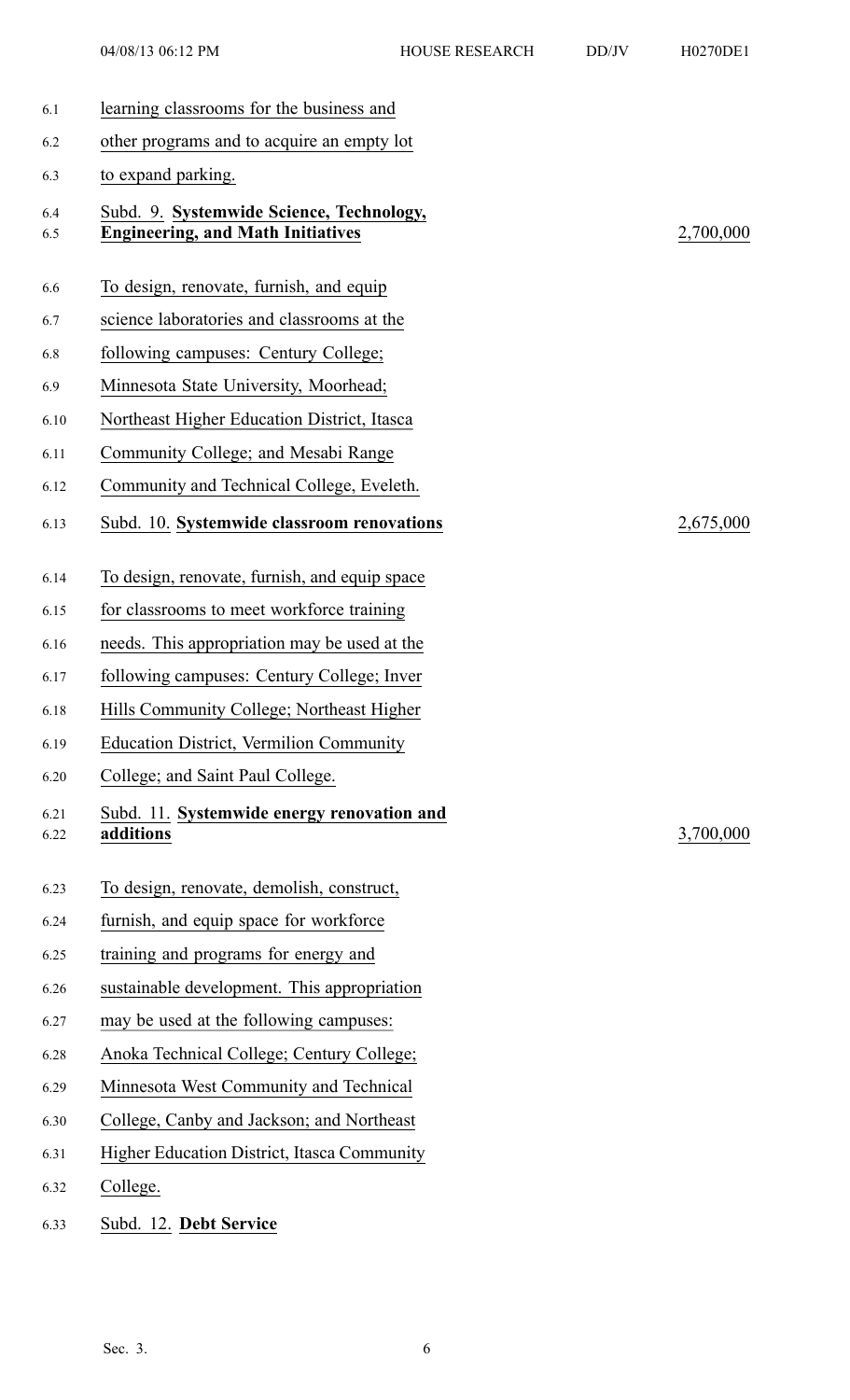| 7.1  | (a) Except as provided in paragraph (b), the     |
|------|--------------------------------------------------|
| 7.2  | board shall pay the debt service on one-third    |
| 7.3  | of the principal amount of state bonds sold to   |
| 7.4  | finance projects authorized by this section.     |
| 7.5  | After each sale of general obligation bonds,     |
| 7.6  | the commissioner of management and budget        |
| 7.7  | shall notify the board of the amounts assessed   |
| 7.8  | for each year for the life of the bonds.         |
| 7.9  | (b) The board need not pay debt service on       |
| 7.10 | bonds sold to finance Higher Education Asset     |
| 7.11 | Preservation and Replacement (HEAPR).            |
| 7.12 | Where a nonstate match is required, the debt     |
| 7.13 | service is due on a principal amount equal       |
| 7.14 | to one-third of the total project cost, less the |
| 7.15 | match committed before the bonds are sold.       |
| 7.16 | (c) The commissioner of management and           |
| 7.17 | budget shall reduce the board's assessment       |
| 7.18 | each year by one-third of the net income         |
| 7.19 | from investment of general obligation bond       |
| 7.20 | proceeds in proportion to the amount of          |
| 7.21 | principal and interest otherwise required to     |
| 7.22 | be paid by the board. The board shall pay its    |
| 7.23 | resulting net assessment to the commissioner     |
| 7.24 | of management and budget by December             |
| 7.25 | 1 each year. If the board fails to make          |
| 7.26 | a payment when due, the commissioner             |
| 7.27 | of management and budget shall reduce            |
| 7.28 | allotments for appropriations from the           |
| 7.29 | general fund otherwise available to the board    |
| 7.30 | and apply the amount of the reduction to         |
| 7.31 | cover the missed debt service payment. The       |
| 7.32 | commissioner of management and budget            |
| 7.33 | shall credit the payments received from the      |
| 7.34 | board to the bond debt service account in        |
| 7.35 | the state bond fund each December 1 before       |
| 7.36 | money is transferred from the general fund       |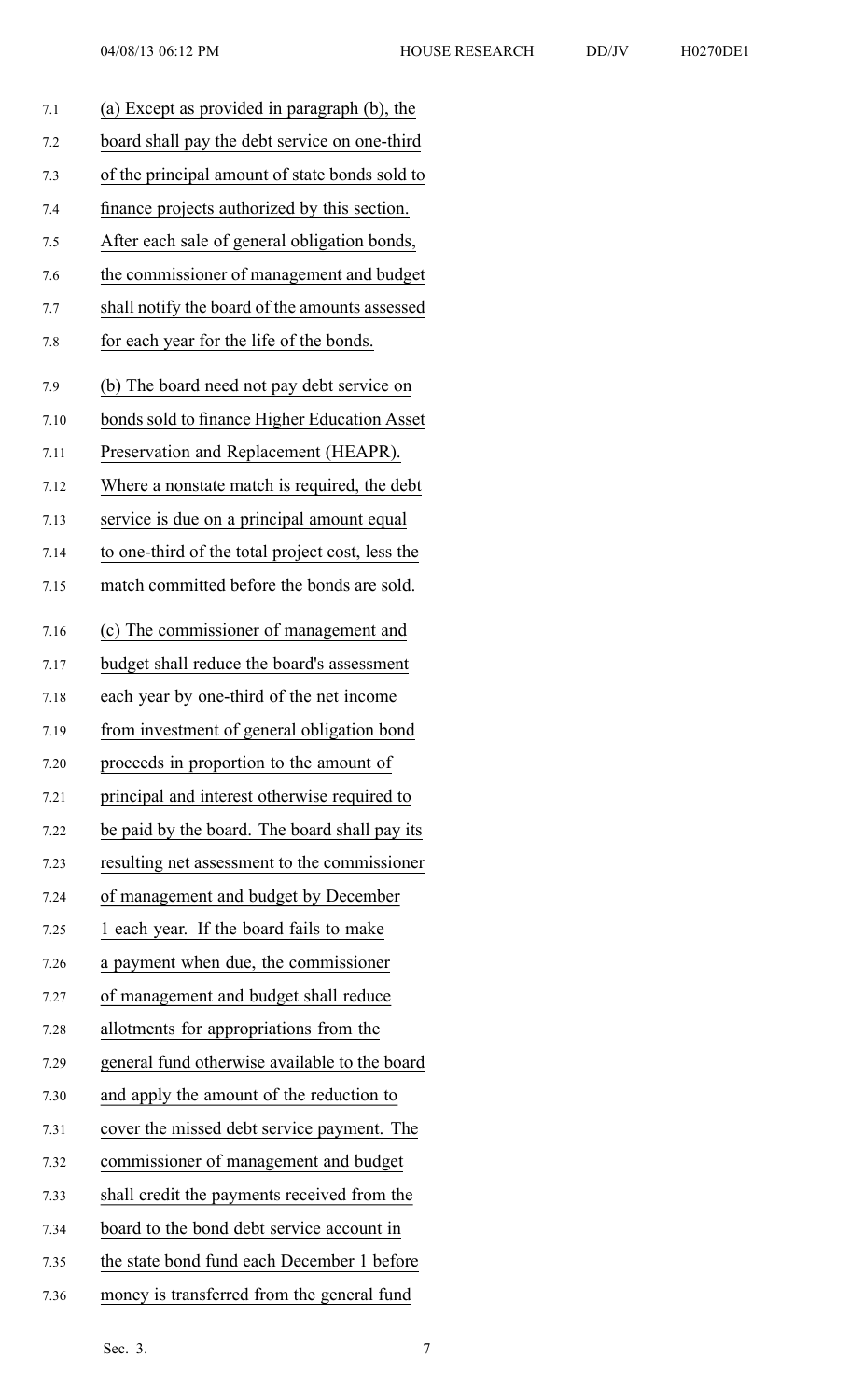| 8.1  | under Minnesota Statutes, section 16A.641,        |
|------|---------------------------------------------------|
| 8.2  | subdivision 10.                                   |
| 8.3  | <b>Subd. 13. Unspent Appropriations</b>           |
| 8.4  | (a) Upon substantial completion of a project      |
| 8.5  | authorized in this section and after written      |
| 8.6  | notice to the commissioner of management          |
| 8.7  | and budget, the board must use any money          |
| 8.8  | remaining in the appropriation for that project   |
| 8.9  | for Higher Education Asset Preservation and       |
| 8.10 | Replacement (HEAPR) under Minnesota               |
| 8.11 | Statutes, section 135A.046. The Board             |
| 8.12 | of Trustees must report by February 1 of          |
| 8.13 | each even-numbered year to the chairs of          |
| 8.14 | the house of representatives and senate           |
| 8.15 | committees with jurisdiction over capital         |
| 8.16 | investment and higher education finance, and      |
| 8.17 | to the chairs of the house of representatives     |
| 8.18 | Ways and Means Committee and the senate           |
| 8.19 | Finance Committee, on how the remaining           |
| 8.20 | money has been allocated or spent.                |
| 8.21 | (b) The unspent portion of an appropriation       |
| 8.22 | for a project in this section that is complete is |
| 8.23 | available for HEAPR under this subdivision,       |
| 8.24 | at the same campus as the project for which       |
| 8.25 | the original appropriation was made and the       |
| 8.26 | debt service requirement under subdivision        |
| 8.27 | 20 is reduced accordingly. Minnesota              |
| 8.28 | Statutes, section 16A.642, applies from the       |
| 8.29 | date of the original appropriation to the         |
| 8.30 | unspent amount transferred.                       |
|      |                                                   |

8.31 Sec. 4. **EDUCATION**

8.32 Subdivision 1. **Total Appropriation \$ 8,491,000**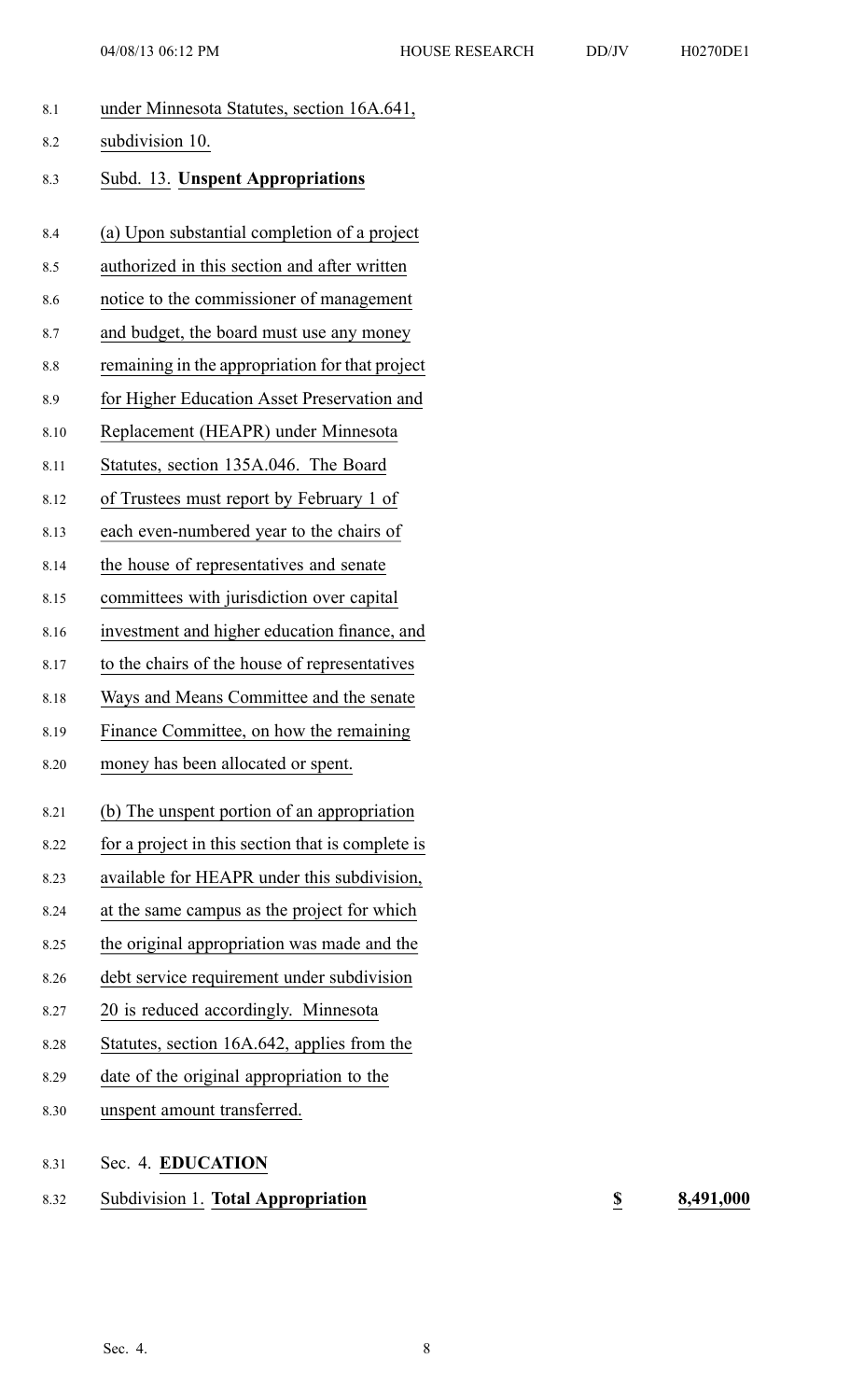9.5 **Revolving Loan Program** 3,000,000

5,491,000

| 9.1          | To the commissioner of education or another                          |
|--------------|----------------------------------------------------------------------|
| 9.2          | named person for the purposes specified in                           |
| 9.3          | this section.                                                        |
| 9.4<br>9.5   | Subd. 2. School Energy Conservation<br><b>Revolving Loan Program</b> |
| 9.6          | To the commissioner of commerce for the                              |
| 9.7          | school energy efficiency revolving loan                              |
| 9.8          | program under new Minnesota Statutes,                                |
| 9.9          | sections 216C.371 and 216C.372.                                      |
| 9.10<br>9.11 | Subd. 3. Independent School District No. 38,<br><b>Red Lake</b>      |
| 9.12         | From the maximum effort school loan fund                             |
| 9.13         | for a capital loan to Independent School                             |
| 9.14         | District No. 38, Red Lake, as provided                               |
| 9.15         | in Minnesota Statutes, sections 126C.60                              |
| 9.16         | to 126C.72, to design, construct, furnish,                           |
| 9.17         | and equip renovation of existing facilities                          |
| 9.18         | and construction of new facilities. The                              |
| 9.19         | project paid for with this appropriation                             |
| 9.20         | includes a portion of the renovation and                             |
| 9.21         | construction identified in the review and                            |
| 9.22         | comment performed by the commissioner of                             |
| 9.23         | education under the capital loan provisions                          |
| 9.24         | of Minnesota Statutes, section 126C.69. This                         |
| 9.25         | portion includes renovation and construction                         |
| 9.26         | of a single kitchen and cafeteria to serve the                       |
| 9.27         | high school and middle school, a receiving                           |
| 9.28         | area and dock and adjacent drives, utilities,                        |
| 9.29         | and grading. Before any capital loan                                 |
| 9.30         | contract is approved under this authorization,                       |
| 9.31         | the district must provide documentation                              |
| 9.32         | acceptable to the commissioner on how the                            |
| 9.33         | capital loan will be used. If any portion of                         |
| 9.34         | the appropriation remains after completion of                        |
| 9.35         | the identified project components, the district                      |
| 9.36         | may, with the commissioner's approval, use                           |

Sec. 4. 9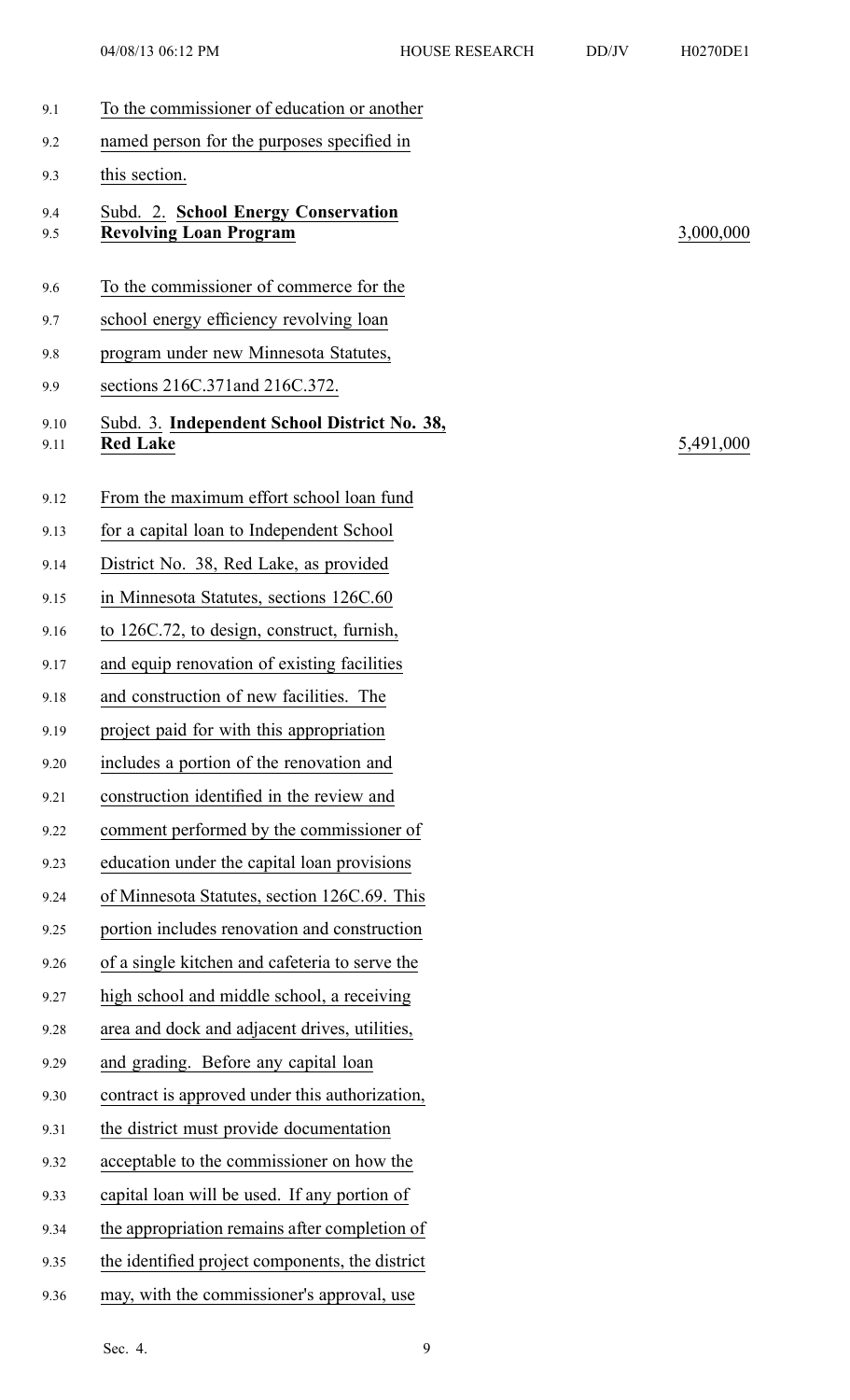|       | 04/08/13 06:12 PM                              | <b>HOUSE RESEARCH</b> | DD/JV                   | H0270DE1   |
|-------|------------------------------------------------|-----------------------|-------------------------|------------|
| 10.1  | the money for other items identified in the    |                       |                         |            |
| 10.2  | review and comment submission.                 |                       |                         |            |
| 10.3  | Sec. 5. MINNESOTA STATE ACADEMIES              |                       | $\overline{\mathbf{S}}$ | 810,000    |
| 10.4  | To the commissioner of administration to       |                       |                         |            |
| 10.5  | design a new residence hall on the Minnesota   |                       |                         |            |
| 10.6  | State Academy for the Deaf campus,             |                       |                         |            |
| 10.7  | including approximately 60 parking spaces.     |                       |                         |            |
| 10.8  | Sec. 6. NATURAL RESOURCES                      |                       |                         |            |
| 10.9  | Subdivision 1. Total Appropriation             |                       | $\overline{\mathbf{z}}$ | 52,115,000 |
| 10.10 | To the commissioner of natural resources for   |                       |                         |            |
| 10.11 | the purposes specified in this section.        |                       |                         |            |
| 10.12 | Subd. 2. Flood Hazard Mitigation               |                       |                         | 20,000,000 |
| 10.13 | For the state share of flood hazard            |                       |                         |            |
| 10.14 | mitigation grants for publicly owned capital   |                       |                         |            |
| 10.15 | improvements to prevent or alleviate flood     |                       |                         |            |
| 10.16 | damage, under Minnesota Statutes, section      |                       |                         |            |
| 10.17 | 103F.161. Levee projects, to the extent        |                       |                         |            |
| 10.18 | practicable, shall meet the state standard of  |                       |                         |            |
| 10.19 | three feet above the 100-year flood elevation. |                       |                         |            |
| 10.20 | This appropriation includes money for          |                       |                         |            |
| 10.21 | projects in Moorhead, South Saint Paul,        |                       |                         |            |
| 10.22 | and Inver Grove Heights, and other project     |                       |                         |            |
| 10.23 | priorities based on need as determined by the  |                       |                         |            |
| 10.24 | commissioner of natural resources.             |                       |                         |            |
| 10.25 | To the extent that the cost of a project       |                       |                         |            |
| 10.26 | exceeds two percent of the median household    |                       |                         |            |
| 10.27 | income in the municipality multiplied by the   |                       |                         |            |
| 10.28 | number of households in the municipality,      |                       |                         |            |
| 10.29 | this appropriation is also for the local share |                       |                         |            |
| 10.30 | of the project.                                |                       |                         |            |
| 10.31 | Subd. 3. Dam Renovation                        |                       |                         | 5,400,000  |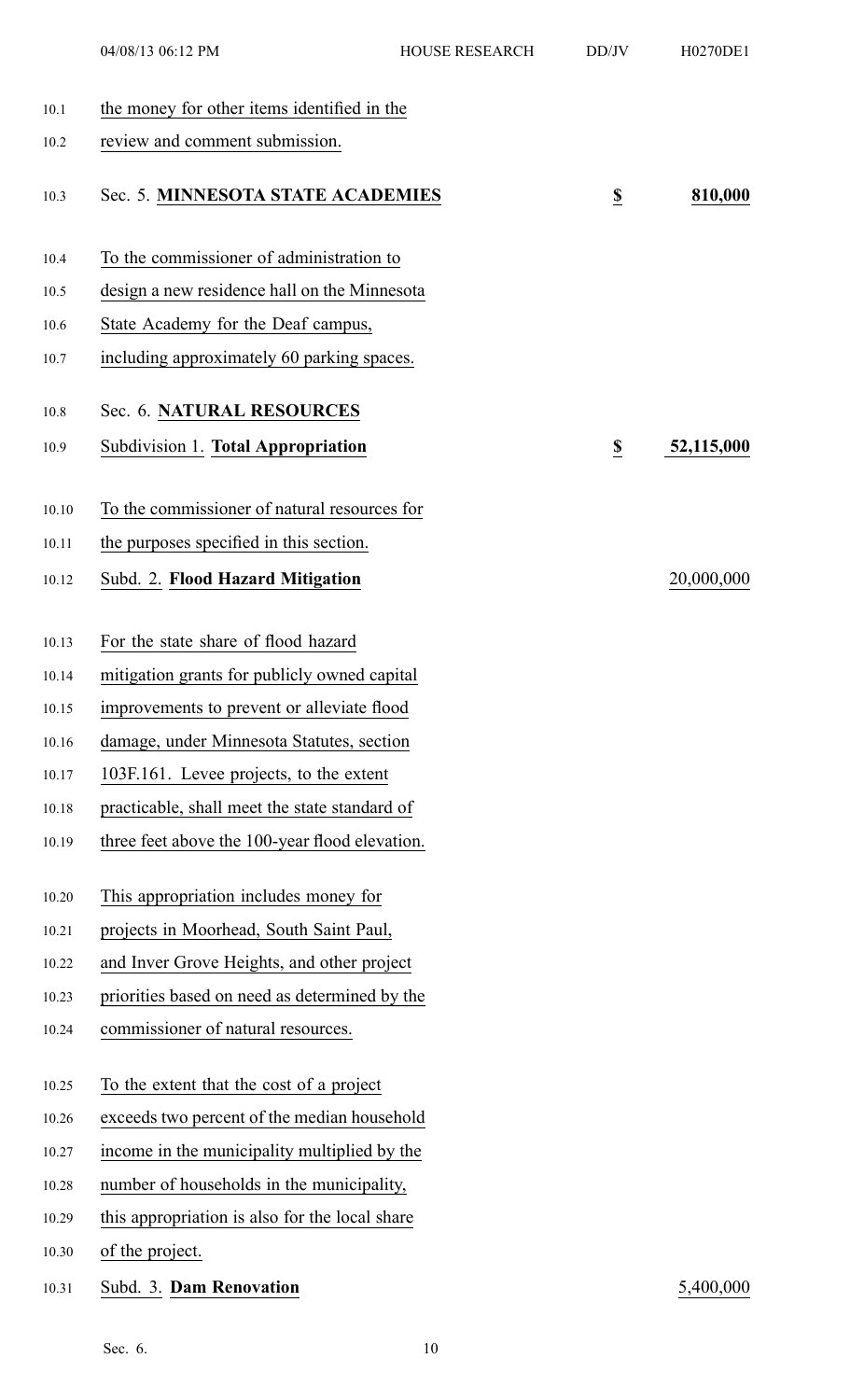- 
- 11.1 (a) \$2,400,000 is for <sup>a</sup> gran<sup>t</sup> to Blue Earth 11.2 County under Minnesota Statutes, section 11.3 103G.511, for capital improvements to 11.4 repair and renovate the Rapidan Dam. 11.5 Notwithstanding the match requirements in 11.6 section 103G.511, this appropriation does 11.7 not require <sup>a</sup> match. 11.8 (b) \$3,000,000 is for <sup>a</sup> gran<sup>t</sup> to the city of 11.9 Champlin under Minnesota Statutes, section 11.10 103G.511, for capital improvements to repair 11.11 and renovate the Champlin Mill Pond dam. 11.12 Notwithstanding the match requirements in 11.13 section 103G.511, this appropriation does 11.14 not require <sup>a</sup> match. 11.15 Subd. 4. **State Trails Development** 16,215,000 11.16 To acquire land for and to construct and 11.17 renovate state trails under Minnesota 11.18 Statutes, section 85.015. This appropriation 11.19 includes funding: 11.20 (1) up to \$2,000,000 is for the Blazing Star 11.21 Trail; 11.22 (2) up to \$2,000,000 is for the Camp 11.23 Ripley/Veterans State Trail; 11.24 (3) up to \$500,000 is for the Casey Jones 11.25 Trail; 11.26 (4) up to \$2,715,000 is for the Cuyuna Lakes 11.27 Trail segments from Crosby to Deerwood, 11.28 Paul Bunyan State Trail to Lum Park, <sup>a</sup> 11.29 segmen<sup>t</sup> connecting to the Sagamore Unit of 11.30 the Cuyuna Country State Recreation Area; 11.31 and Paul Bunyan State Trail to Riverton; 11.32 (5) up to \$600,000 is for the Gateway 11.33 Trail for the segmen<sup>t</sup> between Scandia and 11.34 William O'Brien State Park;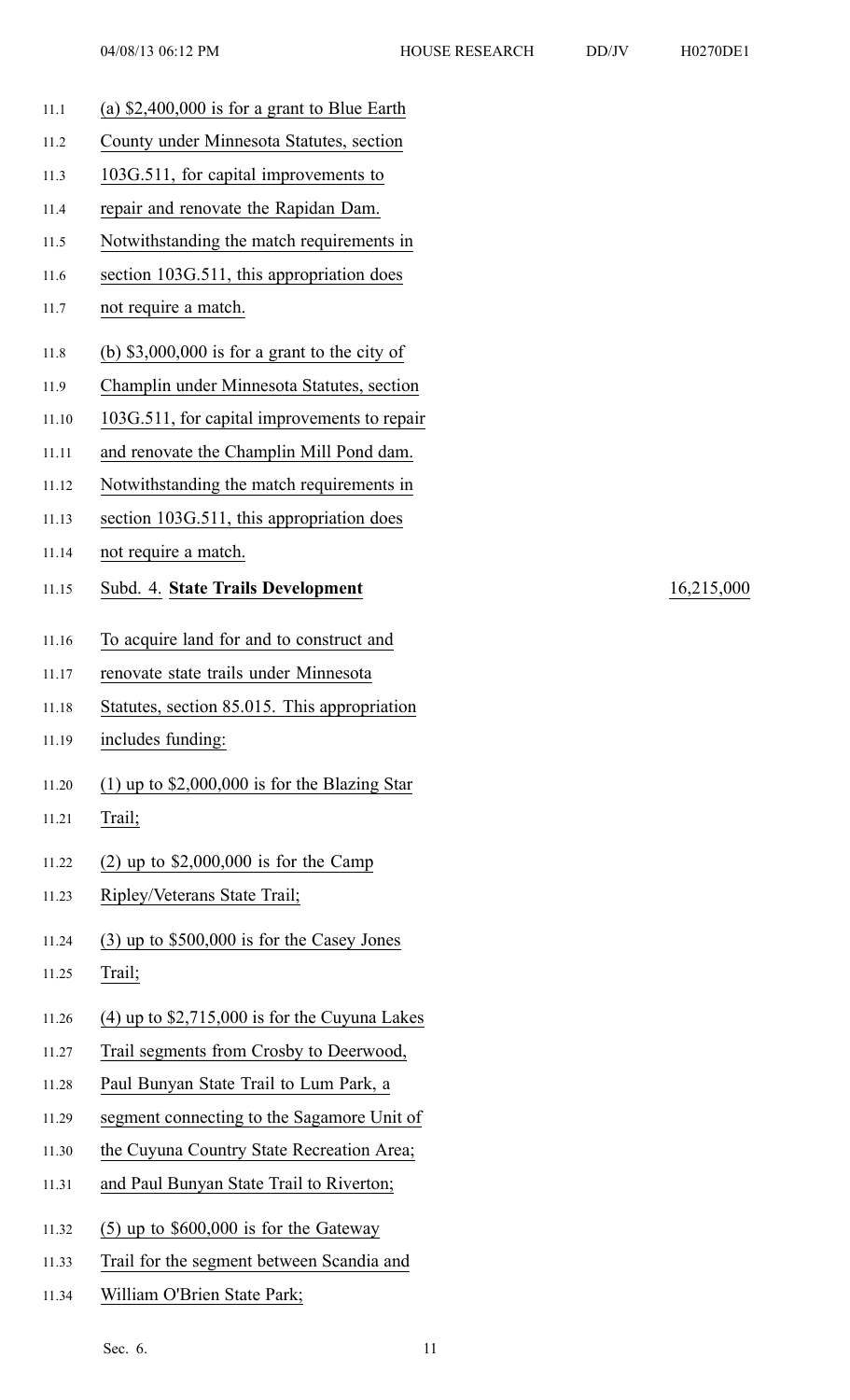12.1 (6) up to \$200,000 is for the Gitchi-Gami 12.2 Trail from Grand Marais to the Cascade 12.3 River; 12.4 (7) up to \$1,500,000 is to acquire and develop 12.5 <sup>a</sup> five-mile bituminous extension of the 12.6 Glacial Lakes State Trail in the city of New 12.7 London to Sibley State Park, in the CSAH 40 12.8 corridor, for bicycle and pedestrian use; 12.9 (8) up to \$300,000 is to acquire and develop 12.10 the segmen<sup>t</sup> of the Goodhue Pioneer Trail 12.11 between White Willow and Goodhue; 12.12 (9) up to \$3,100,000 for the Heartland Trail 12.13 extension from Detroit Lakes to Frazee; and 12.14 to begin work on the Moorhead to Buffalo 12.15 State Park segment; 12.16 (10) up to \$2,500,000 for paving the Luce 12.17 Line Trail and developing <sup>a</sup> parallel horse 12.18 trail between the city of Winsted and city 12.19 of Cedar Mills. The trail between the city 12.20 of Winsted and city of Cedar Mills must be 12.21 available for multiple uses, including hiking, 12.22 biking, horseback riding, snowmobiling, 12.23 cross-country skiing, and inline skating. 12.24 Notwithstanding Minnesota Statutes, section 12.25 84.8712, subdivision 1, snowmobiles with 12.26 metal traction devices may be used on the 12.27 portion of the Luce Line Trail paved with this 12.28 appropriation. The commissioner of natural 12.29 resources shall ensure that all drainage tile 12.30 passing under the Luce Line Trail can be 12.31 maintained and provide for adequate crossing 12.32 locations for farmers with construction 12.33 standards that allow for large machinery to 12.34 cross the trail;

Sec. 6. 12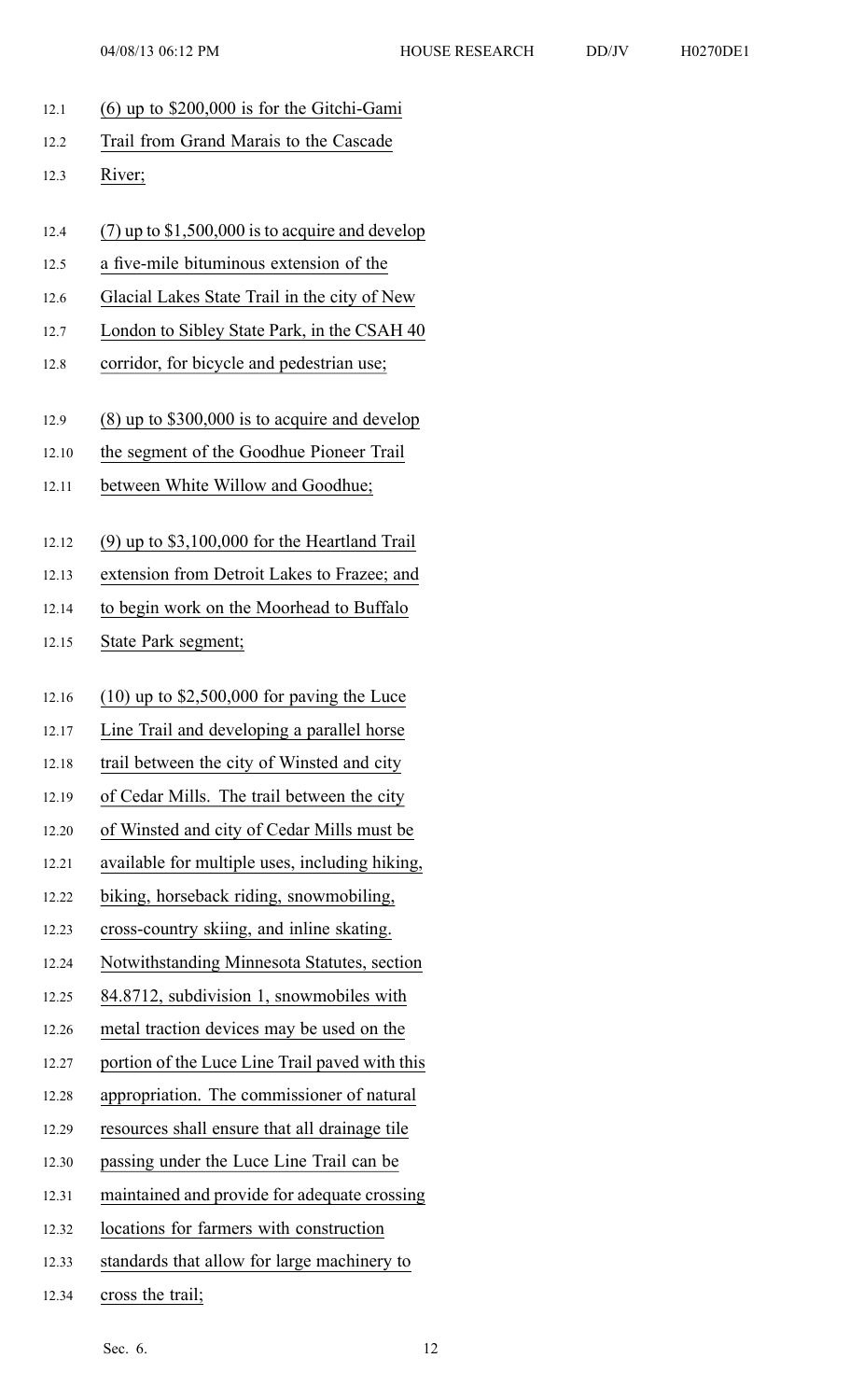13.1 (11) up to \$600,000 for the Mill Towns Trail 13.2 segmen<sup>t</sup> between Lake Byllesby and the 13.3 Cannon Valley Trail, and for the segmen<sup>t</sup> 13.4 between Dundas and Northfield; and 13.5 (12) up to \$200,000 is for the Minnesota 13.6 River Trail between Mankato and St. Peter, 13.7 and connections to the Sakatah Singing 13.8 Hills State Trail and the Red Jacket Trail in 13.9 Mankato. 13.10 For any project listed in this subdivision that 13.11 the commissioner determines is not ready to 13.12 proceed, the commissioner may reallocate 13.13 that project's money to another state trail 13.14 project described in this section or other state 13.15 trail infrastructure. The chairs of the house of 13.16 representatives and senate committees with 13.17 jurisdiction over environment and natural 13.18 resources and legislators from the affected 13.19 legislative districts must be notified of any 13.20 changes. 13.21 Subd. 5. **RIM Critical Habitat Match** 3,000,000 13.22 To provide the state match for the critical 13.23 habitat private sector matching account under 13.24 Minnesota Statutes, section 84.943. This 13.25 appropriation must be used only to acquire 13.26 fee title. 13.27 Subd. 6. **Groundwater Monitoring and** 13.28 **Observation Wells** 2,000,000 13.29 To install groundwater monitoring wells for 13.30 multiple groundwater quantity and quality 13.31 monitoring purposes by state agencies, as 13.32 scientifically and practically appropriate. 13.33 Subd. 7. **Acquisition of School Trust Land** 2,000,000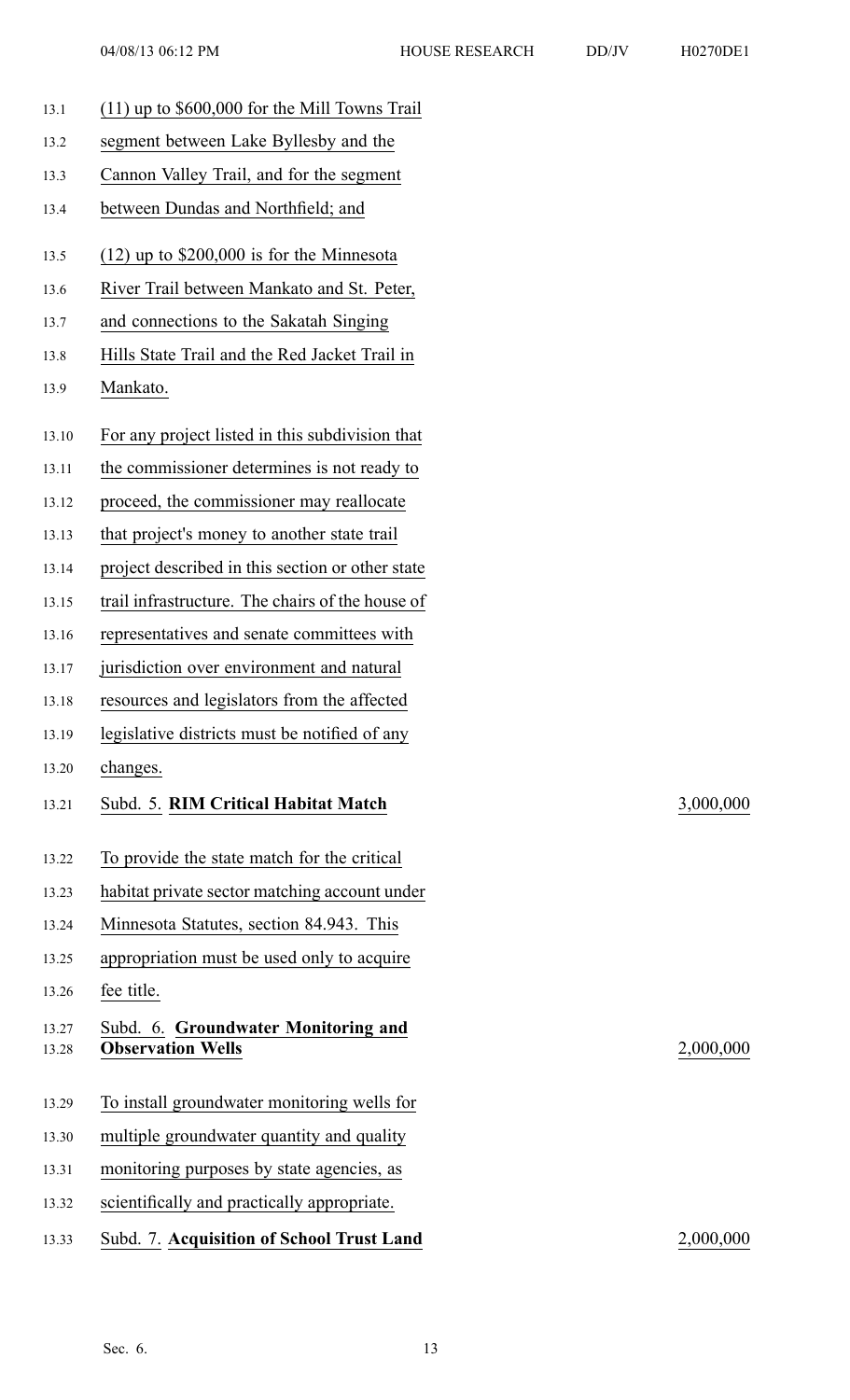| 14.1  | (a) To make condemnation payments for                                                          |
|-------|------------------------------------------------------------------------------------------------|
| 14.2  | acquiring school trust land by condemnation.                                                   |
| 14.3  | All payments made pursuant to this                                                             |
| 14.4  | subdivision shall be deposited into the                                                        |
| 14.5  | permanent school fund.                                                                         |
| 14.6  | (b) The commissioner of natural resources                                                      |
| 14.7  | shall exercise the power of eminent domain                                                     |
| 14.8  | pursuant to Minnesota Statutes, chapter 117,                                                   |
| 14.9  | to acquire fee title to school trust lands.                                                    |
| 14.10 | (c) Notwithstanding Minnesota Statutes,                                                        |
| 14.11 | section 117.036, an appraisal of the land is                                                   |
| 14.12 | not required, and the value determination of                                                   |
| 14.13 | the school trust land shall be done in a manner                                                |
| 14.14 | developed by the commissioner of natural                                                       |
| 14.15 | resources, in consultation with the Legislative                                                |
| 14.16 | Permanent School Fund Commission.                                                              |
| 14.17 | (d) For purposes of this section, "school                                                      |
| 14.18 | trust land" has the meaning given under                                                        |
| 14.19 | Minnesota Statutes, section 92.025. The                                                        |
| 14.20 | "permanent school fund" has the meaning                                                        |
| 14.21 | given in Minnesota Statutes, section 11A.16.                                                   |
| 14.22 | Subd. 8. Fountain Lake Restoration                                                             |
| 14.23 |                                                                                                |
|       |                                                                                                |
| 14.24 | For a grant to the Shell Rock River Watershed<br>District for engineering, design, permitting, |
| 14.25 | and land acquisition for sediment removal                                                      |
| 14.26 | and cleanup of Fountain Lake.                                                                  |
| 14.27 | Subd. 9. Fort Snelling Upper Post                                                              |
|       |                                                                                                |
| 14.28 | For construction of streets, sidewalks, street                                                 |
| 14.29 | lighting, storm sewer, sanitary sewer, water                                                   |
| 14.30 | main, and other publicly owned infrastructure                                                  |
| 14.31 | to accommodate redevelopment of areas of                                                       |
| 14.32 | the Fort Snelling Upper Post in Hennepin<br>County. The commissioner of natural                |

14.34 resources may make one or more grants to

## 14.22 Subd. 8. **Fountain Lake Restoration** 1,500,000

14.27 Subd. 9. **Fort Snelling Upper Post** 2,000,000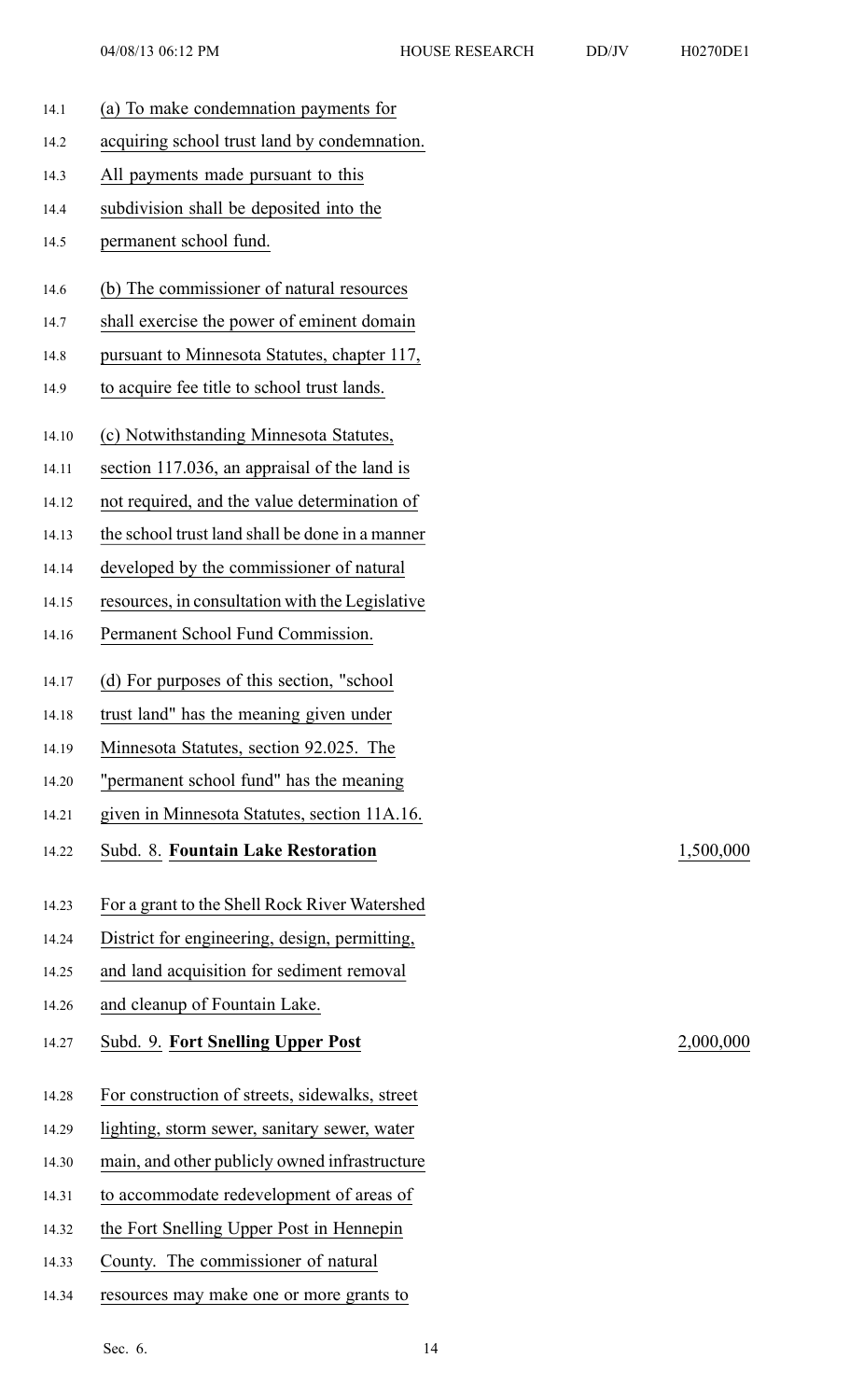- 15.1 Hennepin County to undertake par<sup>t</sup> or all of
- 15.2 the project.

## 15.3 Sec. 7. **BOARD OF WATER AND SOIL** 15.4 **RESOURCES \$ 22,000,000**

### 15.5 **RIM Conservation Reserve**

- 15.6 (a) To acquire conservation easements from
- 15.7 landowners to preserve, restore, create, and
- 15.8 enhance wetlands and prairie grasslands
- 15.9 and restore and enhance rivers and streams,
- 15.10 riparian lands, and associated uplands in
- 15.11 order to protect soil and water quality,
- 15.12 suppor<sup>t</sup> fish and wildlife habitat; reduce flood
- 15.13 damage, and provide other public benefits.
- 15.14 The provisions of Minnesota Statutes, section
- 15.15 103F.515, apply to this program. Of this
- 15.16 appropriation, up to ten percen<sup>t</sup> may be used
- 15.17 to implement the program.
- 15.18 (b) The board shall give priority to leveraging
- 15.19 federal funds by (1) enrolling targeted
- 15.20 new lands eligible for the USDA Wetlands
- 15.21 Reserve Program (WRP), or (2) enrolling
- 15.22 lands that have expiring USDA Conservation
- 15.23 Reserve Program (CRP) contracts.
- 15.24 (c) The board is authorized to enter into
- 15.25 new agreements and amend pas<sup>t</sup> agreements
- 15.26 with landowners as required by Minnesota
- 15.27 Statutes, section 103F.515, subdivision
- 15.28 5, to allow for restoration, including
- 15.29 overseeding and harvesting of native prairie
- 15.30 vegetation for use for energy production in
- 15.31 <sup>a</sup> manner that does not devalue the natural
- 15.32 habitat, water quality benefits, or carbon
- 15.33 sequestration functions of the area enrolled
- 15.34 in the easement. This shall occur after seed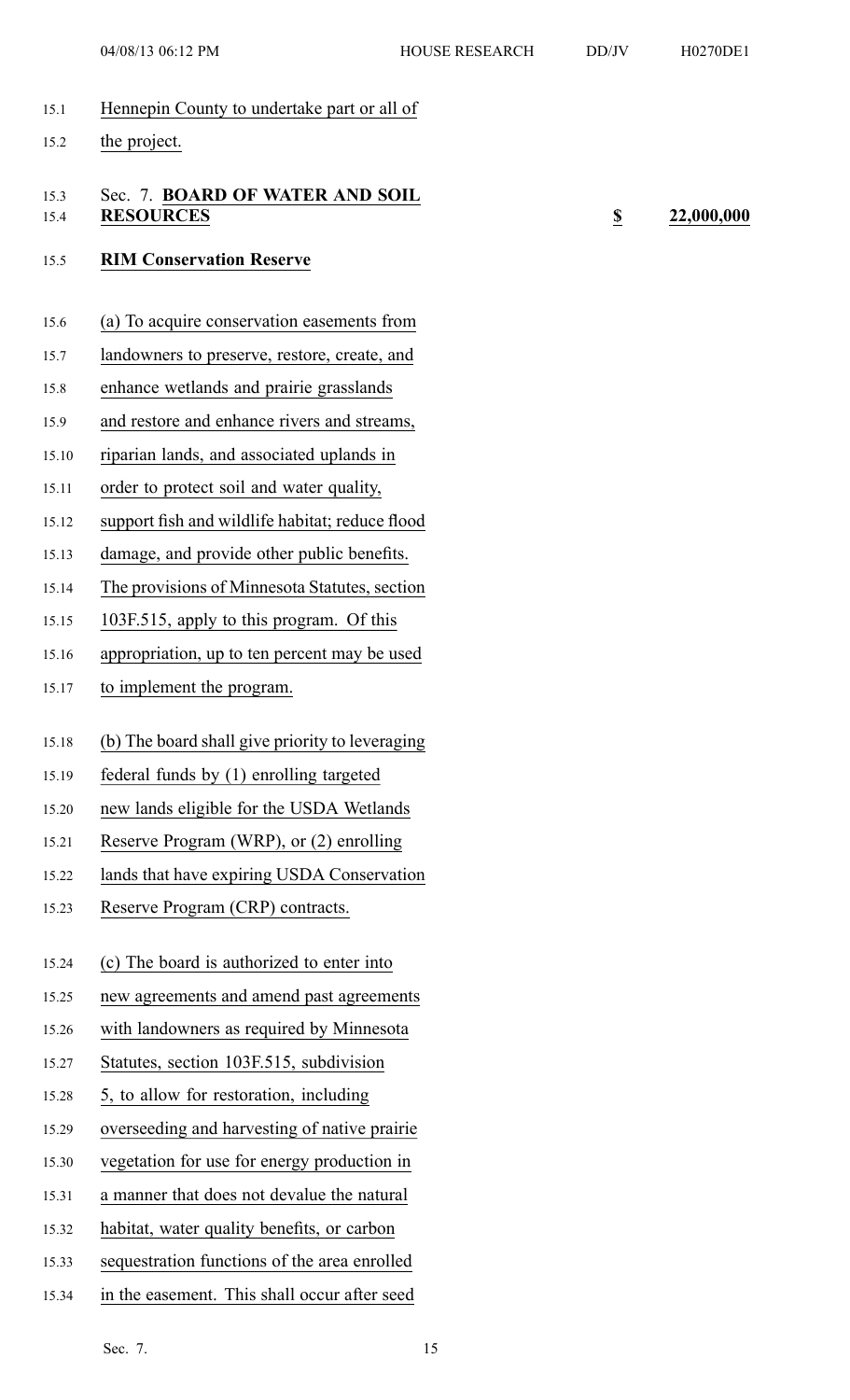- 16.1 production and minimize impacts on wildlife.
- 16.2 Of this appropriation, up to five percen<sup>t</sup> may
- 16.3 be used for restoration and enhancement,
- 16.4 including overseeding.

### 16.5 Sec. 8. **MINNESOTA ZOOLOGICAL** 16.6 **GARDENS \$ 5,250,000**

- 16.7 To the Minnesota Zoological Garden Board
- 16.8 for capital asset preservation improvements
- 16.9 and betterments to infrastructure and
- 16.10 exhibits at the Minnesota Zoo, to be spen<sup>t</sup>
- 16.11 in accordance with Minnesota Statutes,
- 16.12 section 16B.307. This appropriation must be
- 16.13 used for repairs to existing state-owned zoo
- 16.14 buildings and grounds so that they remain
- 16.15 functional and safe, and for engineering and
- 16.16 architectural design for future enhancements
- 16.17 to exhibits, in order to maintain the zoo's
- 16.18 status as one of the state's premier cultural
- 16.19 institutions.
- 16.20 Sec. 9. **ADMINISTRATION**
- 16.21 Subdivision 1. **Total Appropriation \$ 110,860,000**
- 16.22 To the commissioner of administration for
- 16.23 the purposes specified in this section.
- 16.24 Subd. 2. **Capitol Renovation and Restoration** 109,000,000
- 16.25 This appropriation may be used for one or
- 16.26 more of the following purposes:
- 16.27 (1) to complete the design of, and to
- 16.28 construct, repair, improve, renovate, restore,
- 16.29 furnish, and equip, the State Capitol
- 16.30 building and grounds; including but not
- 16.31 limited to exterior stone repairs and window
- 16.32 replacement; asbestos and hazardous
- 16.33 materials abatement; mechanical, electrical,

- -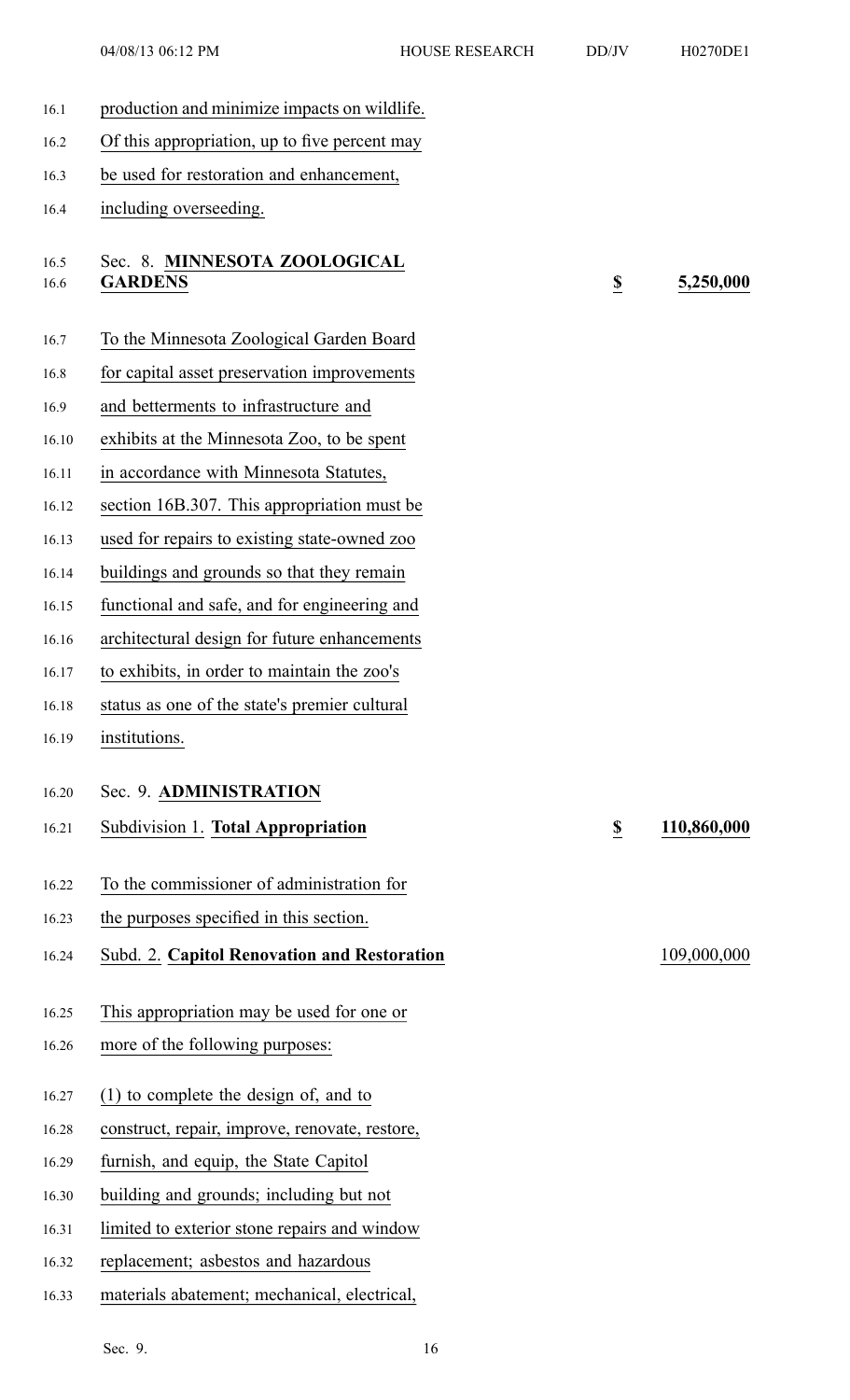| H0270DE1 |  |  |
|----------|--|--|
|          |  |  |

| 17.1  | plumbing security systems replacement;         |                         |           |
|-------|------------------------------------------------|-------------------------|-----------|
| 17.2  | general construction, including but not        |                         |           |
| 17.3  | limited to demolition, site improvements, life |                         |           |
| 17.4  | safety improvements, accessibility, security   |                         |           |
| 17.5  | and telecommunications; roof replacement;      |                         |           |
| 17.6  | and, finish work; and                          |                         |           |
| 17.7  | (2) to predesign, design, conduct hazardous    |                         |           |
| 17.8  | materials abatement, construct, repair,        |                         |           |
| 17.9  | renovate, remodel, furnish, and equip          |                         |           |
| 17.10 | the State Office Building, Administration      |                         |           |
| 17.11 | Building, Centennial Office Building, 321      |                         |           |
| 17.12 | Grove Street Buildings, and other properties   |                         |           |
| 17.13 | located on the Capitol campus as determined    |                         |           |
| 17.14 | by the commissioner of administration          |                         |           |
| 17.15 | to meet temporary and permanent office,        |                         |           |
| 17.16 | storage, parking and other space needs         |                         |           |
| 17.17 | occasioned by and in furtherance of an         |                         |           |
| 17.18 | efficient restoration of the State Capitol     |                         |           |
| 17.19 | building and for the efficient and effective   |                         |           |
| 17.20 | function of the tenants currently located in   |                         |           |
| 17.21 | the Capitol Building.                          |                         |           |
| 17.22 | Subd. 3. Relocation Expenses                   |                         | 1,860,000 |
| 17.23 | For rent loss and relocation expenses related  |                         |           |
| 17.24 | to the Capitol renovation project. This        |                         |           |
| 17.25 | appropriation is from the general fund.        |                         |           |
| 17.26 | Sec. 10. MINNESOTA AMATEUR SPORTS              |                         |           |
| 17.27 | <b>COMMISSION</b>                              |                         |           |
| 17.28 | Subdivision 1. Total Appropriation             | $\overline{\mathbf{z}}$ | 8,700,000 |
| 17.29 | To the Minnesota Amateur Sports                |                         |           |
| 17.30 | Commission for the purposes specified in       |                         |           |
| 17.31 | this section.                                  |                         |           |
| 17.32 | Subd. 2. Mighty Ducks Grants; Air Handling     |                         |           |
| 17.33 | <b>Systems</b>                                 |                         | 1,500,000 |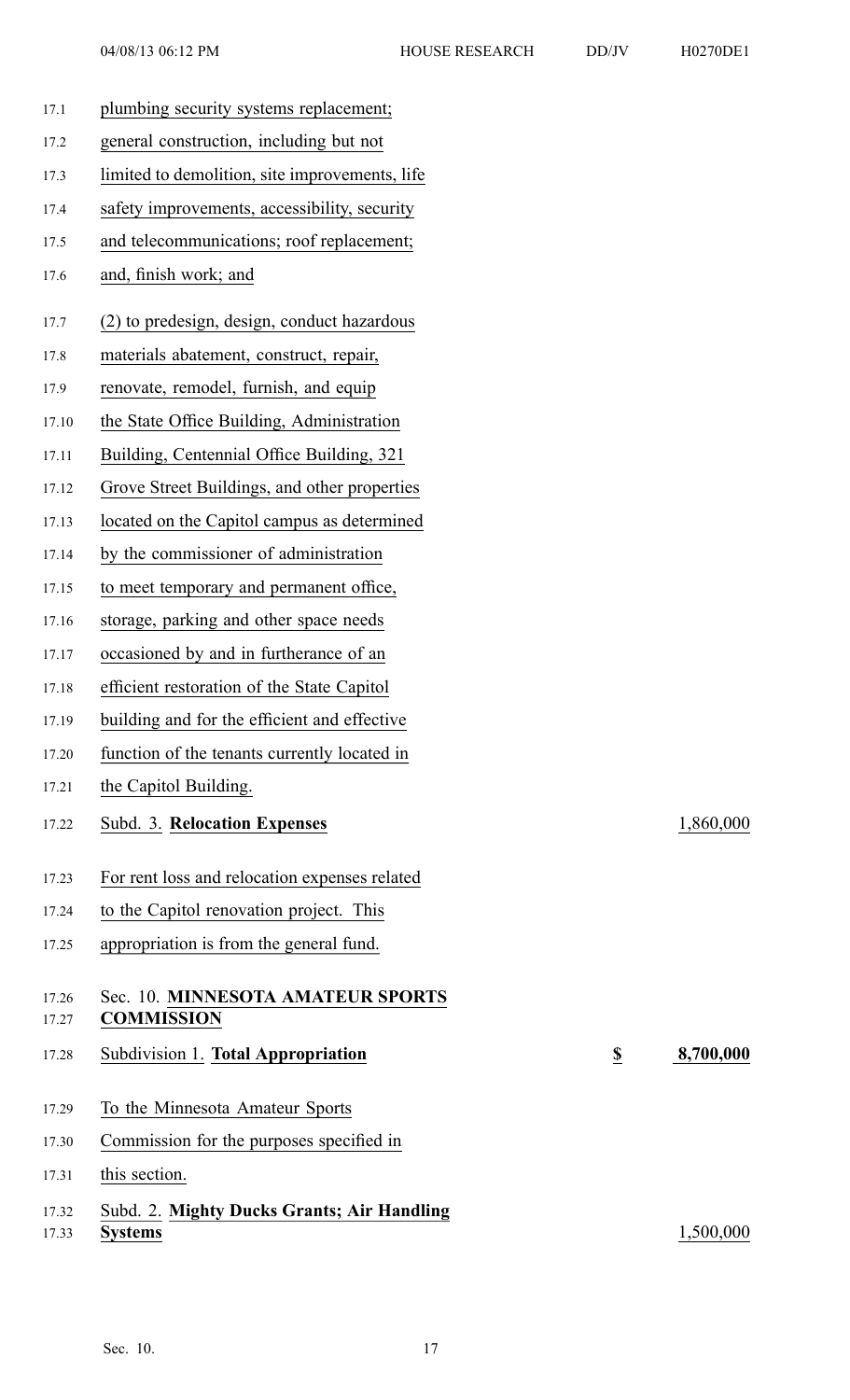| H0270DE1 |
|----------|
|          |

| 18.1  | For grants to local government units under       |
|-------|--------------------------------------------------|
| 18.2  | Minnesota Statutes, section 240A.09,             |
| 18.3  | paragraph $(g)$ or $(k)$ , to install, renovate, |
| 18.4  | or replace heating, ventilating, and air         |
| 18.5  | conditioning systems in existing indoor ice      |
| 18.6  | arenas whose ice resurfacing and ice edging      |
| 18.7  | equipment are not powered by electricity         |
| 18.8  | in order to improve indoor air quality by        |
| 18.9  | reducing concentrations of carbon monoxide       |
| 18.10 | and nitrogen dioxide. The new or renovated       |
| 18.11 | heating, ventilating, and air conditioning       |
| 18.12 | systems may include continuous electronic        |
| 18.13 | air monitoring devices to automatically          |
| 18.14 | activate the ventilation systems when the        |
| 18.15 | concentration of carbon monoxide or nitrogen     |
| 18.16 | dioxide reaches a predetermined level.           |
| 18.17 | <b>Subd. 3. Southwest Regional Sports Center</b> |
| 18.18 | For a grant to the city of Marshall to acquire   |
| 18.19 | land and prepare a site for, and to design,      |
| 18.20 | construct, furnish, and equip the Southwest      |
| 18.21 | Regional Amateur Sports Center in Marshall.      |
| 18.22 | This appropriation is not available until the    |
| 18.23 | commissioner of management and budget            |
| 18.24 | determines that at least an equal amount         |
| 18.25 | is committed to the project from nonstate        |
| 18.26 | sources.                                         |
| 18.27 | <b>Subd. 4. National Sports Center Expansion</b> |
| 18.28 | For site development and for the design and      |
| 18.29 | construction of parking lots, roads, athletic    |
|       |                                                  |
| 18.30 | fields, and other infrastructure necessary       |
| 18.31 | for expansion of tournament fields at the        |
| 18.32 | National Sports Center in Blaine.                |

18.17 Subd. 3. **Southwest Regional Sports Center** 4,000,000

18.27 Subd. 4. **National Sports Center Expansion** 3,200,000

18.33 Sec. 11. **MILITARY AFFAIRS \$ 1,500,000**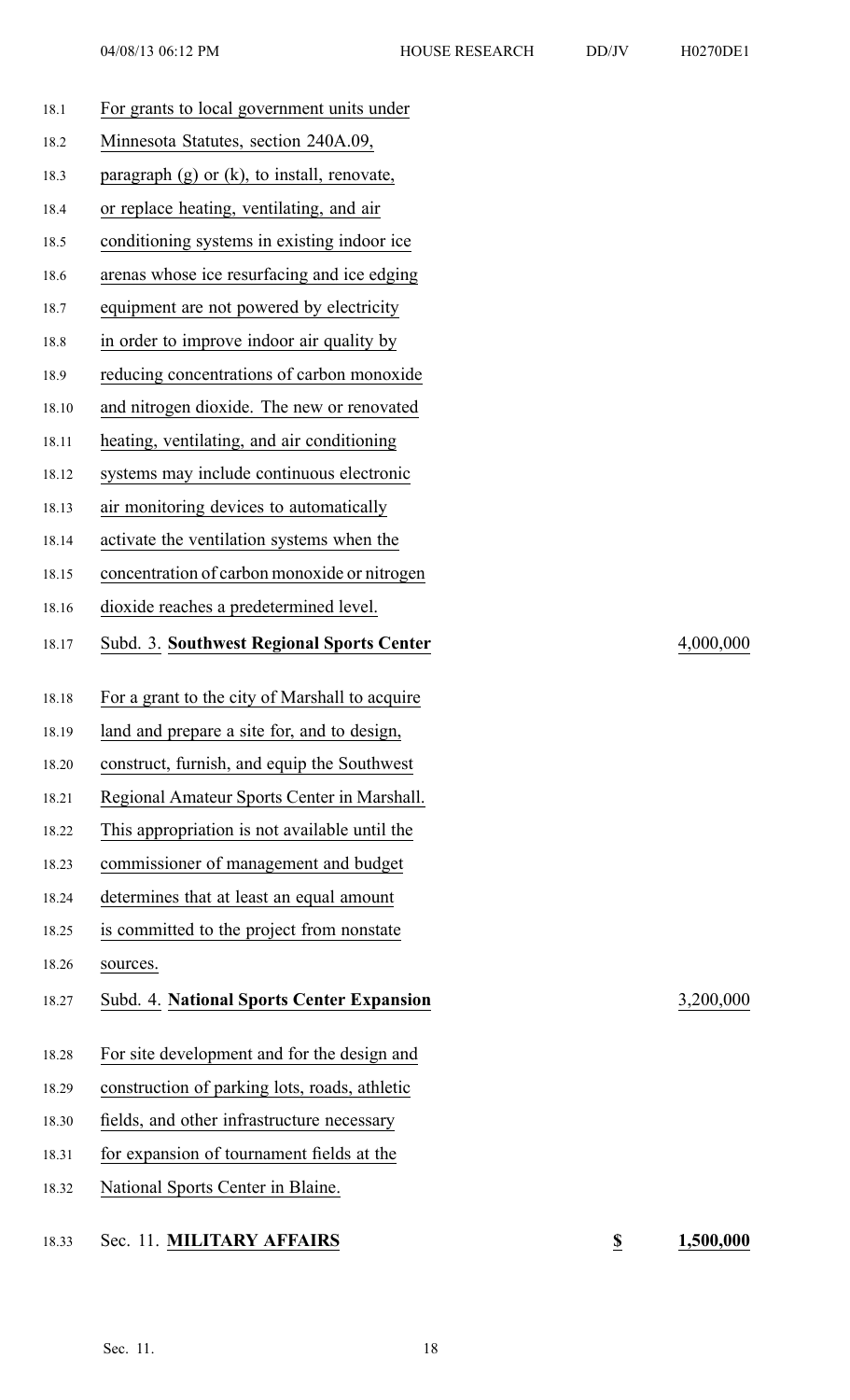04/08/13 06:12 PM HOUSE RESEARCH DD/JV H0270DE1

| 19.1           | To the adjutant general for asset preservation                 |                         |            |
|----------------|----------------------------------------------------------------|-------------------------|------------|
| 19.2           | improvements and betterments of a capital                      |                         |            |
| 19.3           | nature at military affairs facilities statewide,               |                         |            |
| 19.4           | to be spent in accordance with Minnesota                       |                         |            |
| 19.5           | Statutes, section 16B.307.                                     |                         |            |
| 19.6           | Sec. 12. TRANSPORTATION                                        |                         |            |
| 19.7           | Subdivision 1. Total Appropriation                             | $\overline{\mathbf{z}}$ | 94,220,000 |
| 19.8           | To the commissioner of transportation for the                  |                         |            |
| 19.9           | purposes specified in this section.                            |                         |            |
| 19.10<br>19.11 | Subd. 2. Local Bridge Replacement and<br><b>Rehabilitation</b> |                         | 20,000,000 |
| 19.12          | This appropriation is from the bond proceeds                   |                         |            |
| 19.13          | account in the state transportation fund                       |                         |            |
| 19.14          | to match federal money and to replace                          |                         |            |
| 19.15          | or rehabilitate local deficient bridges as                     |                         |            |
| 19.16          | provided in Minnesota Statutes, section                        |                         |            |
| 19.17          | 174.50. To the extent practicable, the                         |                         |            |
| 19.18          | commissioner shall expend the funds as                         |                         |            |
| 19.19          | provided under Minnesota Statutes, section                     |                         |            |
| 19.20          | 174.50, subdivisions 6c and 7, paragraph (c).                  |                         |            |
| 19.21          | Political subdivisions may use grants made                     |                         |            |
| 19.22          | under this subdivision to construct or                         |                         |            |
| 19.23          | reconstruct bridges, including but not limited                 |                         |            |
| 19.24          | to:                                                            |                         |            |
| 19.25          | (1) matching federal aid grants to construct                   |                         |            |
| 19.26          | or reconstruct key bridges;                                    |                         |            |
| 19.27          | (2) paying the costs of preliminary                            |                         |            |
| 19.28          | engineering and environmental studies                          |                         |            |
| 19.29          | authorized under Minnesota Statutes, section                   |                         |            |
| 19.30          | 174.50, subdivision 6a;                                        |                         |            |
| 19.31          | (3) paying the costs to abandon an existing                    |                         |            |
| 19.32          | bridge that is deficient and in need of                        |                         |            |

Sec. 12. 19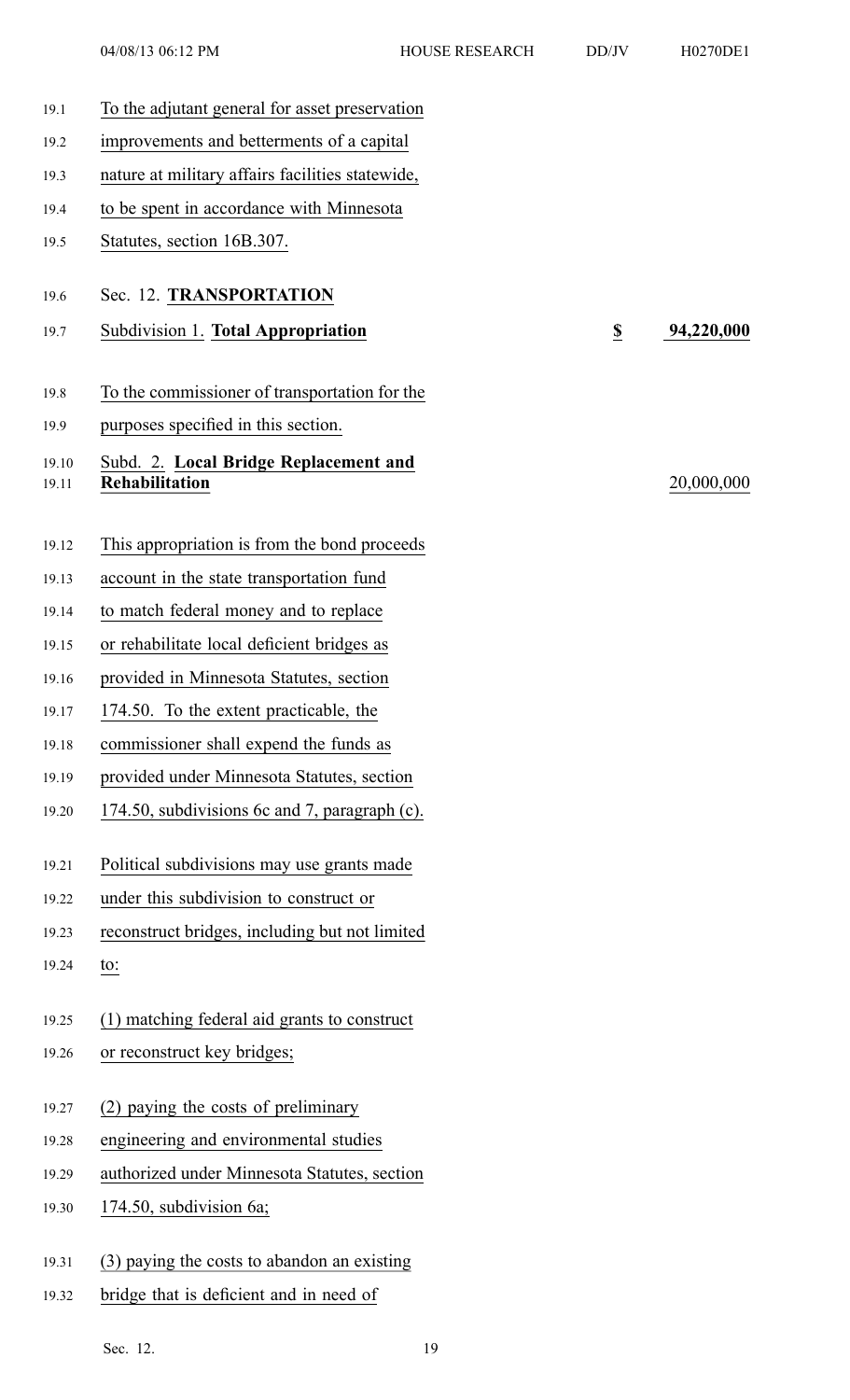| 20.1           | replacement, but where no replacement will      |
|----------------|-------------------------------------------------|
| 20.2           | be made; and                                    |
| 20.3           | (4) paying the costs to construct a road        |
| 20.4           | or street to facilitate the abandonment         |
| 20.5           | of an existing bridge determined by             |
| 20.6           | the commissioner to be deficient, if the        |
| 20.7           | commissioner determines that construction       |
| 20.8           | of the road or street is more economical than   |
| 20.9           | replacement of the existing bridge.             |
| 20.10<br>20.11 | Subd. 3. Local Road Improvement Fund<br>Grants  |
| 20.12          | This appropriation is from the bond proceeds    |
| 20.13          | account in the state transportation fund as     |
| 20.14          | provided in Minnesota Statutes, section         |
| 20.15          | 174.50, for construction and reconstruction     |
| 20.16          | of local roads with statewide or regional       |
| 20.17          | significance under Minnesota Statutes,          |
| 20.18          | section 174.52, subdivision 4, or for grants to |
| 20.19          | counties to assist in paying the costs of rural |
| 20.20          | road safety capital improvement projects on     |
| 20.21          | county state-aid highways under Minnesota       |
| 20.22          | Statutes, section 174.52, subdivision 4a.       |
| 20.23          | This appropriation includes money for a         |
| 20.24          | grant to Anoka County to complete the final     |
| 20.25          | design, land acquisition, and construction      |
| 20.26          | of the interchange of marked U.S. Highway       |
| 20.27          | 10 and Anoka County State-Aid Highway           |
| 20.28          | 83 (Armstrong Boulevard) in the city of         |
| 20.29          | Ramsey, and for associated improvements.        |
| 20.30          | \$250,000 of this appropriation is for a grant  |
| 20.31          | to Pine Lake Township in Otter Tail County      |
| 20.32          | for improvements to Nitche Lake Road            |
| 20.33          | between County Road 8 and County Road 53        |
| 20.34          | in Pine Lake Township.                          |
| 20.35          | Subd. 4. Greater Minnesota Transit              |

20.11 **Grants** 35,000,000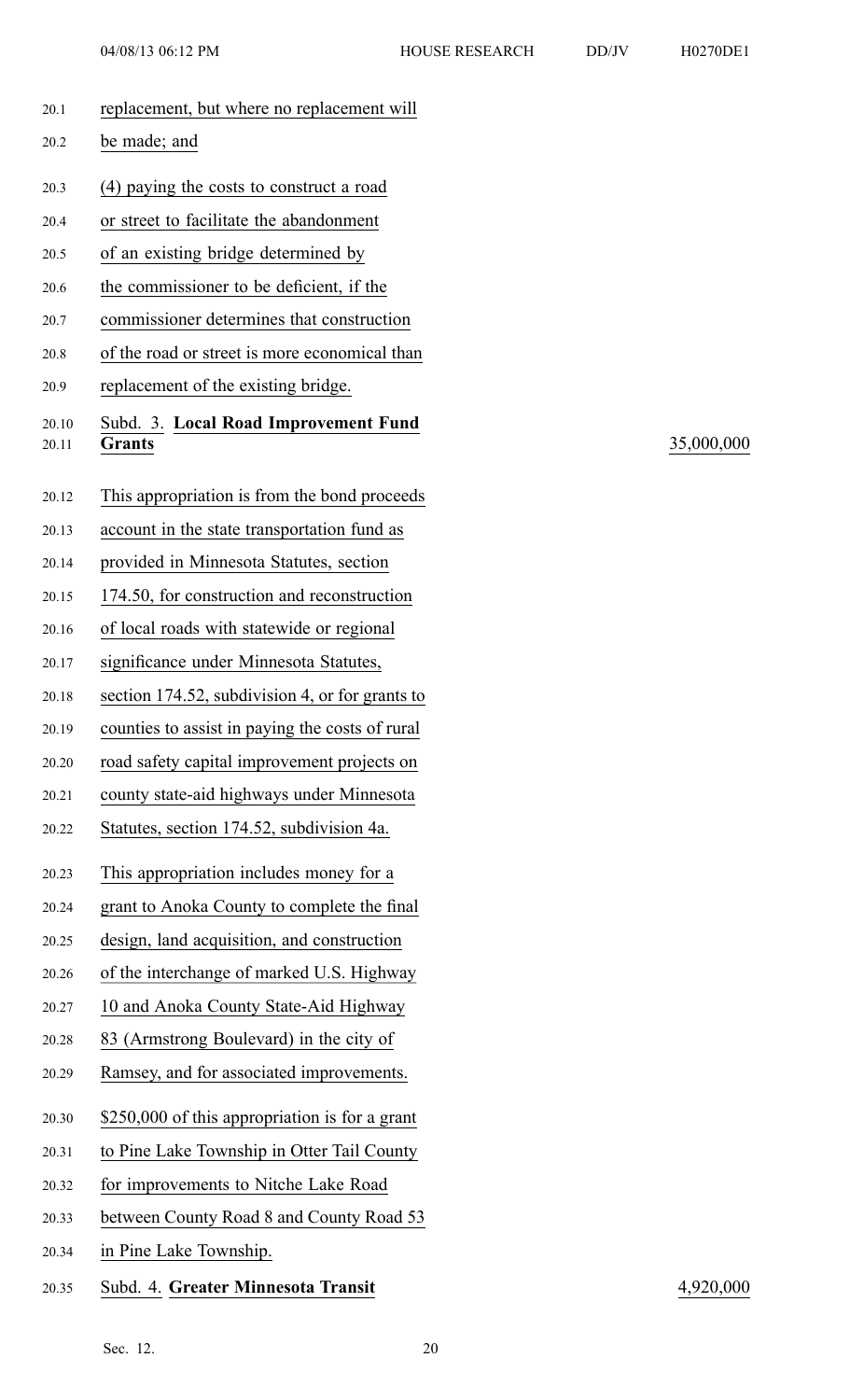- 21.1 For capital assistance for greater Minnesota 21.2 transit systems to be used for transit capital 21.3 facilities under Minnesota Statutes, section 21.4 174.24, subdivision 3c. Money from this 21.5 appropriation may be used to pay up to 80 21.6 percen<sup>t</sup> of the nonfederal share of these 21.7 facilities. Of this appropriation: 21.8 \$450,000 is for <sup>a</sup> gran<sup>t</sup> to the city of Mankato 21.9 for phase III of the facility improvements; 21.10 \$800,000 is for <sup>a</sup> gran<sup>t</sup> to the Rainbow Rider 21.11 Transit Board for bus garages in Elbow Lake, 21.12 Morris, Wheaton, Lowery, and Alexandria; 21.13 \$2,000,000 is for <sup>a</sup> gran<sup>t</sup> to the Saint Cloud 21.14 Metropolitan Transit Commission for phase 21.15 I of the metro bus operations center vehicle 21.16 storage addition and improvements project; 21.17 and 21.18 \$550,000 is for <sup>a</sup> gran<sup>t</sup> to the Kandiyohi Area 21.19 Transit Joint Powers Board for an additional 21.20 bus storage garage in Willmar. 21.21 Subd. 5. **Minnesota Valley Regional Railroad** 21.22 **Track Rehabilitation** 3,800,000 21.23 For <sup>a</sup> gran<sup>t</sup> to the Minnesota Valley Regional 21.24 Rail Authority to rehabilitate and make 21.25 capital improvements of portions of railroad 21.26 track between Norwood-Young America and 21.27 Hanley Falls. A gran<sup>t</sup> under this section is in 21.28 addition to any grant, loan, or loan guarantee 21.29 for this project made by the commissioner 21.30 under Minnesota Statutes, sections 222.46 21.31 to 222.62. 21.32 Before seeking appropriations in the future, 21.33 the authority must seek local contributions
- 21.34 from the member counties.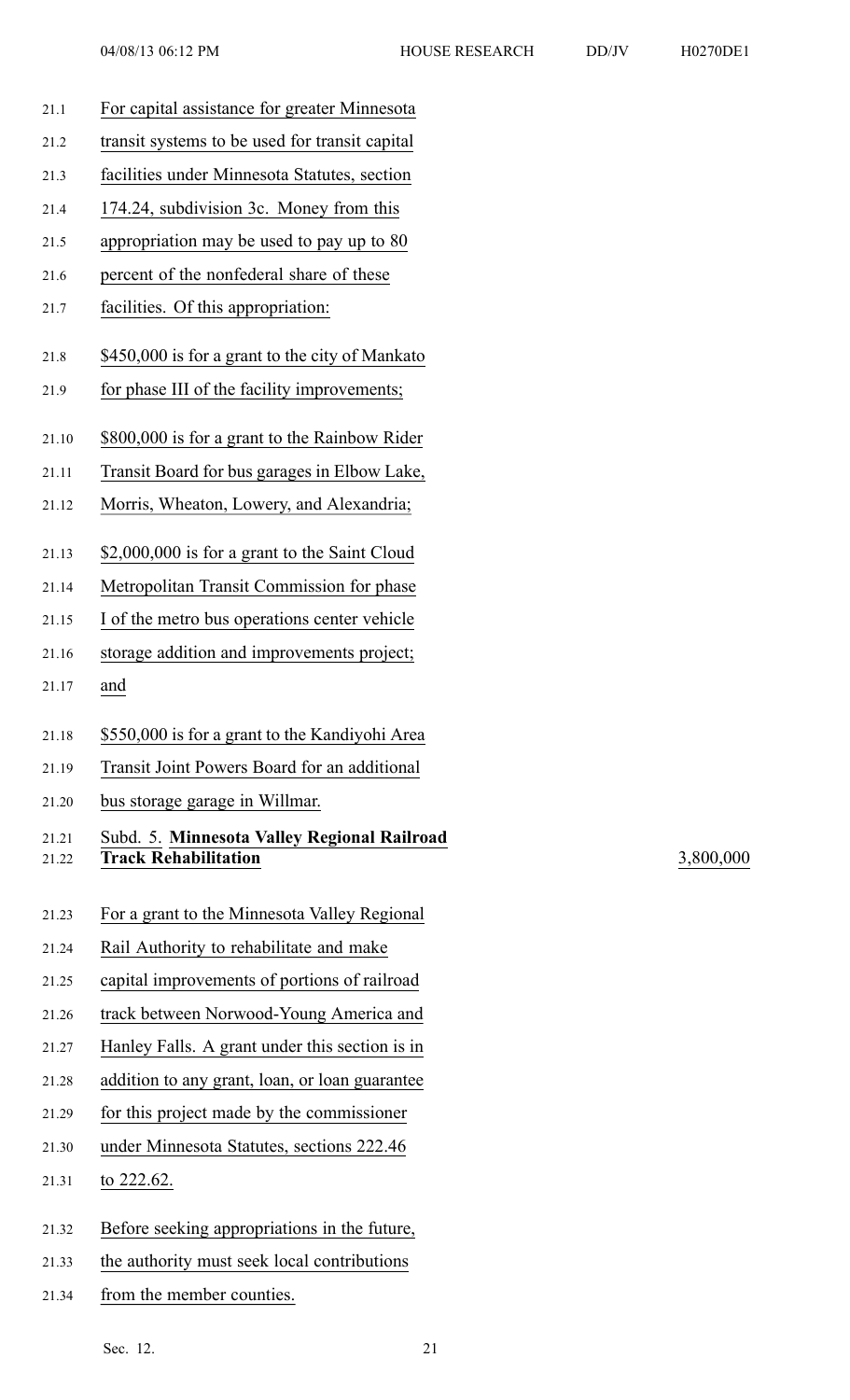| 22.1<br>22.2 | Subd. 6. Railroad Warning Devices<br>Replacement | 500,000    |
|--------------|--------------------------------------------------|------------|
|              |                                                  |            |
| 22.3         | To design, construct, and equip the              |            |
| 22.4         | replacement of active highway railroad grade     |            |
| 22.5         | crossing warning devices that have reached       |            |
| 22.6         | the end of their useful life.                    |            |
| 22.7         | Subd. 7. Intercity Passenger Rail Projects       | 15,000,000 |
| 22.8         | To implement capital improvements and            |            |
| 22.9         | betterments for intercity passenger rail         |            |
| 22.10        | projects as identified in the statewide freight  |            |
| 22.11        | and passenger rail plan under Minnesota          |            |
| 22.12        | Statutes, section 174.03, subdivision 1b,        |            |
| 22.13        | which are determined to be eligible for          |            |
| 22.14        | United States Department of Transportation       |            |
| 22.15        | funding. Notwithstanding any law to the          |            |
| 22.16        | contrary, a portion or phase of an intercity     |            |
| 22.17        | passenger rail project may be accomplished       |            |
| 22.18        | with one or more state appropriations and        |            |
| 22.19        | an intercity passenger rail project need not     |            |
| 22.20        | be completed with any one appropriation.         |            |
| 22.21        | Capital improvements and betterments             |            |
| 22.22        | include preliminary engineering, design,         |            |
| 22.23        | engineering, environmental analysis              |            |
| 22.24        | and mitigation, acquisition of land and          |            |
| 22.25        | right-of-way, and construction.                  |            |
| 22.26        | Subd. 8. Safe Routes to School                   | 2,000,000  |
| 22.27        | For grants under Minnesota Statutes, section     |            |
| 22.28        | 174.40.                                          |            |
| 22.29        | Subd. 9. Range Regional Airport                  | 5,000,000  |
| 22.30        | For a grant to the Chisholm-Hibbing Airport      |            |
| 22.31        | Authority to construct, furnish, and equip       |            |
| 22.32        | improvements and betterments of a capital        |            |
| 22.33        | nature at the Range Regional Airport             |            |
| 22.34        | terminal, as that project is described for       |            |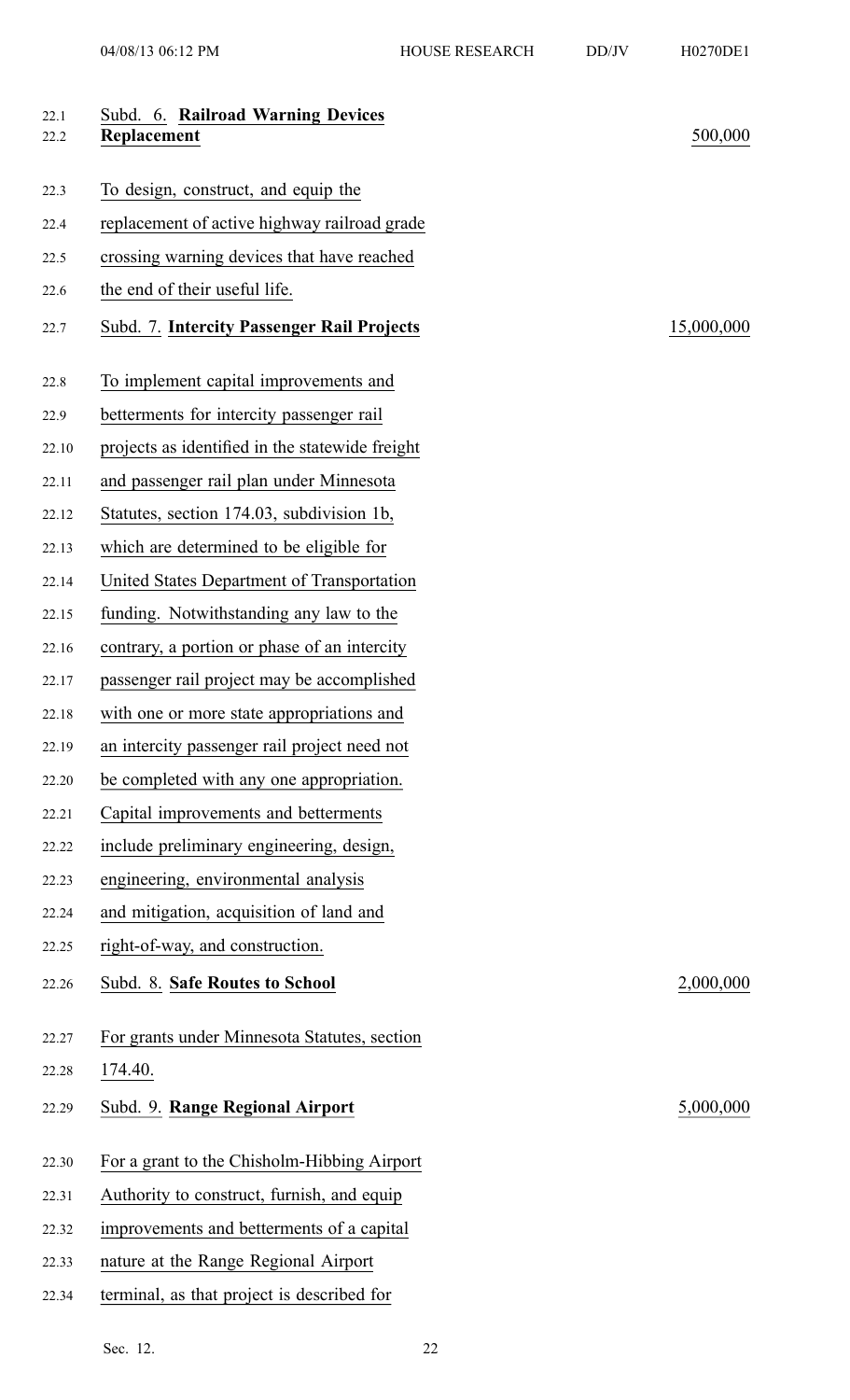| 23.1           | purposes of grant funding received from the     |                          |            |
|----------------|-------------------------------------------------|--------------------------|------------|
| 23.2           | Federal Aviation Administration.                |                          |            |
| 23.3           | Subd. 10. Port Development Assistance           |                          | 8,000,000  |
| 23.4           | For grants under Minnesota Statutes, chapter    |                          |            |
| 23.5           | 457A. Any improvements made with the            |                          |            |
| 23.6           | proceeds of these grants must be publicly       |                          |            |
| 23.7           | owned.                                          |                          |            |
| 23.8           | Sec. 13. METROPOLITAN COUNCIL                   |                          |            |
| 23.9           | Subdivision 1. Total Appropriation              | $\underline{\mathbb{S}}$ | 75,000,000 |
| 23.10          | To the Metropolitan Council for the purposes    |                          |            |
| 23.11          | specified in this section.                      |                          |            |
| 23.12<br>23.13 | Subd. 2. Transit Capital Improvement<br>Program |                          | 50,000,000 |
| 23.14          | (a) To advance transit in the metropolitan      |                          |            |
| 23.15          | area in accordance with the Metropolitan        |                          |            |
| 23.16          | Council's 2030 Transportation Policy Plan       |                          |            |
| 23.17          | and in consultation with the Counties Transit   |                          |            |
| 23.18          | Improvement Board. This appropriation           |                          |            |
| 23.19          | may be used by the Metropolitan Council         |                          |            |
| 23.20          | or for grants to metropolitan area political    |                          |            |
| 23.21          | subdivisions for preliminary engineering,       |                          |            |
| 23.22          | engineering, environmental assessment,          |                          |            |
| 23.23          | environmental work, design, right-of-way        |                          |            |
| 23.24          | acquisition, and construction for the Lake      |                          |            |
| 23.25          | St. and I-35W transit station in Minneapolis,   |                          |            |
| 23.26          | and in the following transit way corridors:     |                          |            |
| 23.27          | Bottineau Boulevard, East 7th Street in Saint   |                          |            |
| 23.28          | Paul, I-94 Gateway, Nicollet Avenue, Red        |                          |            |
| 23.29          | Rock, Riverview, Robert Street, Rush Line,      |                          |            |
| 23.30          | Snelling Avenue, and Southwest.                 |                          |            |
| 23.31          | (b) The council shall allocate transit capital  |                          |            |
| 23.32          | development resources so as to achieve          |                          |            |
| 23.33          | geographic balance within the region to the     |                          |            |
| 23.34          | extent possible.                                |                          |            |

Sec. 13. 23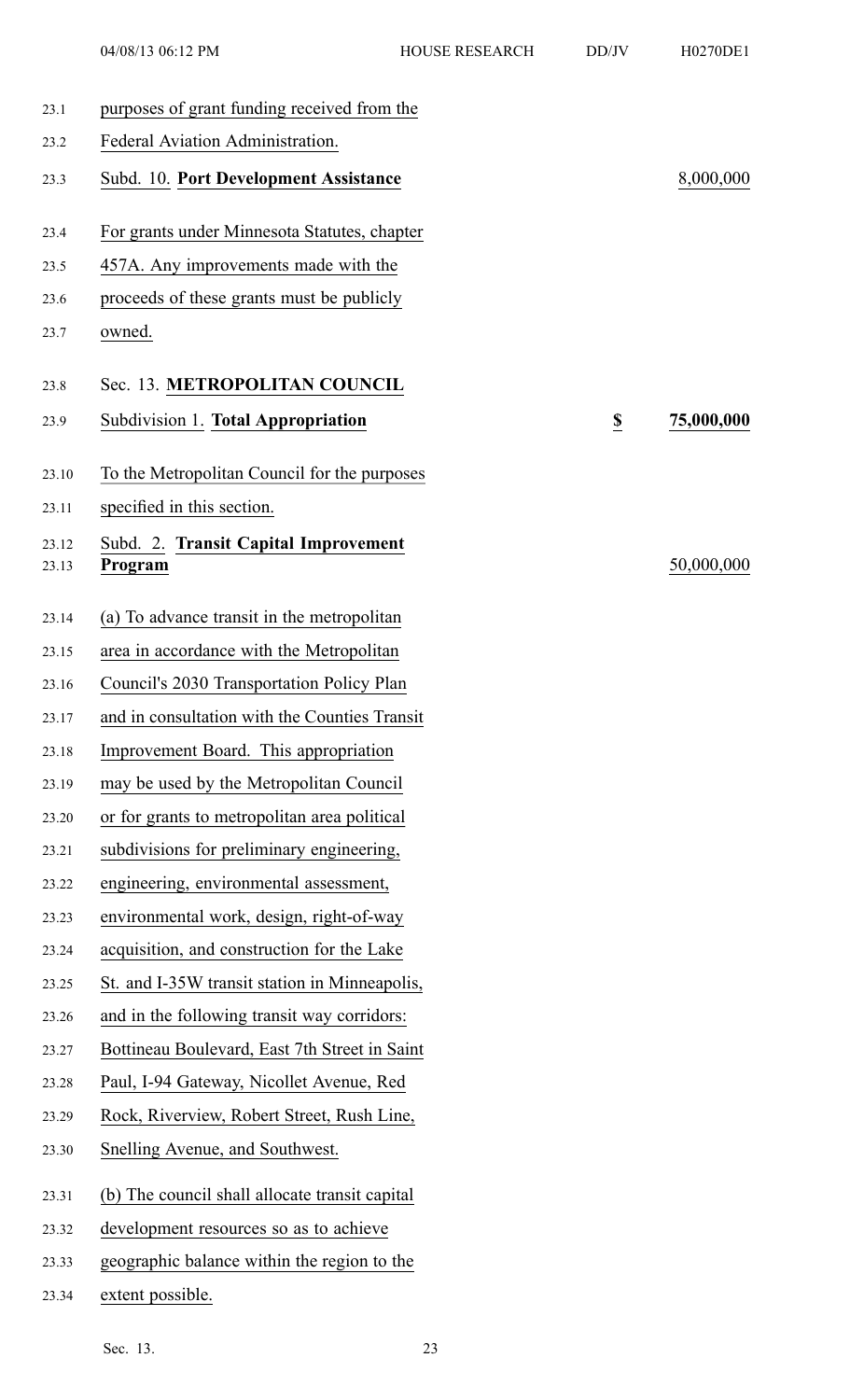| 24.1<br>24.2   | Subd. 3. Metropolitan Regional Parks and<br><b>Trails Capital Improvements</b> |           |
|----------------|--------------------------------------------------------------------------------|-----------|
| 24.3           | (a) Old Cedar Avenue Bridge, Bloomington                                       | 7,000,000 |
| 24.4           | For a grant to the city of Bloomington for                                     |           |
| 24.5           | environmental analysis and review, and to                                      |           |
| 24.6           | design, renovate, and restore, or to replace,                                  |           |
| 24.7           | the Old Cedar Avenue Bridge for bicycle                                        |           |
| 24.8           | commuters and recreational users. This                                         |           |
| 24.9           | appropriation is added to the appropriation                                    |           |
| 24.10          | for the same project made in Laws 2006,                                        |           |
| 24.11          | chapter 258, section 17, subdivision 8,                                        |           |
| 24.12          | as amended by Laws 2008, chapter 179,                                          |           |
| 24.13          | section 64, Laws 2011, First Special Session                                   |           |
| 24.14          | chapter 12, section 30, and this act; Laws                                     |           |
| 24.15          | 2008, chapter 365, section 4, subdivision                                      |           |
| 24.16          | 3, as amended by Laws 2010, chapter 189,                                       |           |
| 24.17          | section 58, Laws 2011, First Special Session                                   |           |
| 24.18          | chapter 12, section 36, and this act; and Laws                                 |           |
| 24.19          | 2010, chapter 189, section 16, subdivision                                     |           |
| 24.20          | 4, as amended by Laws 2011, First Special                                      |           |
| 24.21          | Session chapter 12, section 45, and this act.                                  |           |
| 24.22          | (b) Springbrook Nature Center, Fridley                                         | 5,000,000 |
| 24.23          | For a grant to the city of Fridley to predesign,                               |           |
| 24.24          | design, construct, furnish, and equip                                          |           |
| 24.25          | the redevelopment and expansion of the                                         |           |
| 24.26          | Springbrook Nature Center. No nonstate                                         |           |
| 24.27          | match is required.                                                             |           |
| 24.28<br>24.29 | (c) Heritage Village - Rock Island Swing<br><b>Bridge, Inver Grove Heights</b> | 3,500,000 |
| 24.30          | For a grant to the city of Inver Grove Heights                                 |           |
| 24.31          | for public infrastructure improvements                                         |           |
| 24.32          | and land acquisition in and adjacent to the                                    |           |
| 24.33          | Heritage Village Park, the Mississippi River                                   |           |
| 24.34          | Trail, and the Rock Island Swing Bridge.                                       |           |
| 24.35          | These improvements will include, but are                                       |           |
|                |                                                                                |           |
|                | Sec $13$<br>24                                                                 |           |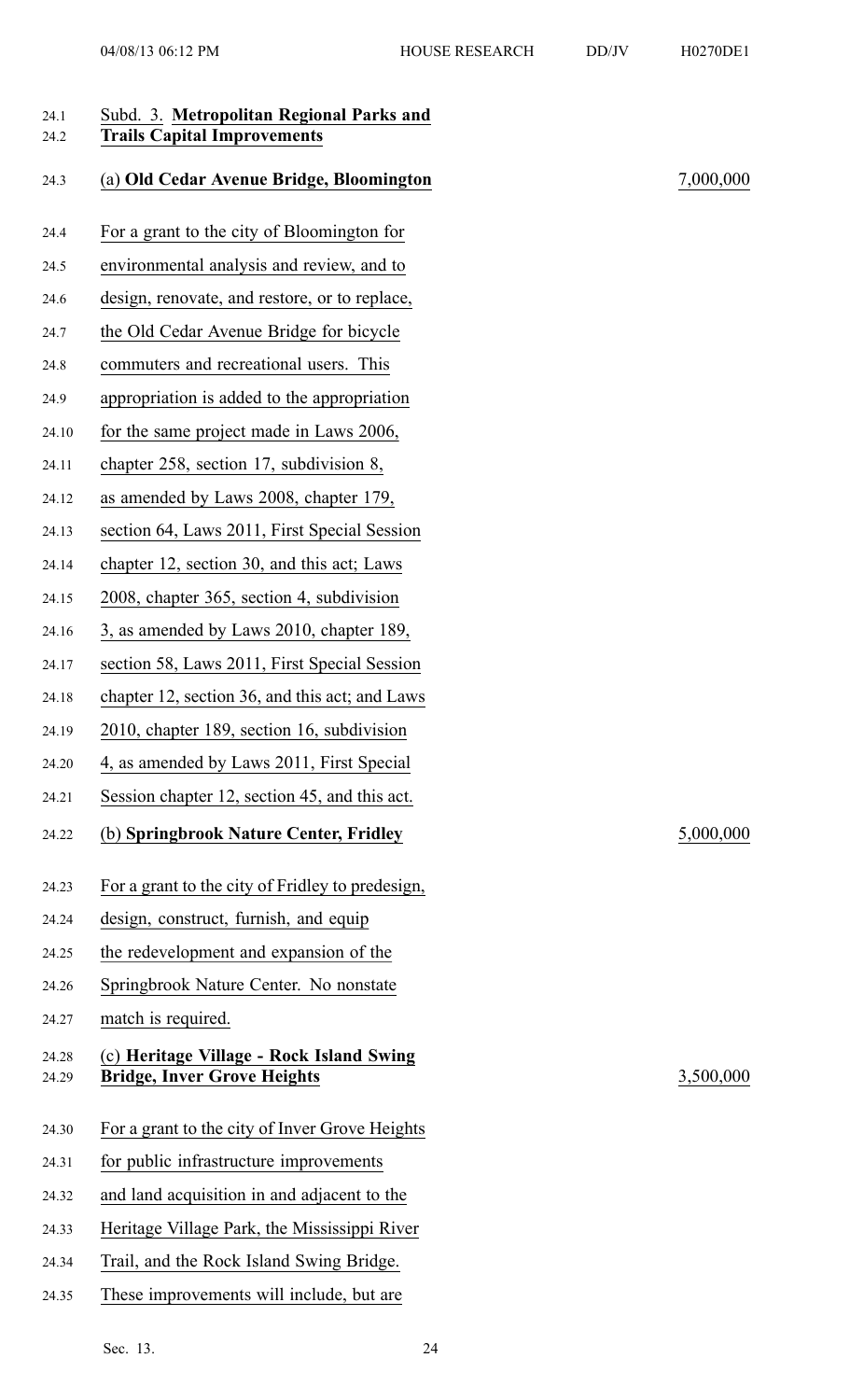| 25.1  | not limited to, motor vehicle access, utility   |           |
|-------|-------------------------------------------------|-----------|
| 25.2  | service, stormwater treatment, and trail and    |           |
| 25.3  | sidewalk connections. This appropriation        |           |
| 25.4  | is not available until the commissioner of      |           |
| 25.5  | management and budget has determined that       |           |
| 25.6  | at least an equal amount has been committed     |           |
| 25.7  | to the project from nonstate sources.           |           |
| 25.8  | (d) Fish Creek Trail, Maplewood                 | 500,000   |
| 25.9  | For a grant to the city of Maplewood to         |           |
| 25.10 | acquire and develop approximately 70 acres      |           |
| 25.11 | of land along Fish Creek to be included         |           |
| 25.12 | within the Fish Creek Natural Greenway, a       |           |
| 25.13 | park of regional and historical significance    |           |
| 25.14 | located in Ramsey County within the             |           |
| 25.15 | Mississippi National River and Recreation       |           |
| 25.16 | Area. This appropriation is not available       |           |
| 25.17 | until an amount sufficient to complete the      |           |
| 25.18 | acquisition is committed to the project from    |           |
| 25.19 | nonstate sources.                               |           |
| 25.20 | (e) Minneapolis Sculpture Garden                | 7,000,000 |
| 25.21 | For a grant to the Minneapolis Park and         |           |
| 25.22 | Recreation Board to predesign, design, and      |           |
| 25.23 | construct renovation of the Minneapolis         |           |
| 25.24 | Sculpture Garden, which displays art            |           |
| 25.25 | owned by the Walker Art Center, subject         |           |
| 25.26 | to Minnesota Statutes, section 16A.695.         |           |
| 25.27 | The complete renovation will include            |           |
| 25.28 | improving irrigation, drainage, the parking     |           |
| 25.29 | lot, security, granite substructures, concrete, |           |
| 25.30 | and fixtures, in order to update them with      |           |
| 25.31 | more ecologically sustainable options that      |           |
| 25.32 | are less expensive to maintain; increasing      |           |
| 25.33 | physical accessibility in accordance with       |           |
| 25.34 |                                                 |           |
|       | the Americans with Disabilities Act;            |           |

Sec. 13. 25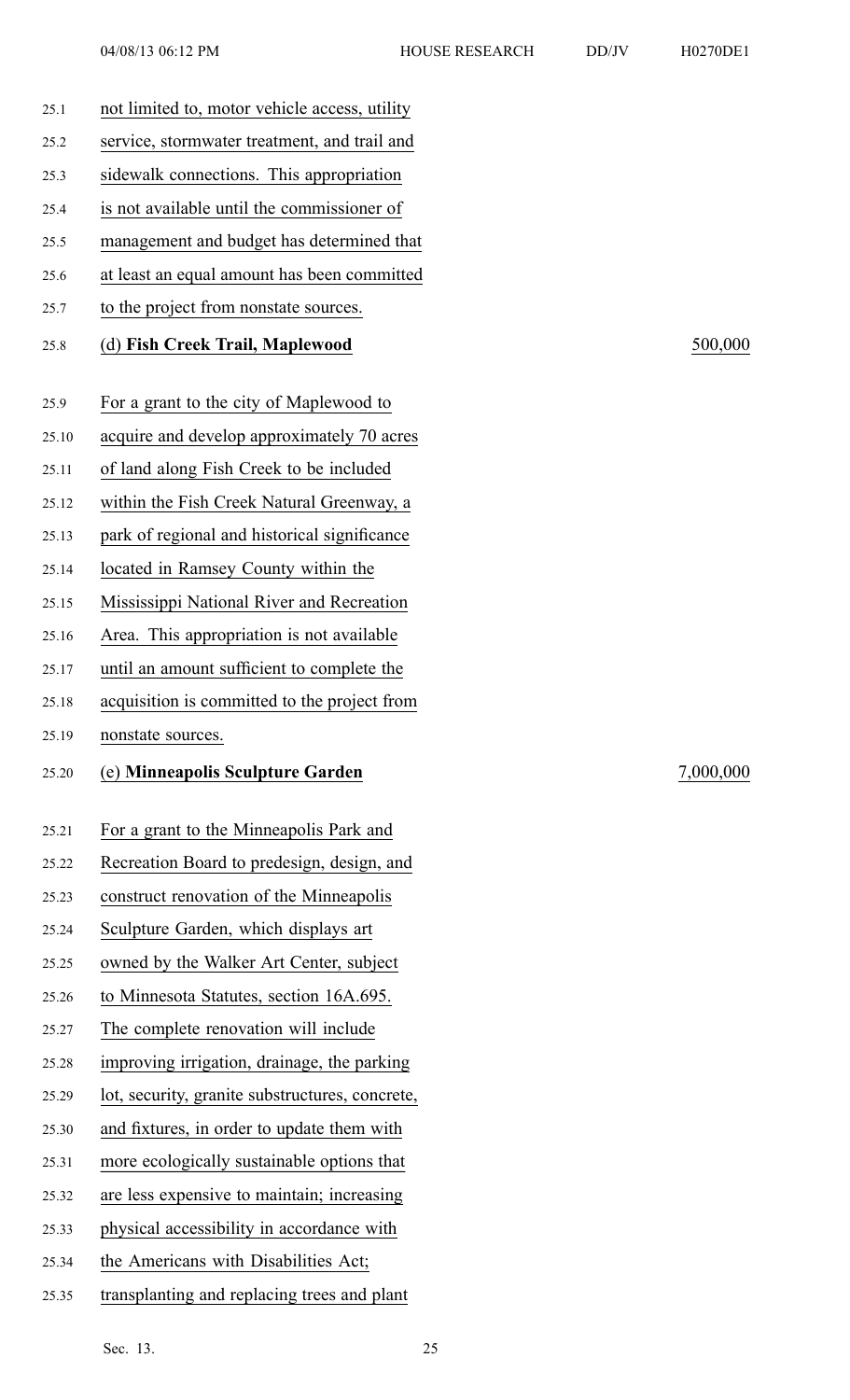26.7 **Infiltration Grants** 2,000,000

26.26 Subdivision 1. **Total Appropriation \$ 40,912,000**

26.31 **Peter; Phase One** 36,317,000

| 26.1         | materials; and improving the mechanical                               |                         |
|--------------|-----------------------------------------------------------------------|-------------------------|
| 26.2         | plant, piping, and flooring of the Cowles                             |                         |
| 26.3         | Conservatory to permit its flexible reuse in a                        |                         |
| 26.4         | way that is more ecologically sustainable and                         |                         |
| 26.5         | less expensive to maintain.                                           |                         |
| 26.6<br>26.7 | Subd. 4. Metropolitan Cities Inflow and<br><b>Infiltration Grants</b> |                         |
| 26.8         | For grants to cities within the metropolitan                          |                         |
| 26.9         | area, as defined in Minnesota Statutes,                               |                         |
| 26.10        | section 473.121, subdivision 2, for capital                           |                         |
| 26.11        | improvements in municipal wastewater                                  |                         |
| 26.12        | collection systems to reduce the amount of                            |                         |
| 26.13        | inflow and infiltration to the Metropolitan                           |                         |
| 26.14        | Council's metropolitan sanitary sewer                                 |                         |
| 26.15        | disposal system. Grants from this                                     |                         |
| 26.16        | appropriation are for up to 50 percent of the                         |                         |
| 26.17        | cost to mitigate inflow and infiltration in                           |                         |
| 26.18        | the publicly owned municipal wastewater                               |                         |
| 26.19        | collection systems. The council must award                            |                         |
| 26.20        | grants based on applications from cities that                         |                         |
| 26.21        | identify eligible capital costs and include a                         |                         |
| 26.22        | timeline for inflow and infiltration mitigation                       |                         |
| 26.23        | construction, pursuant to guidelines                                  |                         |
| 26.24        | established by the council.                                           |                         |
| 26.25        | Sec. 14. HUMAN SERVICES                                               |                         |
| 26.26        | Subdivision 1. Total Appropriation                                    | $\overline{\mathbf{z}}$ |
|              |                                                                       |                         |
| 26.27        | To the commissioner of administration, or                             |                         |
| 26.28        | another named agency, for the purposes                                |                         |
| 26.29        | specified in this section.                                            |                         |
| 26.30        | Subd. 2. Minnesota Security Hospital - St.                            |                         |
| 26.31        | <b>Peter; Phase One</b>                                               |                         |
|              |                                                                       |                         |
| 26.32        | To design, construct, furnish, and equip                              |                         |
| 26.33        | phase one of the redevelopment of the St.                             |                         |
| 26.34        | Peter Regional Treatment Center campuses                              |                         |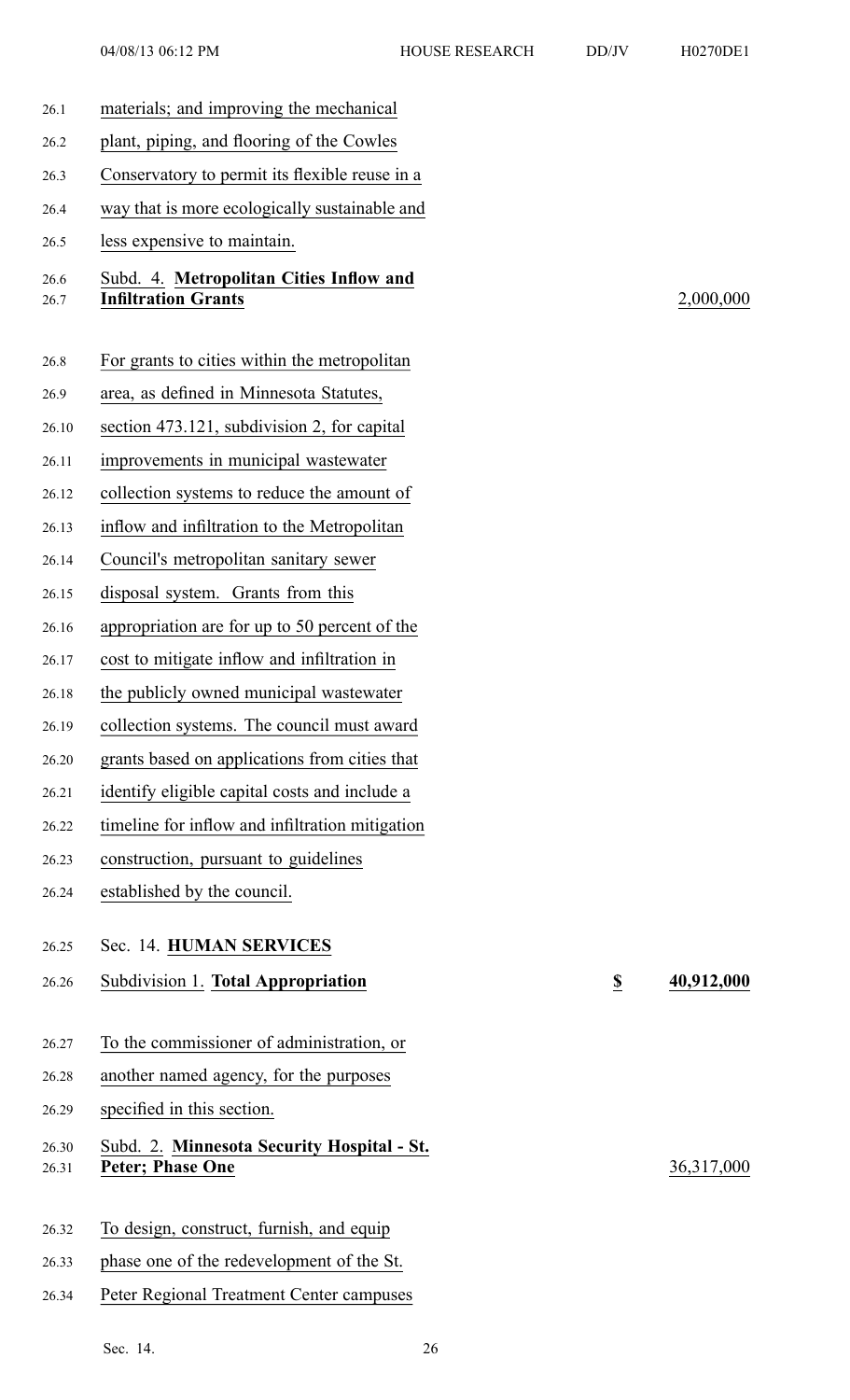| 27.1           | for the Minnesota Security Hospital,                                             |           |
|----------------|----------------------------------------------------------------------------------|-----------|
| 27.2           | including design and development of a new                                        |           |
| 27.3           | 24-bed secure admissions unit; renovation of                                     |           |
| 27.4           | the security hospital living units to address                                    |           |
| 27.5           | critical patient and staff safety issues; the                                    |           |
| 27.6           | construction of new residential space for                                        |           |
| 27.7           | 80 beds for the security hospital transition                                     |           |
| 27.8           | programs; development of additional clinic                                       |           |
| 27.9           | space; construction of appropriate activity                                      |           |
| 27.10          | space for the transition program; and                                            |           |
| 27.11          | general site work on the upper campus. In                                        |           |
| 27.12          | addition, phase one includes funds to design                                     |           |
| 27.13          | and develop construction documents for                                           |           |
| 27.14          | phase two, which will include construction                                       |           |
| 27.15          | of additional residential/program space                                          |           |
| 27.16          | needed for the security hospital transition                                      |           |
| 27.17          | program; expansion of the security hospital                                      |           |
| 27.18          | administrative space; the development                                            |           |
| 27.19          | of appropriate vocational space for the                                          |           |
| 27.20          | transition program; and the completion of                                        |           |
| 27.21          | related site work.                                                               |           |
| 27.22          | Subd. 3. Remembering With Dignity                                                | 195,000   |
| 27.23          | To the commissioner of human services for                                        |           |
| 27.24          | grave markers or memorial monuments for                                          |           |
| 27.25          | unmarked graves on public land of deceased                                       |           |
| 27.26          | residents of state hospitals or regional                                         |           |
| 27.27          | treatment centers.                                                               |           |
| 27.28<br>27.29 | Subd. 4. Hennepin County; St. David's Center<br>for Child and Family Development | 3,750,000 |
| 27.30          | To the commissioner of human services for a                                      |           |
| 27.31          | grant to Hennepin County to acquire land for                                     |           |
| 27.32          | and to predesign, design, construct, furnish,                                    |           |
| 27.33          | and equip the expansion and renovation of                                        |           |
| 27.34          | the St. David's Center for Child and Family                                      |           |
| 27.35          | Development, subject to Minnesota Statutes,                                      |           |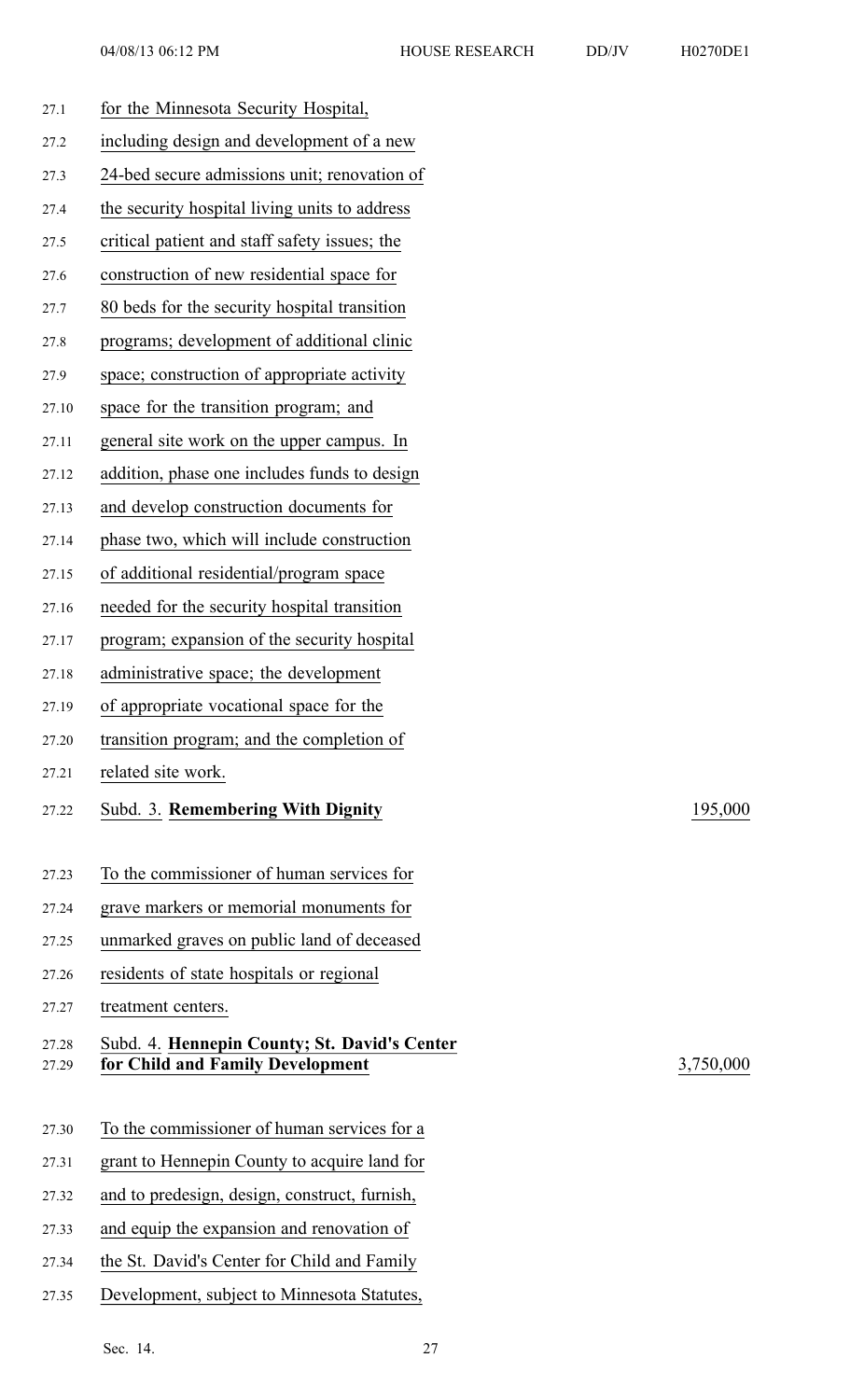| 28.1           | section 16A.695. The center must be used          |                          |           |
|----------------|---------------------------------------------------|--------------------------|-----------|
| 28.2           | to promote the public welfare by providing        |                          |           |
| 28.3           | early childhood education and respite care,       |                          |           |
| 28.4           | children's mental health services, pediatric      |                          |           |
| 28.5           | rehabilitative therapies for children with        |                          |           |
| 28.6           | special needs, support services for persons       |                          |           |
| 28.7           | with disabilities, foster care placement, and     |                          |           |
| 28.8           | other interventions for children who are          |                          |           |
| 28.9           | at risk for poor developmental outcomes           |                          |           |
| 28.10          | or maltreatment. This appropriation is            |                          |           |
| 28.11          | not available until the commissioner of           |                          |           |
| 28.12          | management and budget has determined that         |                          |           |
| 28.13          | at least an equal amount has been expended        |                          |           |
| 28.14          | or committed to the project from nonstate         |                          |           |
| 28.15          | resources.                                        |                          |           |
| 28.16<br>28.17 | Subd. 5. Maplewood; Harriet Tubman Center<br>East |                          | 650,000   |
| 28.18          | To the commissioner of human services for         |                          |           |
| 28.19          | a grant to the city of Maplewood to design,       |                          |           |
| 28.20          | renovate, and equip the Harriet Tubman            |                          |           |
| 28.21          | Center East to be used as a regional safety       |                          |           |
| 28.22          | service center for a domestic violence shelter,   |                          |           |
| 28.23          | legal services, youth programs, mental and        |                          |           |
| 28.24          | chemical health services, and community           |                          |           |
| 28.25          | education. This appropriation is added to         |                          |           |
| 28.26          | the appropriation in Laws 2012, chapter           |                          |           |
| 28.27          | 293, section 18, subdivision 3, for the same      |                          |           |
| 28.28          | purposes.                                         |                          |           |
| 28.29          | Sec. 15. VETERANS AFFAIRS                         | $\underline{\mathbb{S}}$ | 5,335,000 |
| 28.30          | To the commissioner of administration             |                          |           |
| 28.31          | for asset preservation improvements and           |                          |           |
| 28.32          | betterments of a capital nature at the            |                          |           |
| 28.33          | veterans homes and the Little Falls veterans      |                          |           |
| 28.34          | cemetery, to be spent in accordance with          |                          |           |
|                |                                                   |                          |           |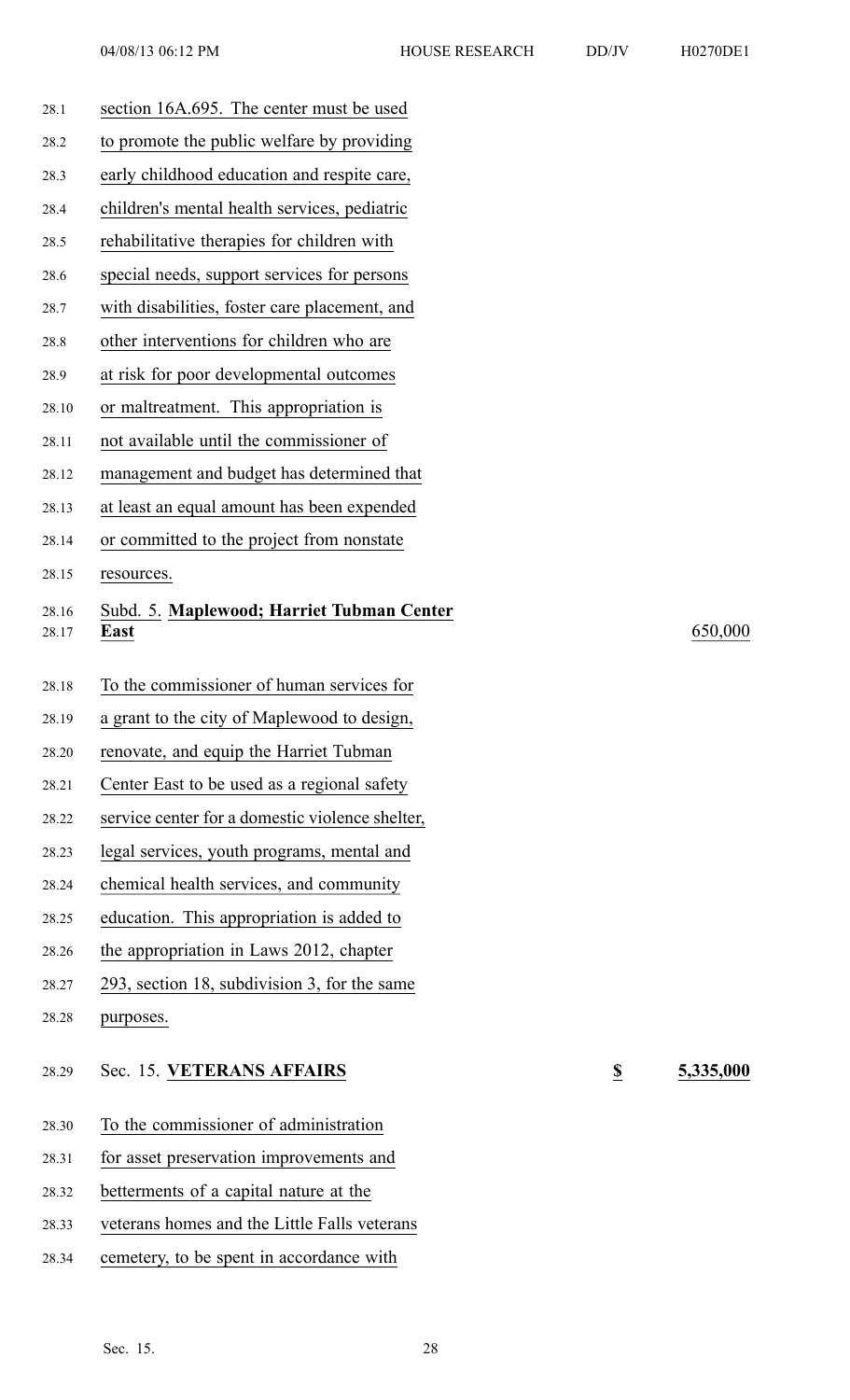- 29.1 Minnesota Statutes, section 16B.307. Of this
- 29.2 appropriation:
- 29.3 \$275,000 is for the Fergus Falls veterans
- 29.4 home;
- 29.5 \$1,635,000 is for the Hastings veterans home;
- 29.6 \$770,000 is for the Luverne veterans home;
- 29.7 \$1,630,000 is for the Minneapolis veterans
- 29.8 home;
- 29.9 \$975,000 is for the Silver Bay veterans
- 29.10 home; and
- 29.11 \$70,000 is for the Little Falls veterans
- 29.12 cemetery.
- 29.13 Sec. 16. **CORRECTIONS \$ 3,000,000**
- 29.14 (a) To the commissioner of administration
- 29.15 for asset preservation improvements and
- 29.16 betterments of <sup>a</sup> capital nature at Minnesota
- 29.17 correctional facilities statewide, including
- 29.18 providing additional space for sex offender
- 29.19 treatment, to be spen<sup>t</sup> in accordance with
- 29.20 Minnesota Statutes, section 16B.307.
- 29.21 (b) To serve the programs at the Minnesota
- 29.22 Correctional Facility Lino Lakes, the
- 29.23 commissioner of administration, at the
- 29.24 reques<sup>t</sup> of the commissioner of corrections,
- 29.25 may acquire from Anoka County for no
- 29.26 consideration, fee title to two buildings
- 29.27 and the associated land located adjacent to
- 29.28 the Minnesota Correctional Facility Lino
- 29.29 Lakes, and any necessary easements for
- 29.30 utility and access purposes.

### 29.31 Sec. 17. **EMPLOYMENT AND ECONOMIC** 29.32 **DEVELOPMENT**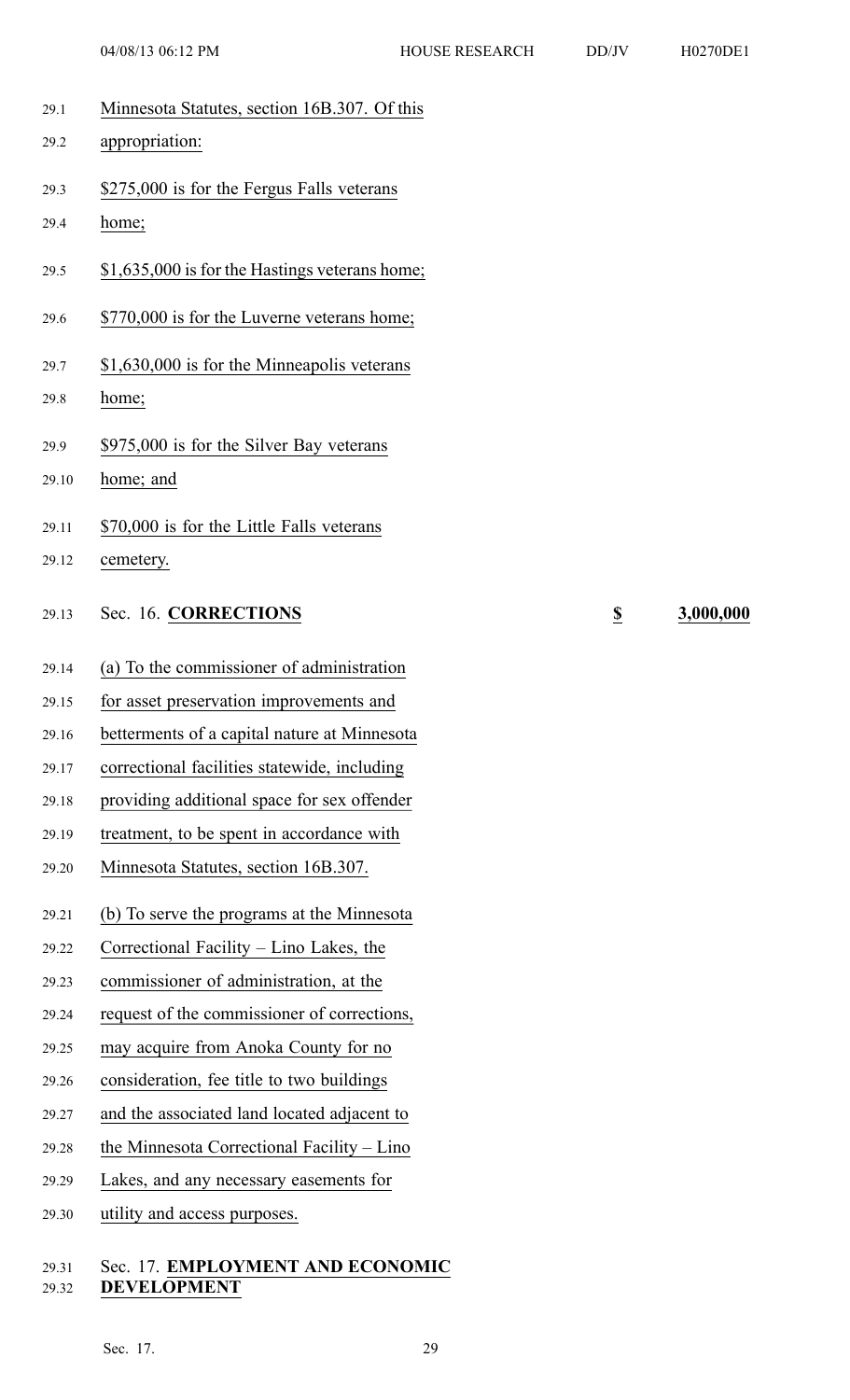| 30.1         | Subdivision 1. Total Appropriation                                                     | $\underline{\$}$ | 119,556,000 |
|--------------|----------------------------------------------------------------------------------------|------------------|-------------|
| 30.2         | To the commissioner of employment and                                                  |                  |             |
| 30.3         | economic development for the purposes                                                  |                  |             |
| 30.4         | specified in this section.                                                             |                  |             |
| 30.5         | Subd. 2. Public Building Accessibility Grants                                          |                  | 450,000     |
| 30.6         | For grants to political subdivisions under                                             |                  |             |
| 30.7         | new Minnesota Statutes, section 116J.434.                                              |                  |             |
| 30.8<br>30.9 | Subd. 3. Brainerd, Sewer and Water Extension<br>to the Brainerd Lakes Regional Airport |                  | 5,000,000   |
| 30.10        | For a grant to the city of Brainerd to design,                                         |                  |             |
| 30.11        | engineer, and construct an extension of water                                          |                  |             |
| 30.12        | and sanitary sewer service to the Brainerd                                             |                  |             |
| 30.13        | Lakes Regional Airport and to replace                                                  |                  |             |
| 30.14        | approximately one mile of existing sewer to                                            |                  |             |
| 30.15        | accommodate flow from the airport.                                                     |                  |             |
| 30.16        | Subd. 4. Chatfield, Center for the Arts                                                |                  | 7,000,000   |
| 30.17        | For a grant to the city of Chatfield economic                                          |                  |             |
| 30.18        | development authority to predesign, design,                                            |                  |             |
| 30.19        | renovate, construct, furnish, and equip the                                            |                  |             |
| 30.20        | Chatfield Center for the Arts in the city of                                           |                  |             |
| 30.21        | Chatfield. The center includes the George                                              |                  |             |
| 30.22        | H. Potter auditorium, the adjacent 1916                                                |                  |             |
| 30.23        | school building, and the land surrounding the                                          |                  |             |
| 30.24        | structures currently owned by the economic                                             |                  |             |
| 30.25        | development authority. Money, land and                                                 |                  |             |
| 30.26        | buildings, and in-kind contributions provided                                          |                  |             |
| 30.27        | to the center before the enactment of this                                             |                  |             |
| 30.28        | section are considered to be sufficient local                                          |                  |             |
| 30.29        | match, and no further local match is required.                                         |                  |             |
| 30.30        | Subd. 5. Duluth                                                                        |                  |             |
| 30.31        | (a) NorShor Theatre                                                                    |                  | 4,950,000   |
| 30.32        | For a grant to the Duluth Economic                                                     |                  |             |
| 30.33        | Development Authority to design, construct,                                            |                  |             |
|              | Sec. 17.<br>30                                                                         |                  |             |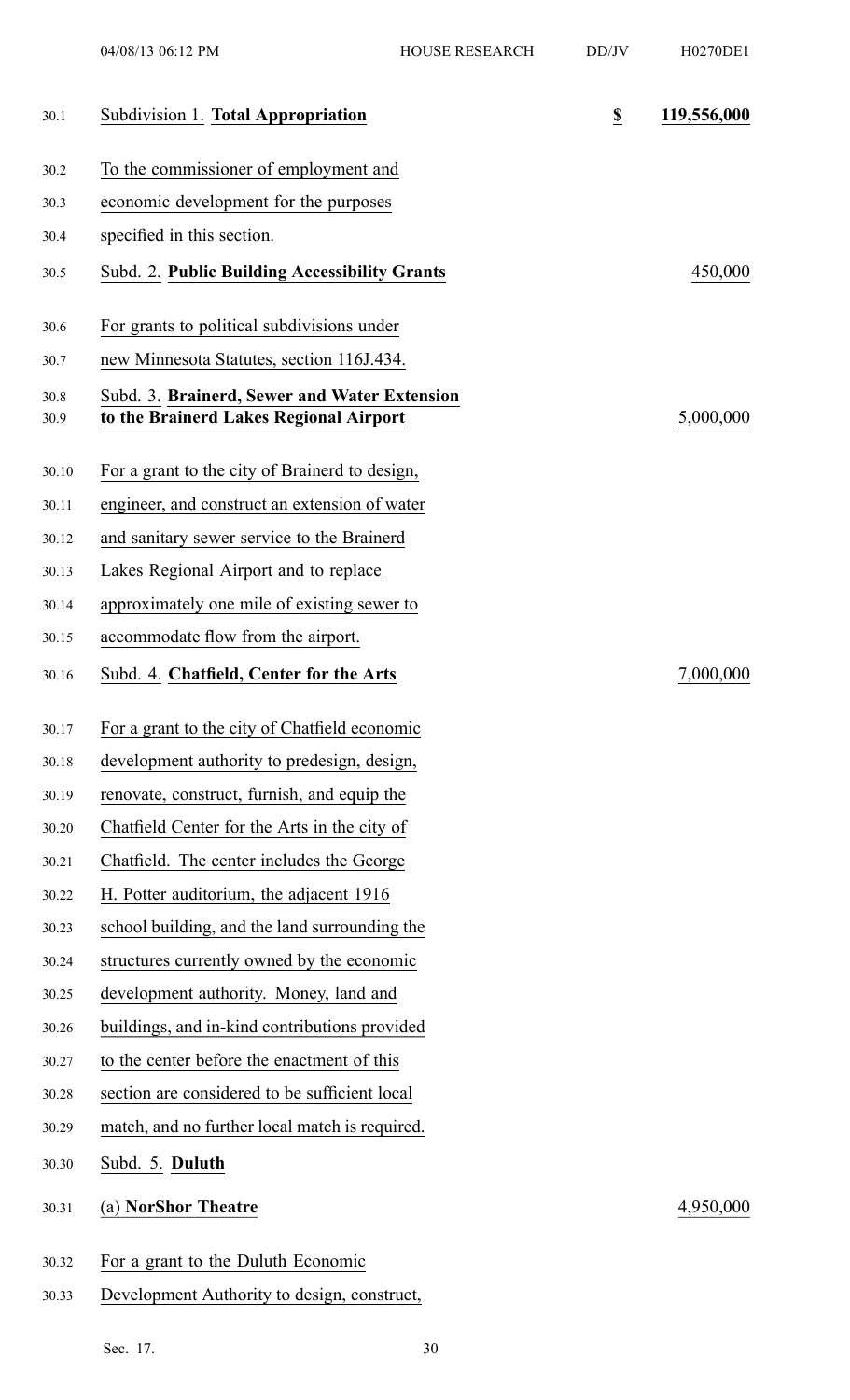|  | 70D | H |
|--|-----|---|
|  |     |   |

| 31.1  | furnish, and equip public improvements           |
|-------|--------------------------------------------------|
| 31.2  | and to provide public access to the historic     |
| 31.3  | NorShor Theatre, including skyway access         |
| 31.4  | for connection to nearby public parking,         |
| 31.5  | interior circulation, street and utility         |
| 31.6  | improvements, handicapped access, and            |
| 31.7  | restoration of the theater's lobby, entrance,    |
| 31.8  | and marquee as part of the overall restoration   |
| 31.9  | of the theater.                                  |
|       |                                                  |
| 31.10 | (b) This appropriation is not available until    |
| 31.11 | the commissioner of management and budget        |
| 31.12 | has determined that at least \$2.00 has been     |
| 31.13 | committed from nonstate sources for private      |
| 31.14 | renovation and improvement of the interior of    |
| 31.15 | the theatre and the surrounding structures for   |
| 31.16 | every \$1.00 of state funds, and that sufficient |
| 31.17 | nonstate funds are available to complete both    |
| 31.18 | the state bond-financed portion of the project   |
| 31.19 | and the balance of the private development.      |
| 31.20 | Funds invested in the project by a person        |
| 31.21 | receiving state historic tax credits pursuant to |
| 31.22 | Minnesota Statutes, section 290.0681, shall      |
| 31.23 | be deemed nonstate funds for purposes of         |
| 31.24 | this requirement. The city of Duluth and the     |
| 31.25 | Duluth Economic Development Authority            |
| 31.26 | may operate a performing arts center and         |
| 31.27 | facilities that provide access to the center,    |
| 31.28 | and may enter into a lease or management         |
| 31.29 | agreement, subject to Minnesota Statutes,        |
| 31.30 | section 16A.695. The state bond-financed         |
| 31.31 | project subject to Minnesota Statutes,           |
| 31.32 | section 16A.695, shall consist only of           |
| 31.33 | those improvements paid for with state           |
| 31.34 | general obligation bond proceeds. The            |
| 31.35 | state bond-financed property may be legally      |
| 31.36 | described either as a separately platted real    |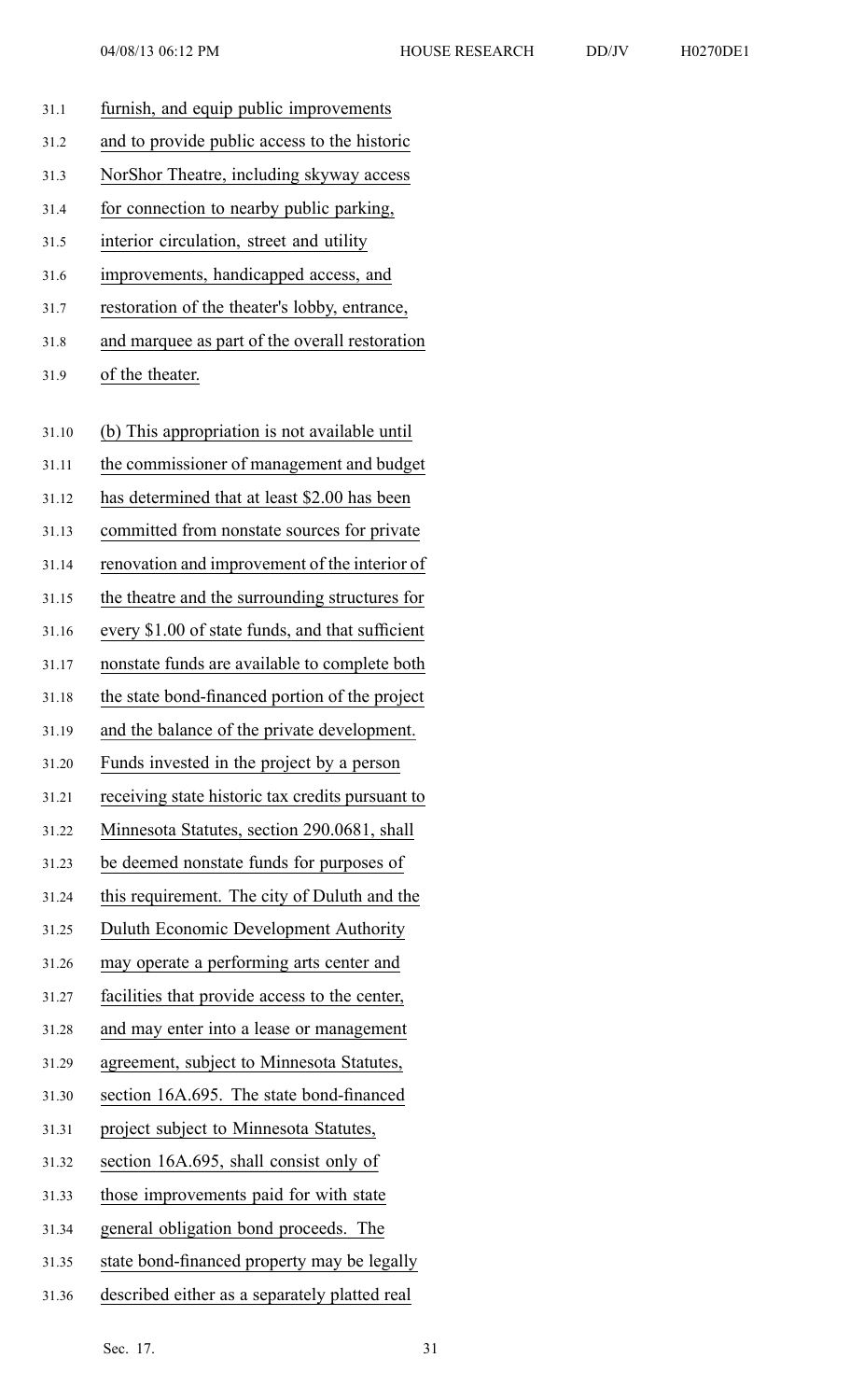| 32.1  | estate parcel under a registered land survey     |            |
|-------|--------------------------------------------------|------------|
| 32.2  | or a condominium unit. Due to the integrated     |            |
| 32.3  | nature of the overall development, public        |            |
| 32.4  | bidding shall not be required for the state      |            |
| 32.5  | bond-financed project, provided there shall      |            |
| 32.6  | be a separate construction contract for this     |            |
| 32.7  | portion of the project, and any amounts          |            |
| 32.8  | required for this portion of the project, in     |            |
| 32.9  | excess of the bond appropriation, shall be       |            |
| 32.10 | paid by nonstate sources.                        |            |
| 32.11 | (b) Wade Stadium                                 | 250,000    |
|       |                                                  |            |
| 32.12 | For a grant to the city of Duluth to design      |            |
| 32.13 | improvements to Wade Stadium, including a        |            |
| 32.14 | grandstand and field, with proper drainage,      |            |
| 32.15 | for a ballpark and public outdoor events         |            |
| 32.16 | facility. This appropriation is not available    |            |
| 32.17 | until the commissioner determines that at        |            |
| 32.18 | least an equal amount is committed to the        |            |
| 32.19 | project from nonstate sources.                   |            |
| 32.20 | Subd. 6. Mankato, Arena and Events Center        |            |
| 32.21 | <b>Auditorium</b>                                | 14,500,000 |
| 32.22 | For a grant to the city of Mankato to design,    |            |
| 32.23 | construct, improve, furnish, and equip           |            |
| 32.24 | the Minnesota State Mankato Arena and            |            |
| 32.25 | to design, expand, furnish and equip the         |            |
| 32.26 | adjacent Events Center Auditorium.               |            |
|       |                                                  |            |
| 32.27 | This appropriation is not available until the    |            |
| 32.28 | commissioner of management and budget            |            |
| 32.29 | has determined that at least an equal amount     |            |
| 32.30 | has been committed to the project from           |            |
| 32.31 | nonstate sources.                                |            |
| 32.32 | Subd. 7. Minneapolis                             |            |
| 32.33 | <b>Masonic Temple at Hennepin Center for the</b> |            |
| 32.34 | <b>Arts</b>                                      | 3,000,000  |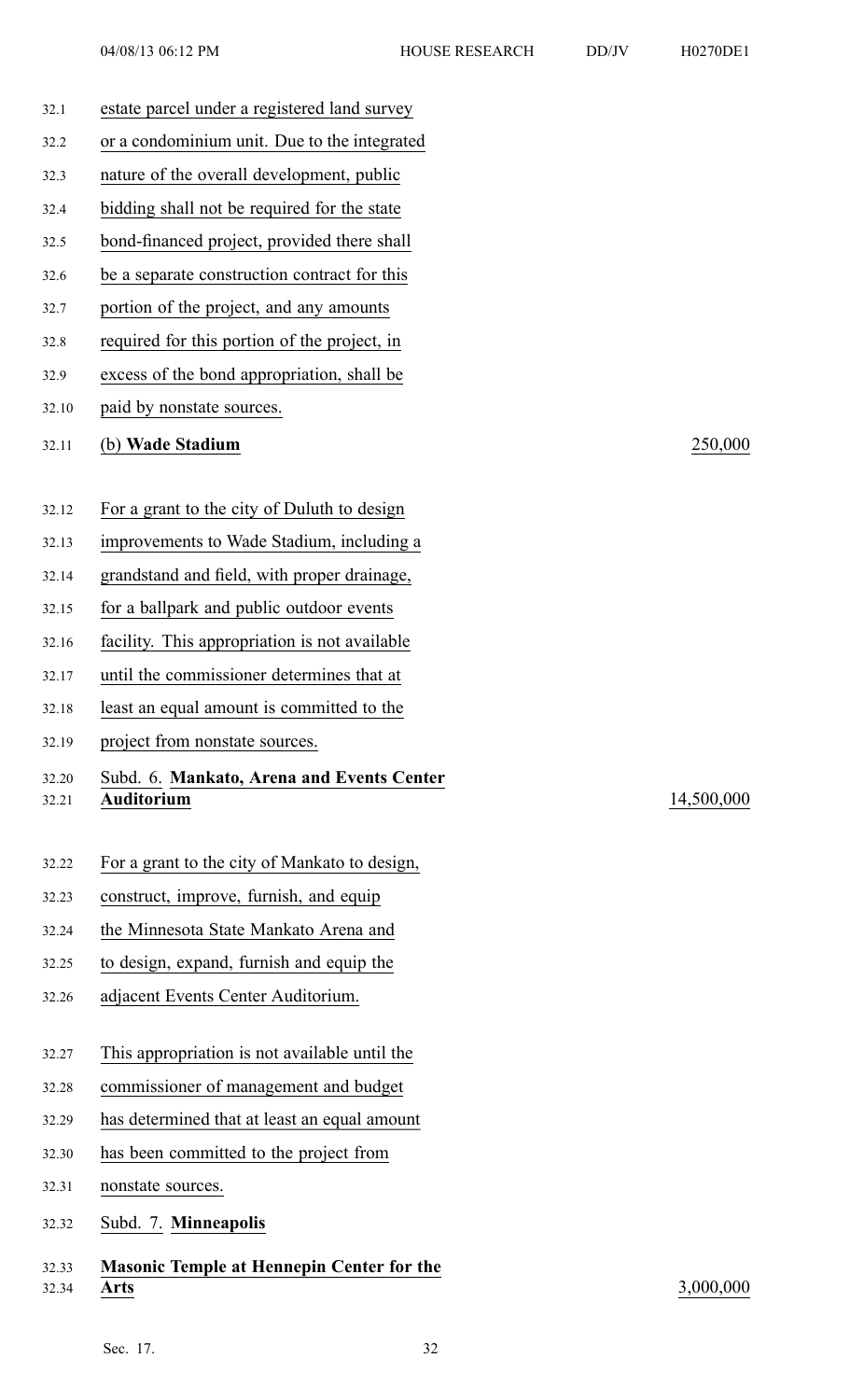| 33.1           | For grant to the city of Minneapolis for                        |
|----------------|-----------------------------------------------------------------|
| 33.2           | improvements and betterments of a capital                       |
| 33.3           | nature to renovate the historic Masonic                         |
| 33.4           | Temple at the Hennepin Center for the                           |
| 33.5           | Arts, in Minneapolis, subject to Minnesota                      |
| 33.6           | Statutes, section 16A.695.                                      |
| 33.7           | Subd. 8. Red Wing, River Renaissance                            |
| 33.8           | For grant to the city of Red Wing for                           |
| 33.9           | improvements of a capital nature to the area                    |
| 33.10          | between Levee Road and the Mississippi                          |
| 33.11          | River, extending between Bay Point Drive                        |
| 33.12          | and Broad Street in Red Wing. This project                      |
| 33.13          | includes: reconstruction of Levee Road from                     |
| 33.14          | Broad Street to Jackson Street; improvements                    |
| 33.15          | to storm water, sanitary sewer, and drinking                    |
| 33.16          | water infrastructure; replacement of a harbor                   |
| 33.17          | retaining wall; parking improvements;                           |
| 33.18          | lighting improvements; and construction of a                    |
| 33.19          | segment of the Riverwalk Trail. This grant                      |
| 33.20          | is not available until the commissioner of                      |
| 33.21          | management and budget determines that an                        |
| 33.22          | amount sufficient to complete the project is                    |
| 33.23          | committed to it from nonstate sources.                          |
| 33.24<br>33.25 | Subd. 9. Rochester, Mayo Civic Center<br>Complex                |
| 33.26          | For a grant to the city of Rochester to design,                 |
| 33.27          | construct, furnish, and equip the renovation                    |
| 33.28          | and expansion of the Mayo Civic Center                          |
| 33.29          | complex and related infrastructure, including                   |
| 33.30          | but not limited to skyway access, lighting,                     |
| 33.31          | parking, and landscaping.                                       |
| 33.32<br>33.33 | Subd. 10. Saint Cloud, River's Edge<br><b>Convention Center</b> |
|                |                                                                 |

- 33.34 For <sup>a</sup> gran<sup>t</sup> to the city of Saint Cloud to
- 33.35 predesign, design, construct, furnish, and

33.7 Subd. 8. **Red Wing, River Renaissance** 1,583,000

33.25 **Complex** 35,000,000

33.33 **Convention Center** 10,100,000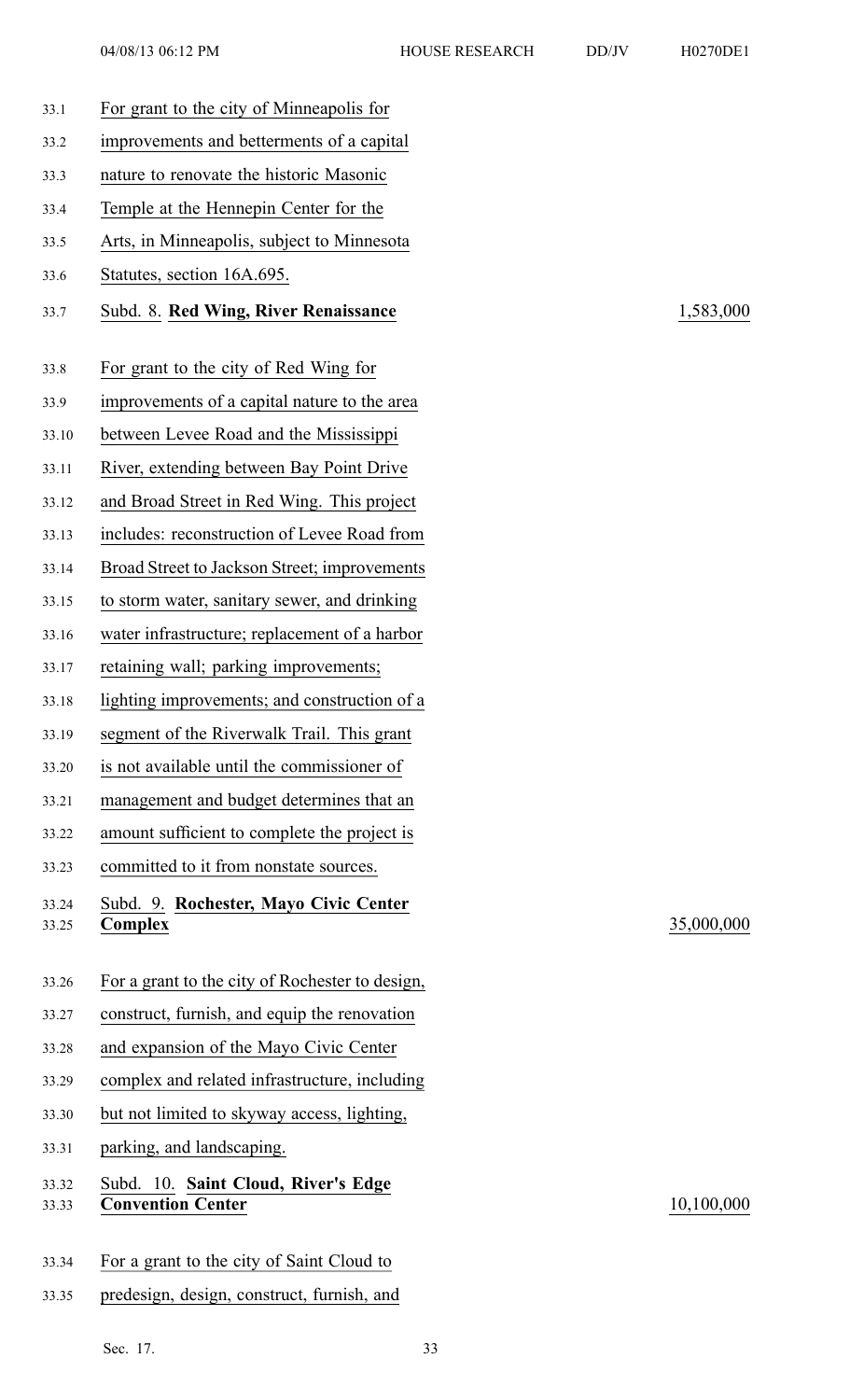| H0270DE1 |  |
|----------|--|

| 34.1  | equip an expansion of the River's Edge         |
|-------|------------------------------------------------|
| 34.2  | Convention Center, including a parking         |
| 34.3  | facility and pedestrian skyway connection.     |
| 34.4  | This appropriation is not available until the  |
| 34.5  | commissioner of management and budget          |
| 34.6  | determines that at least \$10,100,000 has      |
| 34.7  | been committed to the project from nonstate    |
| 34.8  | sources. Amounts expended by the city          |
| 34.9  | of Saint Cloud for project costs since July    |
| 34.10 | 1, 2010, shall count toward the matching       |
| 34.11 | requirement.                                   |
| 34.12 | Subd. 11. Saint Paul                           |
| 34.13 | (a) Minnesota Children's Museum                |
|       |                                                |
| 34.14 | For a grant to the city of Saint Paul to       |
| 34.15 | design, construct, furnish, and equip an       |
| 34.16 | expansion and renovation of the Minnesota      |
| 34.17 | Children's Museum, subject to Minnesota        |
| 34.18 | Statutes, section 16A.695. The expansion       |
| 34.19 | and exhibit upgrades should incorporate the    |
| 34.20 | latest research on early learning, allow for   |
| 34.21 | new state-of-the art education facilities, and |
| 34.22 | increase the capacity of visitors to galleries |
| 34.23 | and programming areas.                         |
| 34.24 | This appropriation is not available until the  |
| 34.25 | commissioner of management and budget          |
| 34.26 | has determined that at least an equal amount   |
| 34.27 | has been committed from nonstate sources.      |
| 34.28 | (b) Ordway Center for the Performing Arts      |
|       |                                                |
| 34.29 | This appropriation is added to the             |
| 34.30 | appropriation in Laws 2010, chapter 189,       |
| 34.31 | section 21, subdivision 16, paragraph (b), and |
| 34.32 | is for the same purposes. This appropriation   |
| 34.33 | is not available until the commissioner of     |
| 34.34 | management and budget determines that the      |

## 34.13 (a) **Minnesota Children's Museum** 14,000,000

# 34.28 (b) **Ordway Center for the Performing Arts** 5,000,000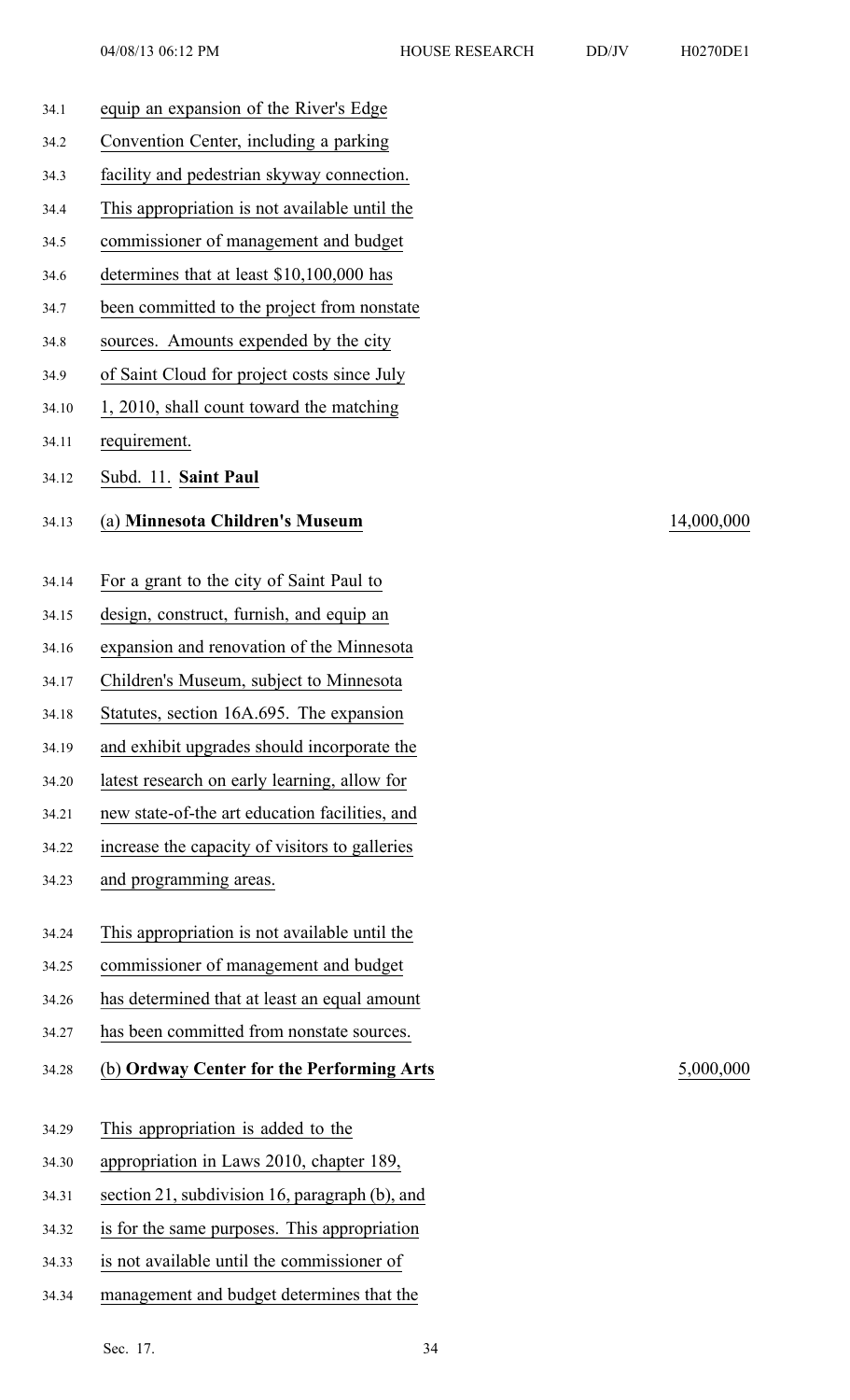| 35.1           | labor contract dispute between the Saint Paul                    |           |
|----------------|------------------------------------------------------------------|-----------|
| 35.2           | Chamber Orchestra and the musicians has                          |           |
| 35.3           | been settled.                                                    |           |
| 35.4<br>35.5   | (c) Twin Cities Public Television Building<br><b>Renovation</b>  | 9,000,000 |
| 35.6           | For a grant to the city of Saint Paul to                         |           |
| 35.7           | construct and renovate the Twin Cities Public                    |           |
| 35.8           | Television Building in downtown Saint Paul.                      |           |
| 35.9           | This appropriation is not available until at                     |           |
| 35.10          | least an equal amount is committed to the                        |           |
| 35.11          | project from nonstate sources.                                   |           |
| 35.12          | (d) University Enterprise Laboratories                           | 500,000   |
| 35.13          | For a grant to the Saint Paul Port Authority                     |           |
| 35.14          | to construct, furnish, and equip an addition                     |           |
| 35.15          | to the University Enterprise Laboratories                        |           |
| 35.16          | building in Saint Paul, subject to Minnesota                     |           |
|                | Statutes, section 16A.695.                                       |           |
| 35.17          |                                                                  |           |
| 35.18          | Subd. 12. Truman, Stormwater Project                             | 1,350,000 |
| 35.19          | For a grant to the city of Truman to design,                     |           |
| 35.20          | construct, and install new storm water lines                     |           |
| 35.21          | to two areas of the city that experience                         |           |
| 35.22          | flooding with heavy rain. This appropriation                     |           |
| 35.23          | is not available until the commissioner of                       |           |
| 35.24          | management and budget has determined that                        |           |
| 35.25          | at least an equal amount has been committed                      |           |
| 35.26          | to the project from nonstate sources.                            |           |
| 35.27<br>35.28 | Subd. 13. Virginia, Relocation of Utilities and<br><b>Trails</b> |           |
| 35.29          | (a) Utilities relocation                                         | 1,410,000 |
| 35.30          | For a grant to the city of Virginia and the                      |           |
| 35.31          | Virginia Public Utilities Commission for                         |           |
| 35.32          | engineering and predesign for relocation of                      |           |
| 35.33          | gas, electric, water, sanitary sewer, and storm                  |           |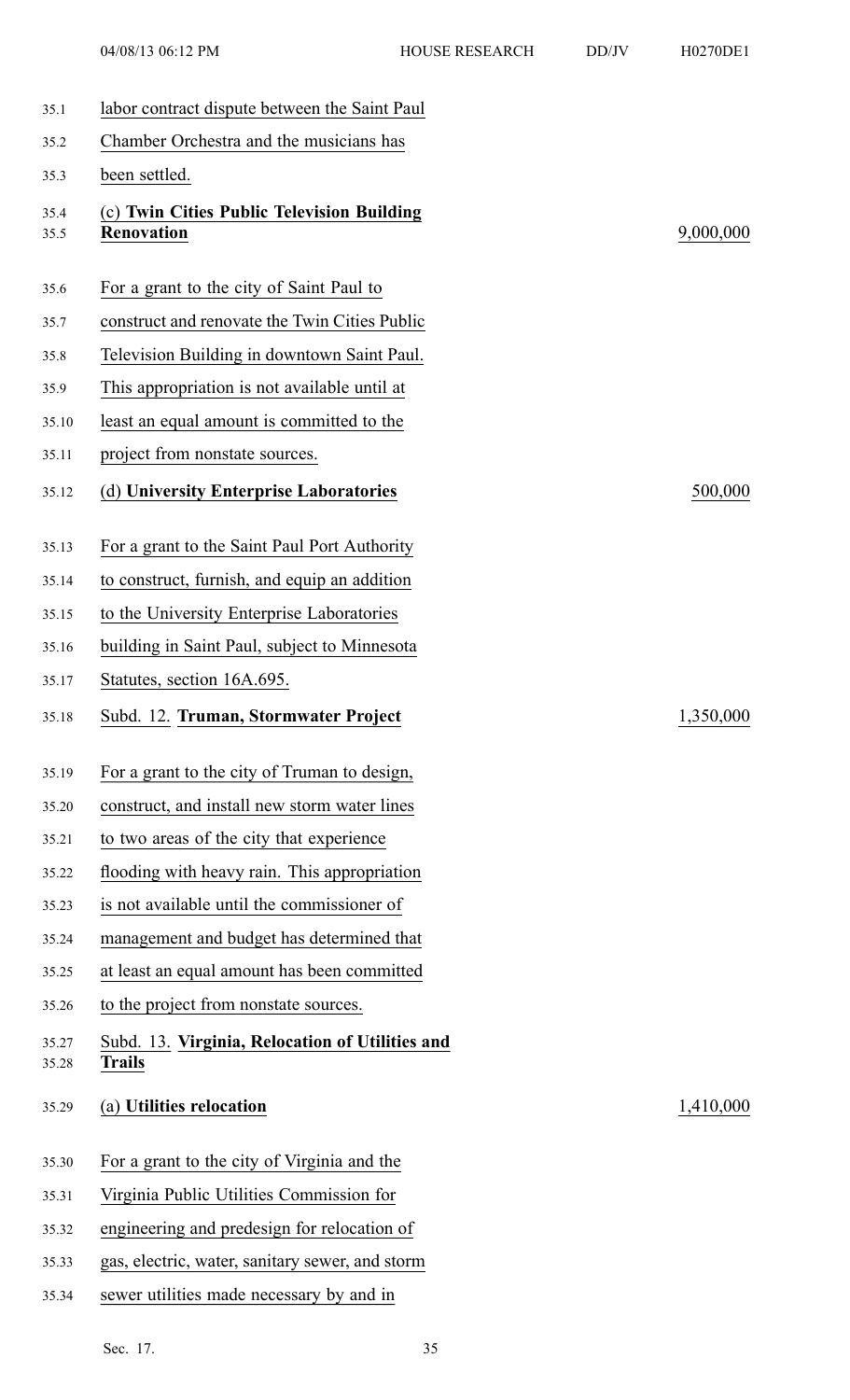04/08/13 06:12 PM HOUSE RESEARCH DD/JV H0270DE1

| 36.1  | conjunction with the relocation of marked      |                         |            |
|-------|------------------------------------------------|-------------------------|------------|
| 36.2  | Trunk Highway 53 in Virginia.                  |                         |            |
| 36.3  | (a) Mesabi trails relocation                   |                         | 150,000    |
| 36.4  | For a grant to the St. Louis and Lake          |                         |            |
| 36.5  | Counties Regional Railroad Authority for       |                         |            |
| 36.6  | soil testing and preparation for relocation of |                         |            |
| 36.7  | portions of the Mesabi bicycle, snowmobile,    |                         |            |
| 36.8  | and ATV trails that must be relocated due to   |                         |            |
| 36.9  | the relocation of marked Trunk Highway 53.     |                         |            |
| 36.10 | Subd. 14. Voyageurs National Park Clean        |                         |            |
| 36.11 | <b>Water Joint Powers Board</b>                |                         | 5,500,000  |
|       |                                                |                         |            |
| 36.12 | For a grant to the Voyageurs National Park     |                         |            |
| 36.13 | Clean Water Joint Powers Board to acquire      |                         |            |
| 36.14 | land for, and to predesign, design, and        |                         |            |
| 36.15 | construct new sanitary sewer collection        |                         |            |
| 36.16 | system in Koochiching County. The system       |                         |            |
| 36.17 | must address the sanitary sewer needs and      |                         |            |
| 36.18 | projects in the communities surrounding        |                         |            |
| 36.19 | Voyageurs National Park. This appropriation    |                         |            |
| 36.20 | is not available until the commissioner of     |                         |            |
| 36.21 | management and budget determines that at       |                         |            |
| 36.22 | least an equal amount has been committed to    |                         |            |
| 36.23 | the project from nonstate sources.             |                         |            |
| 36.24 | Sec. 18. PUBLIC FACILITIES AUTHORITY           |                         |            |
| 36.25 | Subdivision 1. Total Appropriation             | $\overline{\mathbf{z}}$ | 37,500,000 |
| 36.26 | To the Public Facilities Authority for the     |                         |            |
| 36.27 | purposes specified in this section.            |                         |            |
| 36.28 | Subd. 2. State Match for Federal Grants        |                         | 8,000,000  |
| 36.29 | To match federal grants for the clean water    |                         |            |
| 36.30 | revolving fund under Minnesota Statutes,       |                         |            |
| 36.31 | section 446A.07, and the drinking water        |                         |            |
| 36.32 | revolving fund under Minnesota Statutes,       |                         |            |
|       |                                                |                         |            |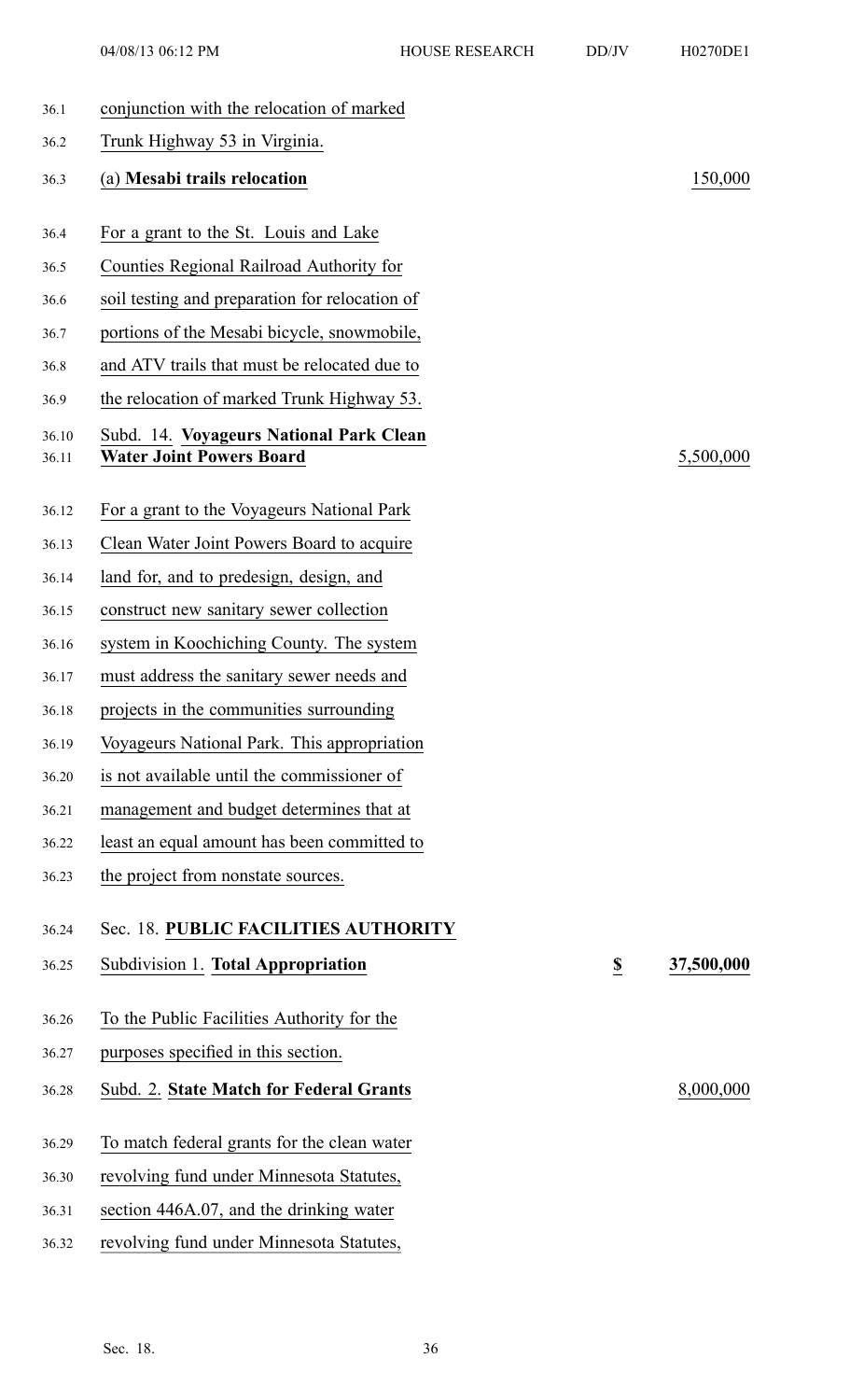- 37.1 section 446A.081. This appropriation must 37.2 be used for qualified capital projects. 37.3 Subd. 3. **Wastewater Infrastructure Funding** 37.4 **Program** 25,000,000 37.5 For grants to eligible municipalities under 37.6 the wastewater infrastructure funding 37.7 program under Minnesota Statutes, section 37.8 446A.072. Up to \$5,000,000 may be used for 37.9 eligible costs to implement the wastewater 37.10 infrastructure funding program. 37.11 Subd. 4. **Big Lake Area Sanitary District** 4,500,000 37.12 For <sup>a</sup> gran<sup>t</sup> to the Big Lake Area Sanitary 37.13 District to construct <sup>a</sup> pressure sewer system 37.14 and force main to convey sewage to the 37.15 Western Lake Superior Sanitary District 37.16 connection in the city of Cloquet. 37.17 Sec. 19. **MINNESOTA HOUSING FINANCE** 37.18 **AGENCY \$ 15,000,000** 37.19 To the Minnesota Housing Finance Agency 37.20 for transfer to the housing development 37.21 fund to finance the costs of rehabilitation to 37.22 preserve public housing under Minnesota 37.23 Statutes, section 462A.202, subdivision 3a. 37.24 For purposes of this section, "public housing" 37.25 means housing for low-income persons 37.26 and households financed by the federal 37.27 governmen<sup>t</sup> and owned and operated by 37.28 the public housing authorities and agencies
- 37.29 formed by cities and counties. Public housing
- 37.30 authorities receiving <sup>a</sup> public housing
- 37.31 assessment composite score of 80 or above
- 37.32 are eligible to receive funding. Priority must
- 37.33 be given to proposals that maximize federal
- 37.34 or local resources to finance the capital costs.
- 37.35 The priority in Minnesota Statutes, section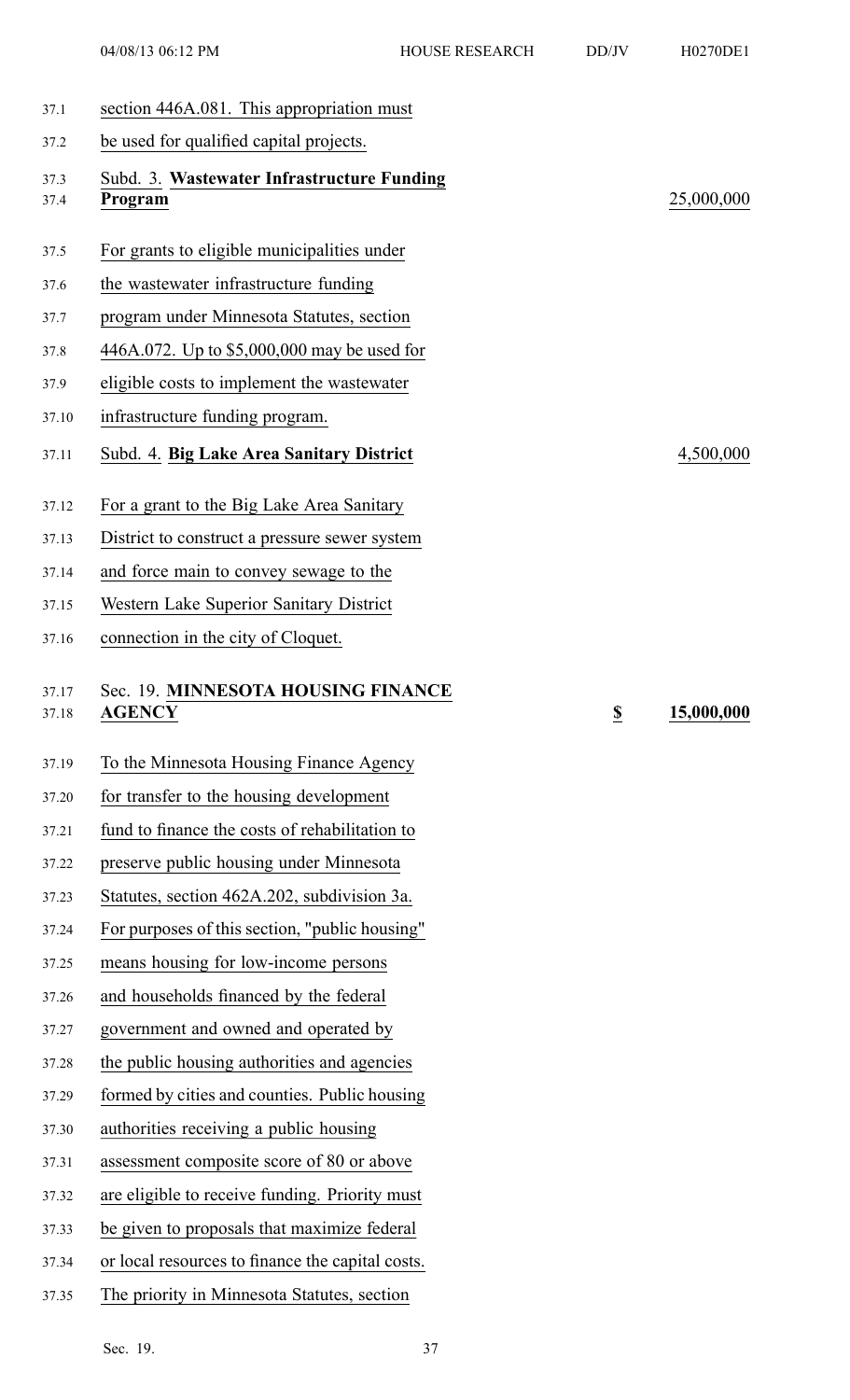| 38.1         | 462A.202, subdivision 3a, for projects to                                          |                          |            |
|--------------|------------------------------------------------------------------------------------|--------------------------|------------|
| 38.2         | increase the supply of affordable housing and                                      |                          |            |
| 38.3         | the restrictions of Minnesota Statutes, section                                    |                          |            |
| 38.4         | 462A.202, subdivision 7, do not apply to this                                      |                          |            |
| 38.5         | appropriation.                                                                     |                          |            |
| 38.6<br>38.7 | Sec. 20. MINNESOTA HISTORICAL<br><b>SOCIETY</b>                                    |                          |            |
| 38.8         | Subdivision 1. Total Appropriation                                                 | $\underline{\mathbb{S}}$ | 10,607,000 |
| 38.9         | To the Minnesota Historical Society for the                                        |                          |            |
| 38.10        | purposes specified in this section.                                                |                          |            |
| 38.11        | Subd. 2. Historic Sites Asset Preservation                                         |                          | 750,000    |
| 38.12        | For capital improvements and betterments                                           |                          |            |
| 38.13        | at state historic sites, buildings, landscaping                                    |                          |            |
| 38.14        | at historic buildings, exhibits, markers, and                                      |                          |            |
| 38.15        | monuments, to be spent in accordance with                                          |                          |            |
| 38.16        | Minnesota Statutes, section 16B.307. The                                           |                          |            |
| 38.17        | society shall determine project priorities as                                      |                          |            |
| 38.18        | appropriate based on need.                                                         |                          |            |
| 38.19        | Subd. 3. Oliver H. Kelley Farm Historic Site                                       |                          | 9,857,000  |
| 38.20        | To complete design and to construct, furnish,                                      |                          |            |
| 38.21        | and equip the renovation of the Oliver H.                                          |                          |            |
| 38.22        | Kelley Farm Historic Site, including the                                           |                          |            |
| 38.23        | site's visitor center and other essential visitor                                  |                          |            |
| 38.24        | services and site operations facilities.                                           |                          |            |
| 38.25        | Sec. 21. BOND SALE EXPENSES                                                        | $\underline{\mathbb{S}}$ | 800,000    |
| 38.26        | To the commissioner of management                                                  |                          |            |
| 38.27        | and budget for bond sale expenses under                                            |                          |            |
| 38.28        | Minnesota Statutes, section 16A.641,                                               |                          |            |
| 38.29        | subdivision 8.                                                                     |                          |            |
| 38.30        | Sec. 22. BOND SALE SCHEDULE.                                                       |                          |            |
| 38.31        | The commissioner of management and budget shall schedule the sale of state general |                          |            |

38.32 obligation bonds so that, during the biennium ending June 30, 2015, no more than \$.......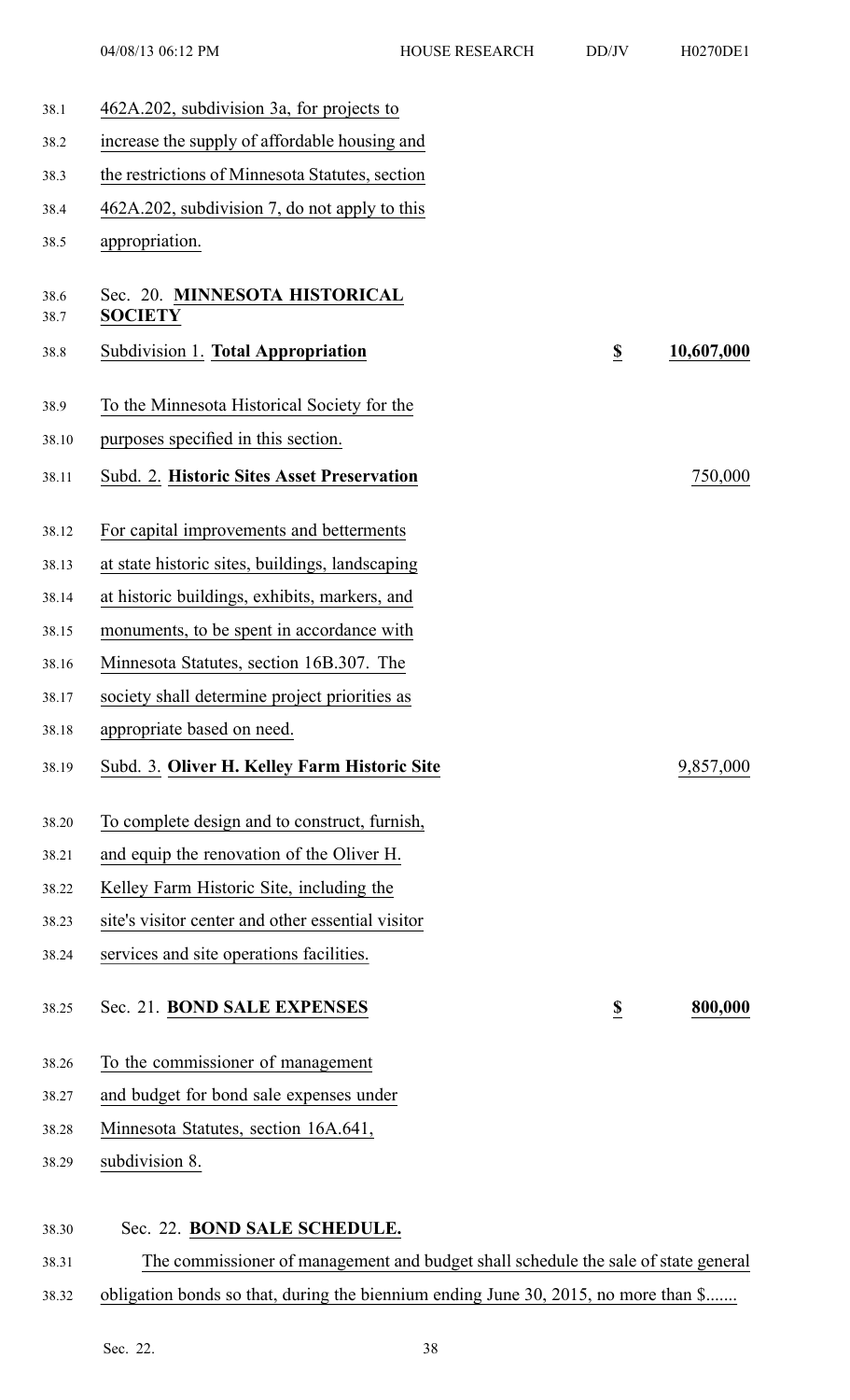- 39.1 will need to be transferred from the general fund to the state bond fund to pay principal 39.2 and interest due and to become due on outstanding state general obligation bonds. During 39.3 the biennium, before each sale of state general obligation bonds, the commissioner of 39.4 managemen<sup>t</sup> and budget shall calculate the amount of debt service payments needed on 39.5 bonds previously issued and shall estimate the amount of debt service payments that will 39.6 be needed on the bonds scheduled to be sold. The commissioner shall adjust the amount 39.7 of bonds scheduled to be sold so as to remain within the limit set by this section. The 39.8 amount needed to make the debt service payments is appropriated from the general fund
- 39.9 as provided in Minnesota Statutes, section 16A.641.
- 

## 39.10 Sec. 23. **BOND SALE AUTHORIZATION.**

39.11 Subdivision 1. **Bond proceeds fund.** To provide the money appropriated in this act 39.12 from the bond proceeds fund, the commissioner of managemen<sup>t</sup> and budget shall sell and 39.13 issue bonds of the state in an amount up to \$761,027,000 in the manner, upon the terms, 39.14 and with the effect prescribed by Minnesota Statutes, sections 16A.631 to 16A.675, and

39.15 by the Minnesota Constitution, article XI, sections 4 to 7.

39.16 Subd. 2. **Maximum effort school loan fund.** To provide the money appropriated in 39.17 this act from the maximum effort school loan fund, the commissioner of managemen<sup>t</sup> and 39.18 budget shall sell and issue bonds of the state in an amount up to \$5,491,000 in the manner, 39.19 upon the terms, and with the effect prescribed by Minnesota Statutes, sections 16A.631 to 39.20 16A.675, and by the Minnesota Constitution, article XI, sections 4 to 7. The proceeds of 39.21 the bonds, excep<sup>t</sup> accrued interest and any premium received on the sale of the bonds, 39.22 must be credited to <sup>a</sup> bond proceeds account in the maximum effort school loan fund. 39.23 Subd. 3. **Transportation fund.** To provide the money appropriated in this act from 39.24 the state transportation fund, the commissioner of managemen<sup>t</sup> and budget shall sell and

39.25 issue bonds of the state in an amount up to \$55,000,000 in the manner, upon the terms, and

39.26 with the effect prescribed by Minnesota Statutes, sections 16A.631 to 16A.675, and by

39.27 the Minnesota Constitution, article XI, sections 4 to 7. The proceeds of the bonds, excep<sup>t</sup>

39.28 accrued interest and any premium received on the sale of the bonds, must be credited to

39.29 <sup>a</sup> bond proceeds account in the state transportation fund.

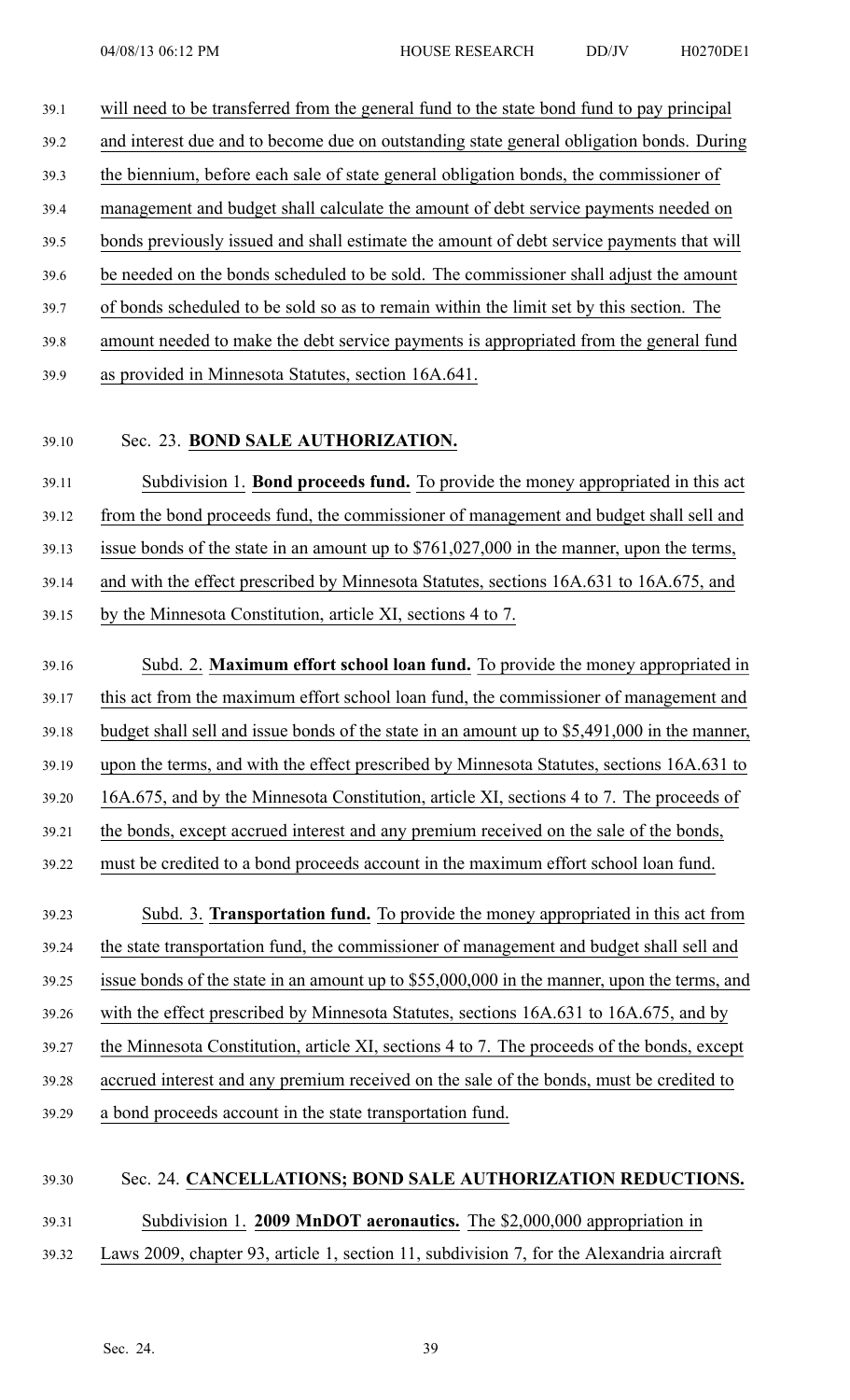## 40.1 surveillance facility, is canceled. The bond sale authorization in Laws 2009, chapter 93, 40.2 article 1, section 21, subdivision 1, is reduced by \$2,000,000.

40.3 Sec. 25. Minnesota Statutes 2012, section 16A.641, subdivision 4a, is amended to read: 40.4 Subd. 4a. **Negotiated sales; temporary authority.** Notwithstanding the public 40.5 sale requirements of subdivision 4 and section 16A.66, subdivision 2, from June  $\frac{1}{2}$ , 40.6 2009, until June 30, 2013, the commissioner may sell bonds, including refunding bonds, 40.7 at negotiated sale.

40.8 Sec. 26. Minnesota Statutes 2012, section 16B.24, subdivision 5, is amended to read: 40.9 Subd. 5. **Renting out state property.** (a) **Authority.** The commissioner may rent 40.10 out state property, real or personal, that is not needed for public use, if the rental is not 40.11 otherwise provided for or prohibited by law. The property may not be rented out for 40.12 more than five years at <sup>a</sup> time without the approval of the State Executive Council and 40.13 may never be rented out for more than 25 years. A rental agreemen<sup>t</sup> may provide that 40.14 the state will reimburse <sup>a</sup> tenant for <sup>a</sup> portion of capital improvements that the tenant 40.15 makes to state real property if the state does not permit the tenant to renew the lease at 40.16 the end of the rental agreement.

40.17 (b) **Restrictions.** Paragraph (a) does not apply to state trust fund lands, other state 40.18 lands under the jurisdiction of the Department of Natural Resources, lands forfeited for 40.19 delinquent taxes, or lands acquired under section 298.22.

40.20 (c) **Rental of living accommodations.** The commissioner shall establish rental rates 40.21 for all living accommodations provided by the state for its employees. Money collected as 40.22 rent by state agencies pursuan<sup>t</sup> to this paragraph must be deposited in the state treasury 40.23 and credited to the general fund.

40.24 (d) **Lease of space in certain state buildings to state agencies.** The commissioner 40.25 may lease portions of the state-owned buildings under the custodial control of the 40.26 commissioner to state agencies and the court administrator on behalf of the judicial branch 40.27 of state governmen<sup>t</sup> and charge rent on the basis of space occupied. Notwithstanding any 40.28 law to the contrary, all money collected as rent pursuan<sup>t</sup> to the terms of this section shall 40.29 be deposited in the state treasury. Money collected as rent to recover the bond interest 40.30 costs of <sup>a</sup> building funded from the state bond proceeds fund shall be credited to the 40.31 general fund. Money collected as rent to recover the depreciation costs of <sup>a</sup> building 40.32 funded from the state bond proceeds fund and money collected as rent to recover capital 40.33 expenditures from capital asset preservation and replacement appropriations and statewide 40.34 building access appropriations shall be credited to <sup>a</sup> segregated asset preservation and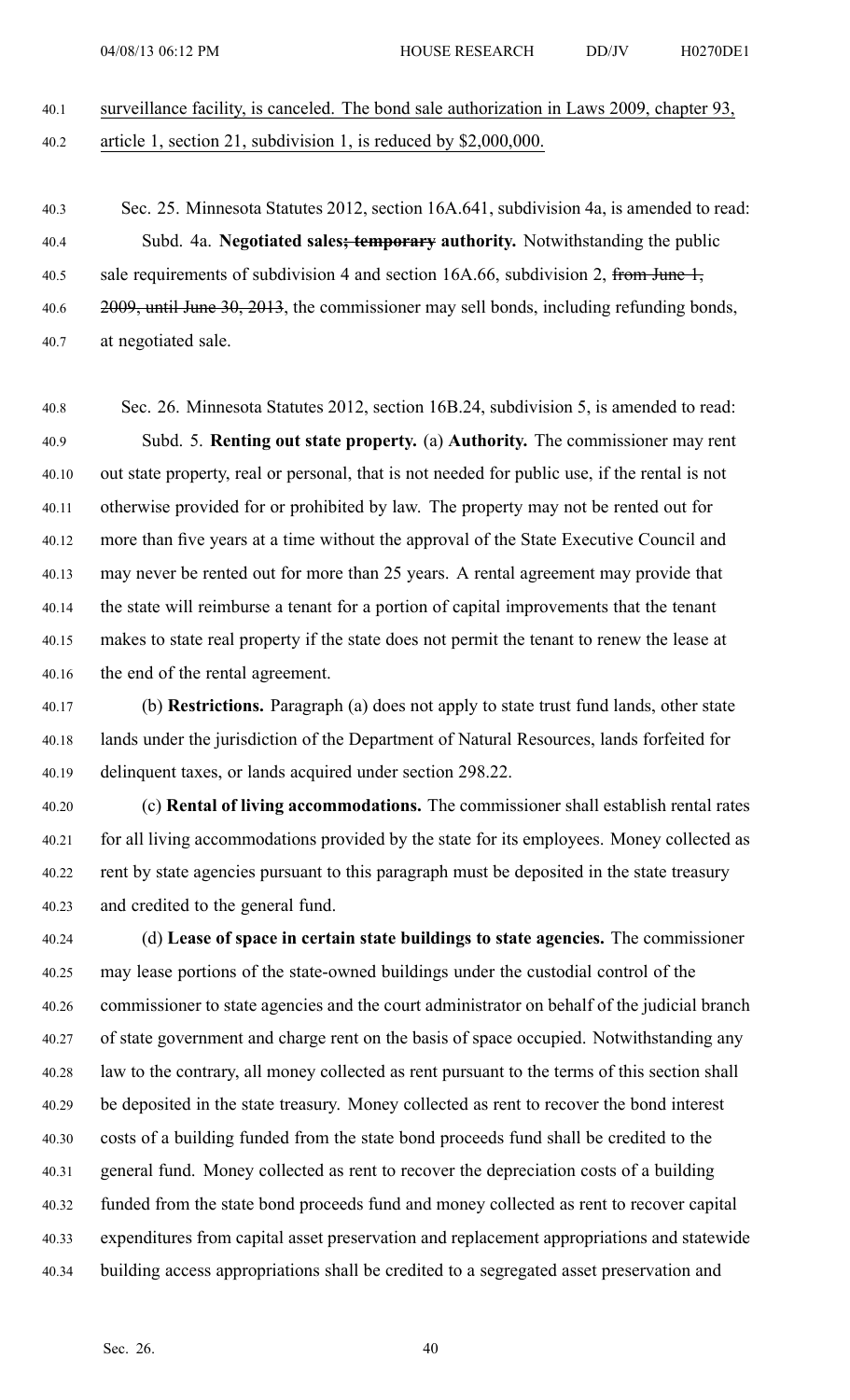41.1 replacement account in <sup>a</sup> special revenue fund. Fifty percen<sup>t</sup> of the money credited to the 41.2 account each fiscal year must be transferred to the general fund. The remaining money 41.3 in the account is appropriated to the commissioner to be expended for asset preservation 41.4 projects as determined by the commissioner. Money collected as rent to recover the 41.5 depreciation and interest costs of <sup>a</sup> building built with other state dedicated funds shall 41.6 be credited to the dedicated fund which funded the original acquisition or construction. 41.7 All other money received shall be credited to the general services revolving fund. The 41.8 commissioner shall not collect rent to recover bond interest costs or building depreciation 41.9 costs for any appropriations utilized for the Capitol restoration project, between calendar

41.10 years 2012 and 2017.

41.11 (e) **Lease of space in Andersen and Freeman buildings.** The commissioner may 41.12 lease space in the Elmer L. Andersen and Orville L. Freeman buildings to state agencies 41.13 and charge rent on the basis of space occupied. Money collected as rent under this 41.14 paragraph to fund future building repairs must be credited to <sup>a</sup> segregated account for each 41.15 building in the special revenue fund and is appropriated to the commissioner to make 41.16 the repairs. When the state acquires title to each building, the account for that building 41.17 must be abolished and any balance remaining in the account must be transferred to the 41.18 appropriate asset preservation and replacement account created under paragraph (d).

## 41.19 Sec. 27. **[116J.434] PUBLIC BUILDING ACCESSIBILITY GRANT PROGRAM.**

41.20 Subdivision 1. **Creation of account.** A public building accessibility account

41.21 is created in the bond proceeds fund. Money in the account is appropriated to the

- 41.22 commissioner for grants under this section.
- 41.23 Subd. 2. **Definitions.** For the purposes of this section:
- 41.24 (1) "accessible" means satisfies the requirements of the State Building Code for
- 41.25 accessibility by persons with disabilities;
- 41.26 (2) "eligible project" means predesign, design, acquisition of land or an interest in

41.27 land, construction, renovation, or other improvement or betterment of <sup>a</sup> capital nature to

41.28 make <sup>a</sup> building or facility owned by <sup>a</sup> local governmen<sup>t</sup> unit accessible or improve its 41.29 accessibility;

- 41.30 (3) "governing body" means the county board of commissioners, city council, or 41.31 town board of supervisors; and
- 41.32 (4) "local governmen<sup>t</sup> unit" means <sup>a</sup> county, statutory or home rule charter city,
- 41.33 or town.
- 41.34 Subd. 3. **Grant program established.** The commissioner shall make grants to local 41.35 governmen<sup>t</sup> units on <sup>a</sup> first-come, first-served basis for eligible projects.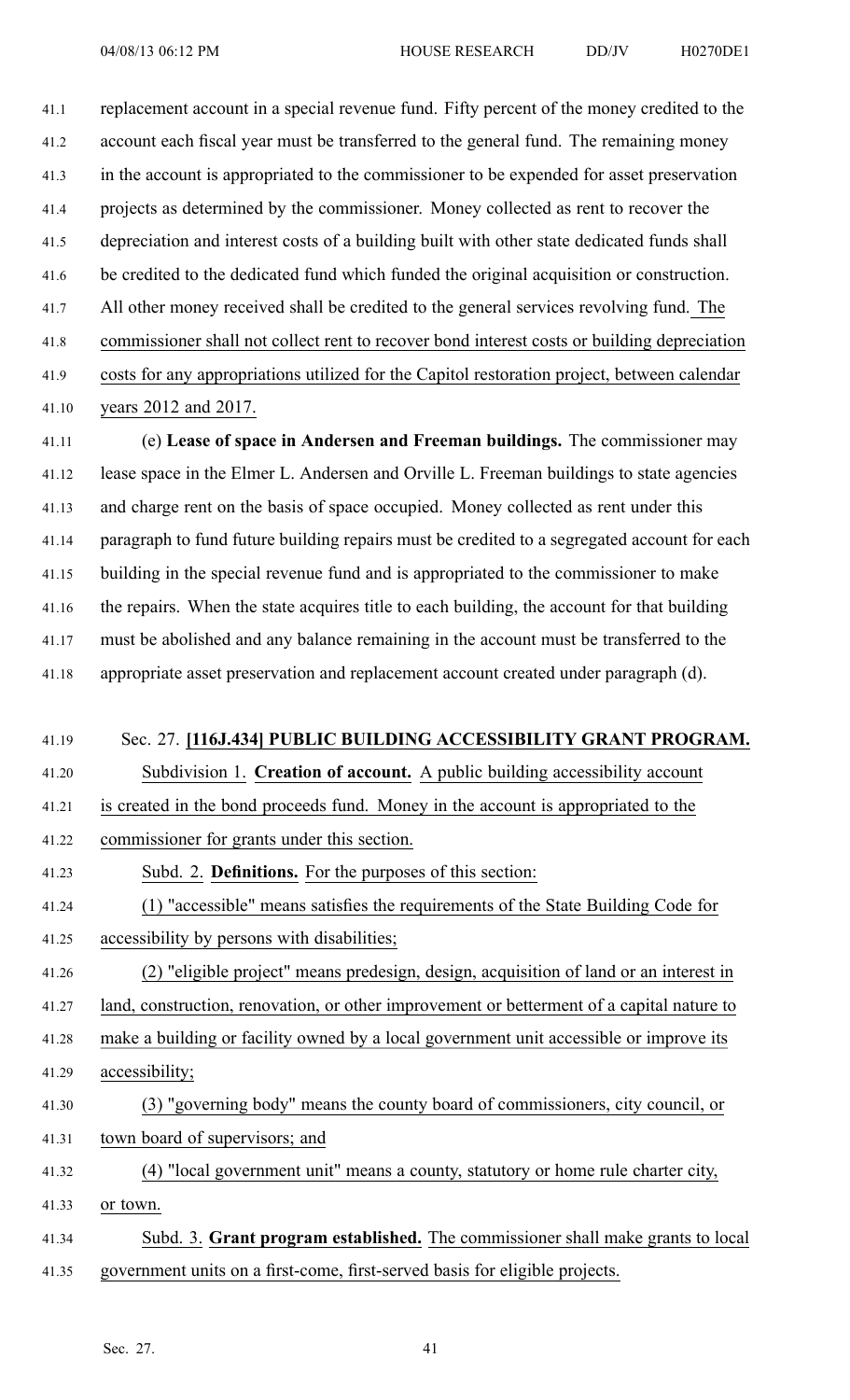| Subd. 4. Application. A local government unit seeking a grant under this section               |
|------------------------------------------------------------------------------------------------|
| must apply to the commissioner in the form and manner determined by the commissioner.          |
| The application must include:                                                                  |
| (1) a resolution of the governing body requesting the grant and stating that the local         |
| government unit has or will have in a timely manner the required nonstate contribution         |
| necessary to complete the project;                                                             |
| (2) a detailed description of the project and cost estimate, along with necessary              |
| supporting evidence; and                                                                       |
| (3) any other information the commissioner determines is necessary or useful.                  |
| Subd. 5. Maximum grant amount; match. A local unit of government must not                      |
| be awarded in aggregate more than \$150,000, whether for one or more projects in one or        |
| more years. The local government unit awarded a grant under this section must provide          |
| at least an equal amount from nonstate sources, which may include contributions made           |
| before the grant is awarded.                                                                   |
|                                                                                                |
| Sec. 28. Minnesota Statutes 2012, section 126C.40, subdivision 5, is amended to read:          |
| Subd. 5. Energy conservation. (a) For loans approved before March 1, 1998, the                 |
| district may annually include as revenue under section 123B.53, without the approval of a      |
| majority of the voters in the district, an amount sufficient to repay the annual principal     |
| and interest of the loan made pursuant to sections 216C.37 and 298.292 to 298.298.             |
| For energy loans approved after March 1, 1998, school districts must annually transfer         |
| from the general fund to the debt redemption fund the amount sufficient to pay interest        |
| and principal on the loans.                                                                    |
| (b) A district may annually include as revenue under section 123B.53, without the              |
| approval of a majority of the voters in the district, an amount sufficient to repay the annual |
| principal and interest of a loan made pursuant to sections 216C.37 and 216C.372.               |
|                                                                                                |
| Sec. 29. [216C.371] DEFINITIONS.                                                               |
| Subdivision 1. Scope. For the purposes of this section and section 216C.372, the               |
| following terms have the meanings given them.                                                  |
| Subd. 2. Capital improvement. "Capital improvement" means the acquisition or                   |
| betterment of public land, buildings, and other public improvements of a capital nature,       |
| as permitted by the Minnesota Constitution, article XI, section 5, clause (a). It does not     |
| include repair or maintenance.                                                                 |
| Subd. 3. Energy audit. "Energy audit" has the meaning given in section 216C.435,               |
| subdivision 4.                                                                                 |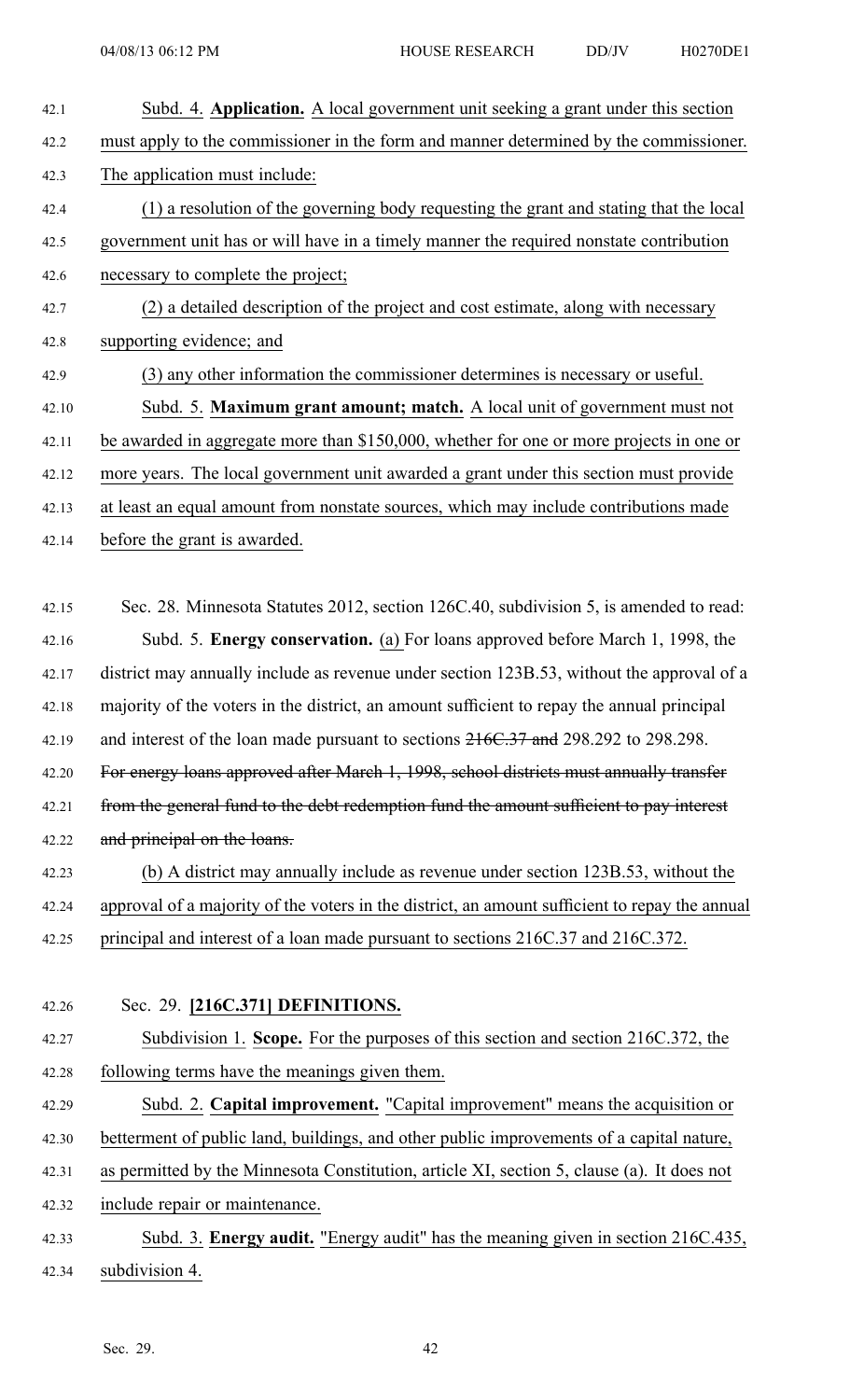| 43.1  | Subd. 4. Energy improvement. "Energy improvement" means a renovation or                        |
|-------|------------------------------------------------------------------------------------------------|
| 43.2  | retrofitting of a school building that is permanently affixed to the property and that results |
| 43.3  | in a net reduction in energy consumption without altering the principal source of energy.      |
| 43.4  | Subd. 5. School building. "School building" means a permanent structure owned                  |
| 43.5  | by and used for school district purposes that has a permanently installed heating or           |
| 43.6  | cooling system.                                                                                |
| 43.7  | Subd. 6. School district. "School district" means a public independent, common,                |
| 43.8  | special, or intermediate school district or a charter school.                                  |
| 43.9  | Subd. 7. Statewide greenhouse gas emissions. "Statewide greenhouse gas                         |
| 43.10 | emissions" has the meaning given in section 216H.01, subdivision 2.                            |
|       |                                                                                                |
| 43.11 | Sec. 30. [216C.372] SCHOOL ENERGY CONSERVATION REVOLVING LOAN                                  |
| 43.12 | PROGRAM.                                                                                       |
| 43.13 | Subdivision 1. Loan program established. A school energy conservation                          |
| 43.14 | revolving loan program account is established in the state bond proceeds fund to               |
| 43.15 | receive appropriations of state bond proceeds. Money in the account is appropriated            |
| 43.16 | to the commissioner of commerce to make loans to school districts for eligible capital         |
| 43.17 | improvement projects as provided in this section and to pay reasonable and actual costs        |
| 43.18 | of administering the loan program, not to exceed interest earned on fund assets. The           |
| 43.19 | commissioner of management and budget must credit to the account all investment income         |
| 43.20 | on money in the account, and all repayments of principal and interest. Section 16A.642         |
| 43.21 | does not apply to money in the account or the program. The commissioner of commerce            |
| 43.22 | shall manage and administer the revolving loan program and individual accounts in the          |
| 43.23 | revolving loan account.                                                                        |
| 43.24 | Subd. 2. Purpose. The school energy conservation revolving loan program is                     |
| 43.25 | created to provide financial assistance to school districts to make energy improvements in     |
| 43.26 | school buildings that reduce statewide greenhouse gas emissions and improve indoor air         |
| 43.27 | quality in schools.                                                                            |
| 43.28 | Subd. 3. Limitations. The commissioner of commerce shall make loans on a first                 |
| 43.29 | come, first-served basis. A school district may not be awarded more than an aggregate          |
| 43.30 | total of \$, whether for one or more projects or one or more loans under this section.         |
| 43.31 | Subd. 4. Applications. A school district applying for a loan must submit an                    |
| 43.32 | application to the commissioner of commerce in the manner and on forms prescribed by           |
| 43.33 | the commissioner. An applicant must provide the following information:                         |
| 43.34 | (1) the name and contact information of the school district and the persons                    |
| 43.35 | responsible for loan administration and project implementation matters;                        |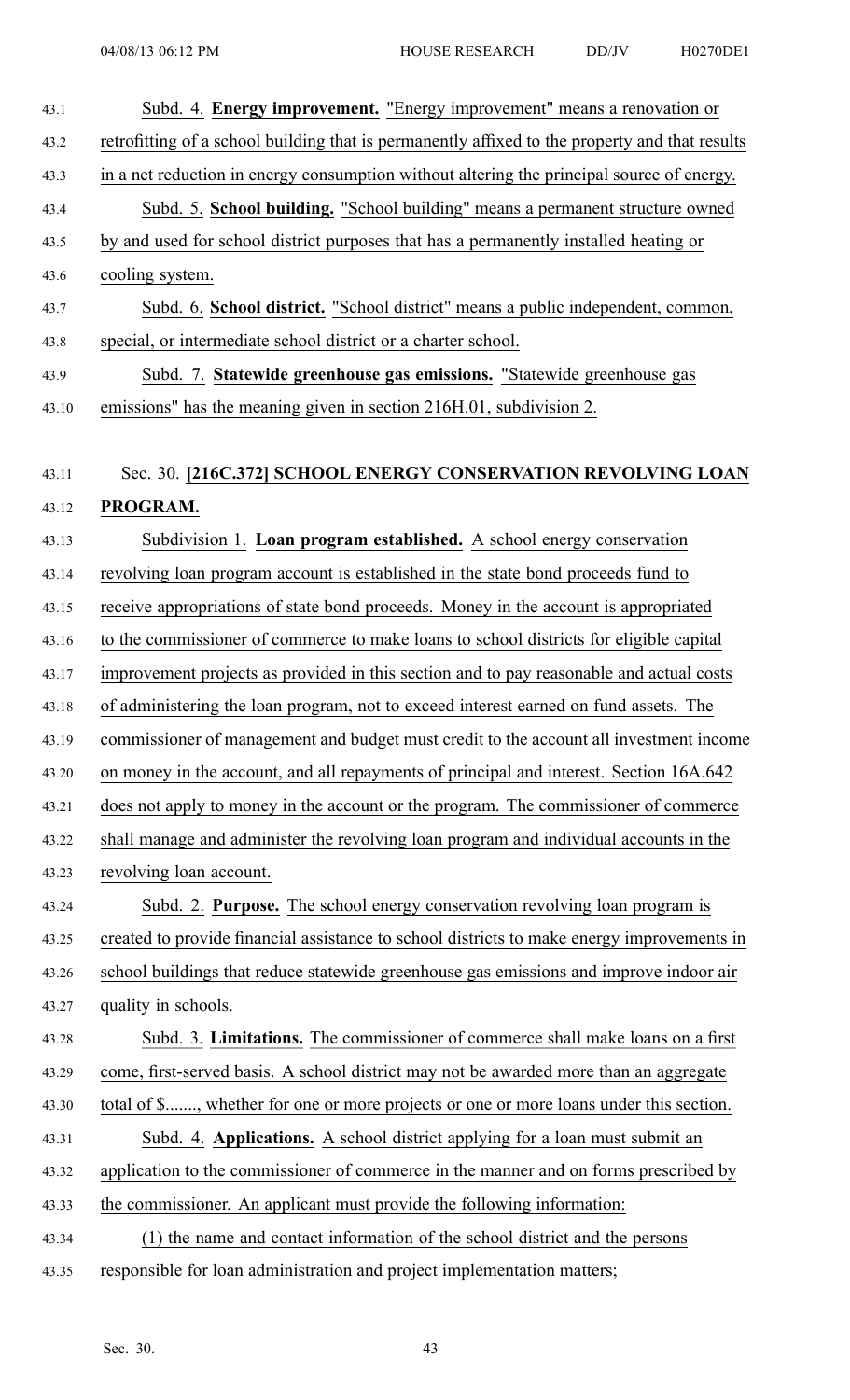| 44.1  | (2) the estimated total cost of the capital improvement project and the amount of              |
|-------|------------------------------------------------------------------------------------------------|
| 44.2  | the loan sought;                                                                               |
| 44.3  | (3) a description of the energy improvements to be made to school buildings as part            |
| 44.4  | of the project, and new equipment and materials to be installed;                               |
| 44.5  | (4) the proposed methods and sources of funds to be used to repay a loan made                  |
| 44.6  | under this section;                                                                            |
| 44.7  | (5) the proposed source of matching funds to be used in conjunction with a loan                |
| 44.8  | made under this section, as required under subdivision $5$ ;                                   |
| 44.9  | (6) the results of an energy audit conducted by an independent contractor estimating           |
| 44.10 | the energy savings that will be realized as a result of the project;                           |
| 44.11 | (7) a description of the projected improvements in indoor air quality achieved as              |
| 44.12 | a result of the project, if applicable; and                                                    |
| 44.13 | (8) any additional information requested by the commissioner of commerce.                      |
| 44.14 | Subd. 5. Loan conditions. (a) A loan made under this section must:                             |
| 44.15 | (1) represent no more than one-half of the total cost of the project;                          |
| 44.16 | (2) have a repayment term no longer than 20 years; and                                         |
| 44.17 | (3) bear interest at or below the market rate.                                                 |
| 44.18 | (b) A school district loan recipient may apply towards the school district's share of          |
| 44.19 | the total project costs the amount that the school district spent on the energy audit, and any |
| 44.20 | amounts it spends to implement energy audit recommendations that are part of the overall       |
| 44.21 | project but that are not eligible for financing with the loan money.                           |
| 44.22 | Subd. 6. Biennial report. The commissioner of commerce shall report by February                |
| 44.23 | 1 of each even-numbered year to the chairs and ranking minority members of the                 |
| 44.24 | committees of the house of representatives and senate with jurisdiction over energy policy,    |
| 44.25 | education finance, and capital investment. The report must identify the school districts and   |
| 44.26 | school buildings in which projects have been financed through the program, the amount of       |
| 44.27 | the loans, the total project costs, the estimated and, if possible, measured energy savings    |
| 44.28 | and greenhouse gas emissions reductions, the demand for loans and the availability of          |
| 44.29 | loan money, and any other information the commissioner determines would be useful to           |
| 44.30 | the legislature. The commissioner shall also submit the report as required in section 3.195.   |

- 44.31 Sec. 31. Minnesota Statutes 2012, section 240A.09, is amended to read:
- 44.32 **240A.09 PLAN DEVELOPMENT; CRITERIA.**
- 44.33 The Minnesota Amateur Sports Commission shall develop <sup>a</sup> plan to promote the 44.34 development of proposals for new statewide public ice facilities including proposals for 44.35 ice centers and matching grants based on the criteria in this section.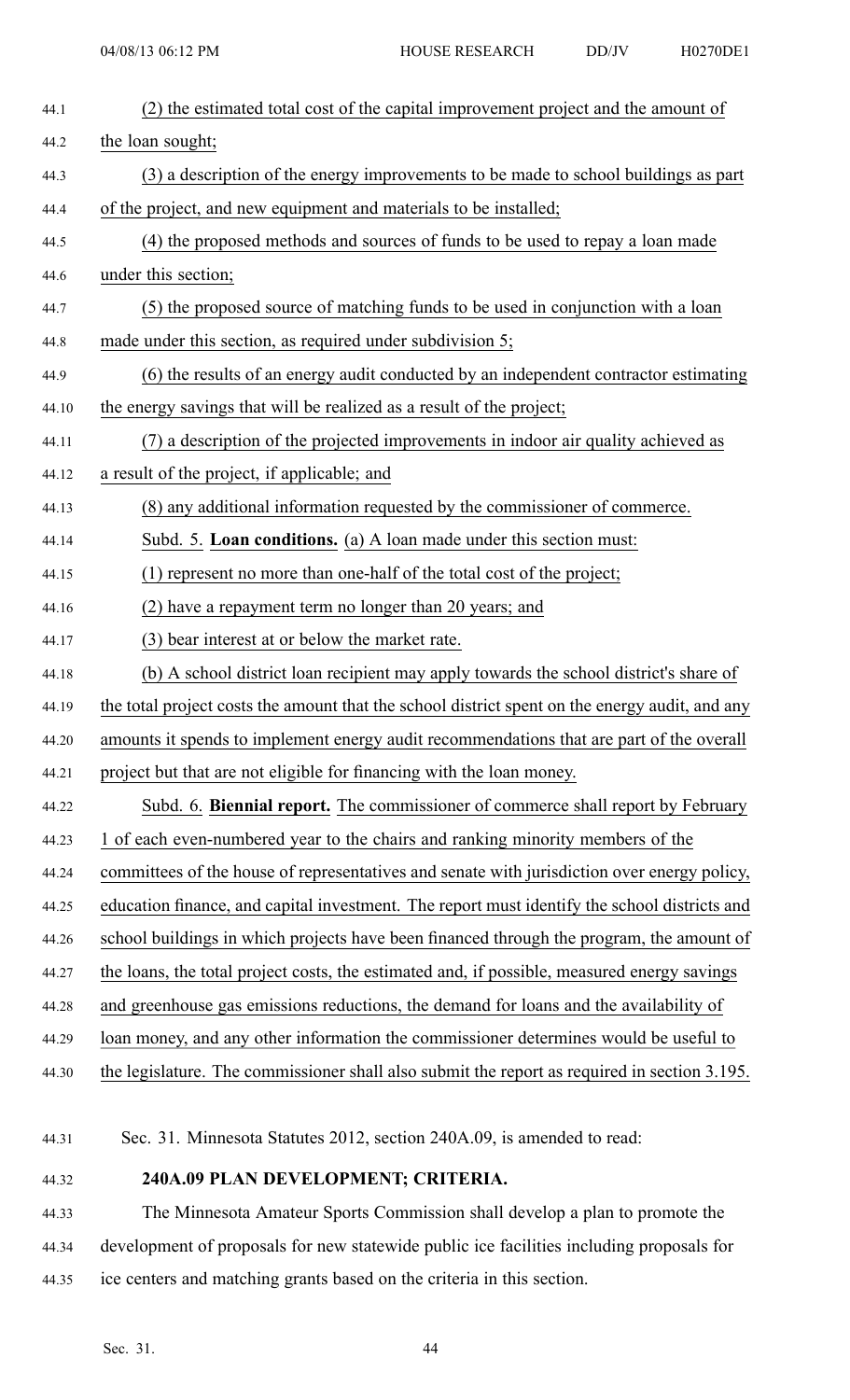04/08/13 06:12 PM HOUSE RESEARCH DD/JV H0270DE1

- 45.1 (a) For ice center proposals, the commission will give priority to proposals that 45.2 come from more than one local governmen<sup>t</sup> unit. Institutions of higher education are not 45.3 eligible to receive <sup>a</sup> grant.
- 45.4 (b) In the metropolitan area as defined in section 473.121, subdivision 2, the 45.5 commission is encouraged to give priority to the following proposals:
- 45.6 (1) proposals for renovation and indoor air quality improvements at an existing 45.7 indoor ice arena;
- 45.8  $(1)$  (2) proposals for construction of two or more ice sheets in a single new facility;
- 45.9 (2) (3) proposals for construction of an additional sheet of ice at an existing ice center;
- 45.10  $(3)$  (4) proposals for construction of a new, single sheet of ice as part of a sports 45.11 complex with multiple sports facilities; and
- 45.12  $(4)$  (5) proposals for construction of a new, single sheet of ice that will be expanded 45.13 to <sup>a</sup> two-sheet facility in the future.
- 45.14 (c) The commission shall administer <sup>a</sup> site selection process for the ice centers. The 45.15 commission shall invite proposals from cities or counties or consortia of cities. A proposal 45.16 for an ice center must include matching contributions including in-kind contributions of 45.17 land, access roadways and access roadway improvements, and necessary utility services, 45.18 landscaping, and parking.
- 45.19 (d) Proposals for ice centers and matching grants must provide for meeting the 45.20 demand for ice time for female groups by offering up to 50 percen<sup>t</sup> of prime ice time, as 45.21 needed, to female groups. For purposes of this section, prime ice time means the hours 45.22 of 4:00 p.m. to 10:00 p.m. Monday to Friday and 9:00 a.m. to 8:00 p.m. on Saturdays 45.23 and Sundays.
- 45.24 (e) The location for all proposed facilities must be in areas of maximum 45.25 demonstrated interest and must maximize accessibility to an arterial highway.
- 45.26 (f) To the extent possible, all proposed facilities must be dispersed equitably, must 45.27 be located to maximize potential for full utilization and profitable operation, and must 45.28 accommodate noncompetitive family and community skating for all ages.
- 45.29 (g) The commission may also use the money to upgrade current facilities, purchase 45.30 girls' ice time, or conduct amateur women's hockey and other ice spor<sup>t</sup> tournaments.
- 45.31 (h) To the extent possible, 50 percen<sup>t</sup> of all grants must be awarded to communities 45.32 in greater Minnesota.
- 45.33 (i) To the extent possible, technical assistance shall be provided to Minnesota 45.34 communities by the commission on ice arena planning, design, redesign, installation, 45.35 renovation of heating, ventilating, and air conditioning systems, and operation, including 45.36 the marketing of ice time.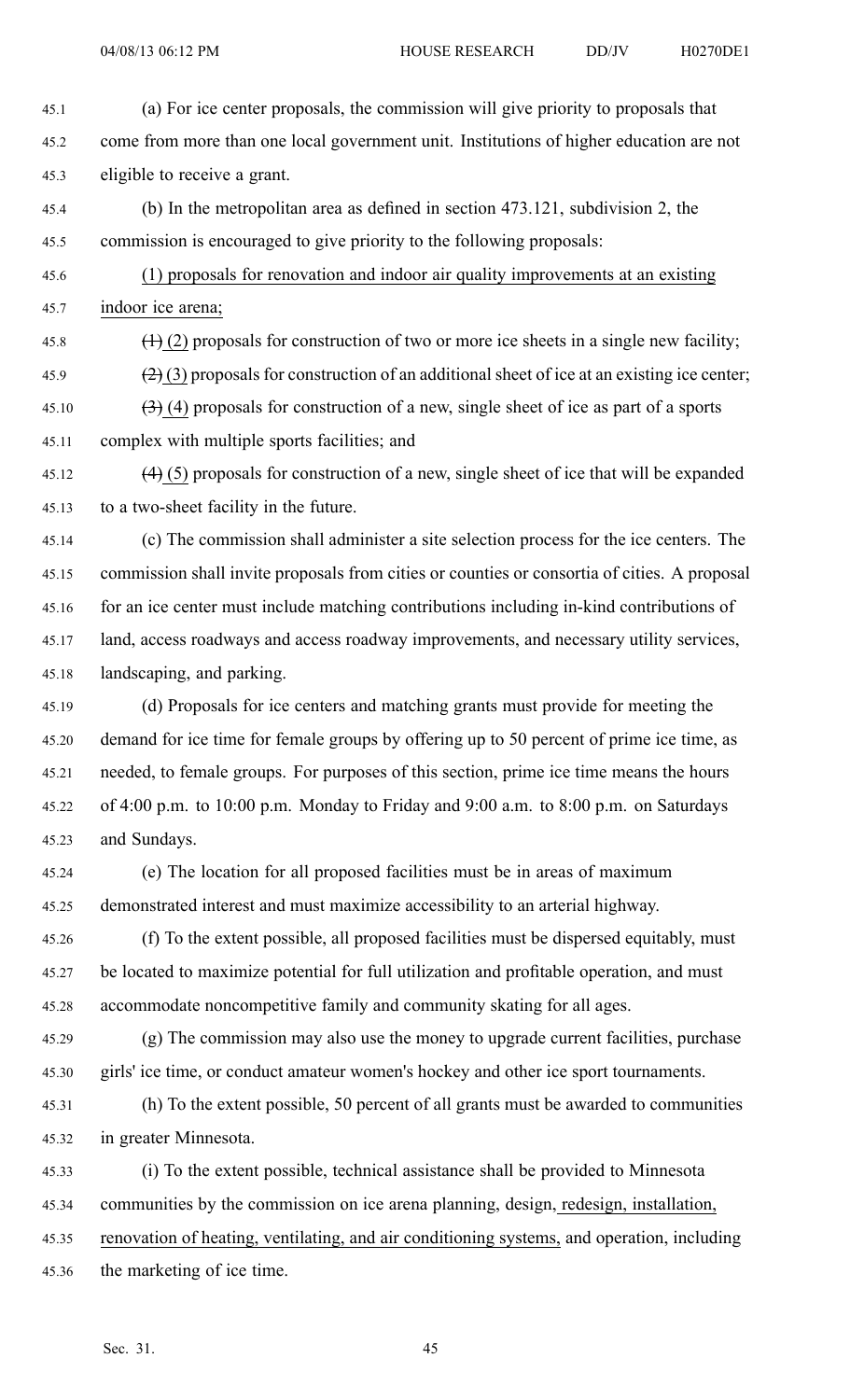46.1 (j) A gran<sup>t</sup> for new facilities may not exceed \$250,000.

- 46.2 (k) The commission may make grants for rehabilitation and renovation. A 46.3 rehabilitation or renovation grant may not exceed \$100,000 \$200,000. Priority must be 46.4 given to gran<sup>t</sup> applications for indoor air quality improvements, including zero emission 46.5 ice resurfacing equipment and the upgrading of heating, ventilating, and air conditioning 46.6 systems which may include electronic indoor air monitoring devices.
- 46.7 (l) Grant money may be used for ice centers designed for sports other than hockey. 46.8 (m) Grant money may be used to upgrade existing facilities to comply with the 46.9 bleacher safety requirements of section 326B.112.
- 46.10 Sec. 32. Minnesota Statutes 2012, section 462A.37, subdivision 1, is amended to read: 46.11 Subdivision 1. **Definitions.** (a) For purposes of this section, the following terms 46.12 have the meanings given.
- 46.13 (b) "Abandoned property" has the meaning given in section 117.025, subdivision 5.
- 46.14 (c) "Community land trust" means an entity that meets the requirements of section 46.15 462A.31, subdivisions 1 and 2.
- 46.16 (d) "Debt service" means the amount payable in any fiscal year of principal, 46.17 premium, if any, and interest on housing infrastructure bonds and the fees, charges, and 46.18 expenses related to the bonds.
- 46.19 (e) "Foreclosed property" means residential property where foreclosure proceedings 46.20 have been initiated or have been completed and title transferred or where title is transferred 46.21 in lieu of foreclosure.
- 46.22 (f) "Housing infrastructure bonds" means bonds issued by the agency under this 46.23 chapter that are qualified  $501(c)(3)$  bonds, within the meaning of Section 145(a) of the 46.24 Internal Revenue Code, finance qualified residential rental projects within the meaning of 46.25 Section 142(d) of the Internal Revenue Code, or are tax-exempt bonds that are not private 46.26 activity bonds, within the meaning of Section 141(a) of the Internal Revenue Code, for the 46.27 purpose of financing or refinancing affordable housing authorized under this chapter.
- 46.28 (g) "Internal Revenue Code" means the Internal Revenue Code of 1986, as amended. 46.29 (h) "Supportive housing" means housing that is not time-limited and provides or 46.30 coordinates with linkages to services necessary for residents to maintain housing stability 46.31 and maximize opportunities for education and employment.
- 46.32 Sec. 33. Minnesota Statutes 2012, section 462A.37, is amended by adding <sup>a</sup> 46.33 subdivision to read: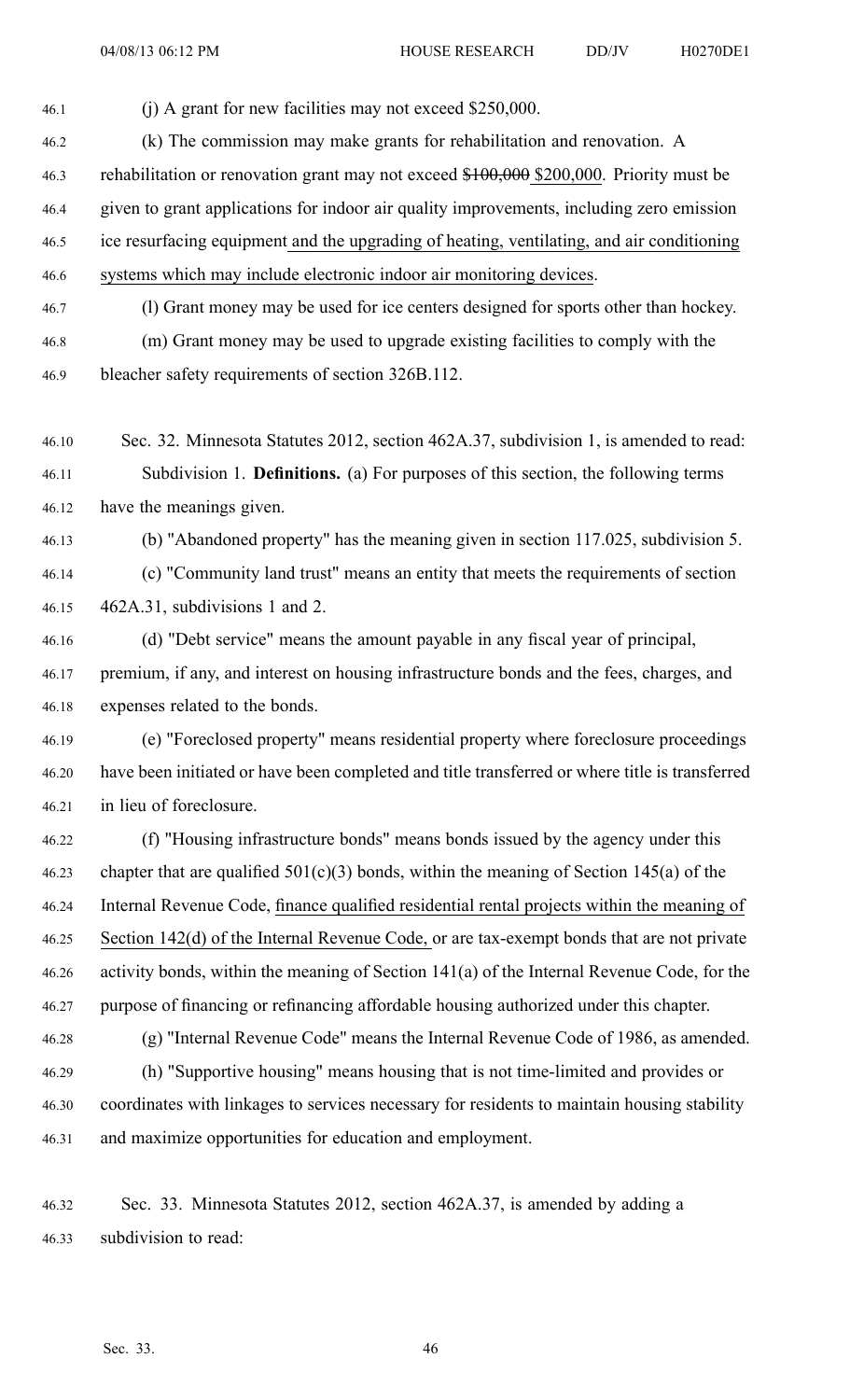- 47.1 Subd. 2a. **Additional authorization.** In addition to the amount authorized in 47.2 subdivision 2, the agency may issue up to \$35,000,000 of housing infrastructure bonds in 47.3 one or more series to which the payments made under this section may be pledged. 47.4 Sec. 34. Minnesota Statutes 2012, section 462A.37, is amended by adding <sup>a</sup> 47.5 subdivision to read: 47.6 Subd. 5. **Additional appropriation.** (a) The agency must certify annually to the 47.7 commissioner of managemen<sup>t</sup> and budget the actual amount of annual debt service on 47.8 each series of bonds issued under subdivision 2a. 47.9 (b) Each July 15, beginning in 2014 and through 2033, if any housing infrastructure 47.10 bonds issued under subdivision 2a remain outstanding, the commissioner of managemen<sup>t</sup> 47.11 and budget must transfer to the housing infrastructure bond account established under 47.12 section 462A.21, subdivision 32, the amount certified under paragraph (a), not to exceed 47.13 \$....... annually. The amounts necessary to make the transfers are appropriated from the 47.14 general fund to the commissioner of managemen<sup>t</sup> and budget.
- 47.15 (c) The agency may pledge to the paymen<sup>t</sup> of the housing infrastructure bonds the
- 47.16 payments to be made by the state under this section.
- 47.17 Sec. 35. Laws 2002, chapter 393, section 22, subdivision 6, as amended by Laws 2005, 47.18 chapter 20, article 1, section 43, is amended to read:
- 47.19 Subd. 6. **Fergus Falls Regional Treatment** 47.20 **Center** 3,000,000

- 47.21 To design, renovate, construct, furnish,
- 47.22 and equip ancillary suppor<sup>t</sup> and program
- 47.23 facilities, including improvements to basic
- 47.24 infrastructure to be owned by <sup>a</sup> public entity,
- 47.25 such as sanitary and storm sewer and water
- 47.26 lines, public streets, curb, gutter, street lights,
- 47.27 or sidewalks, to make improvements for
- 47.28 building envelope and structural integrity,
- 47.29 for hazardous materials abatement, and for
- 47.30 demolition that will facilitate the relocation
- 47.31 of the facility's ancillary support, treatment,
- 47.32 and residential programs from the Kirkbride
- 47.33 buildings and of all or portions of surplus,
- 47.34 nonfunctional, or deteriorated facilities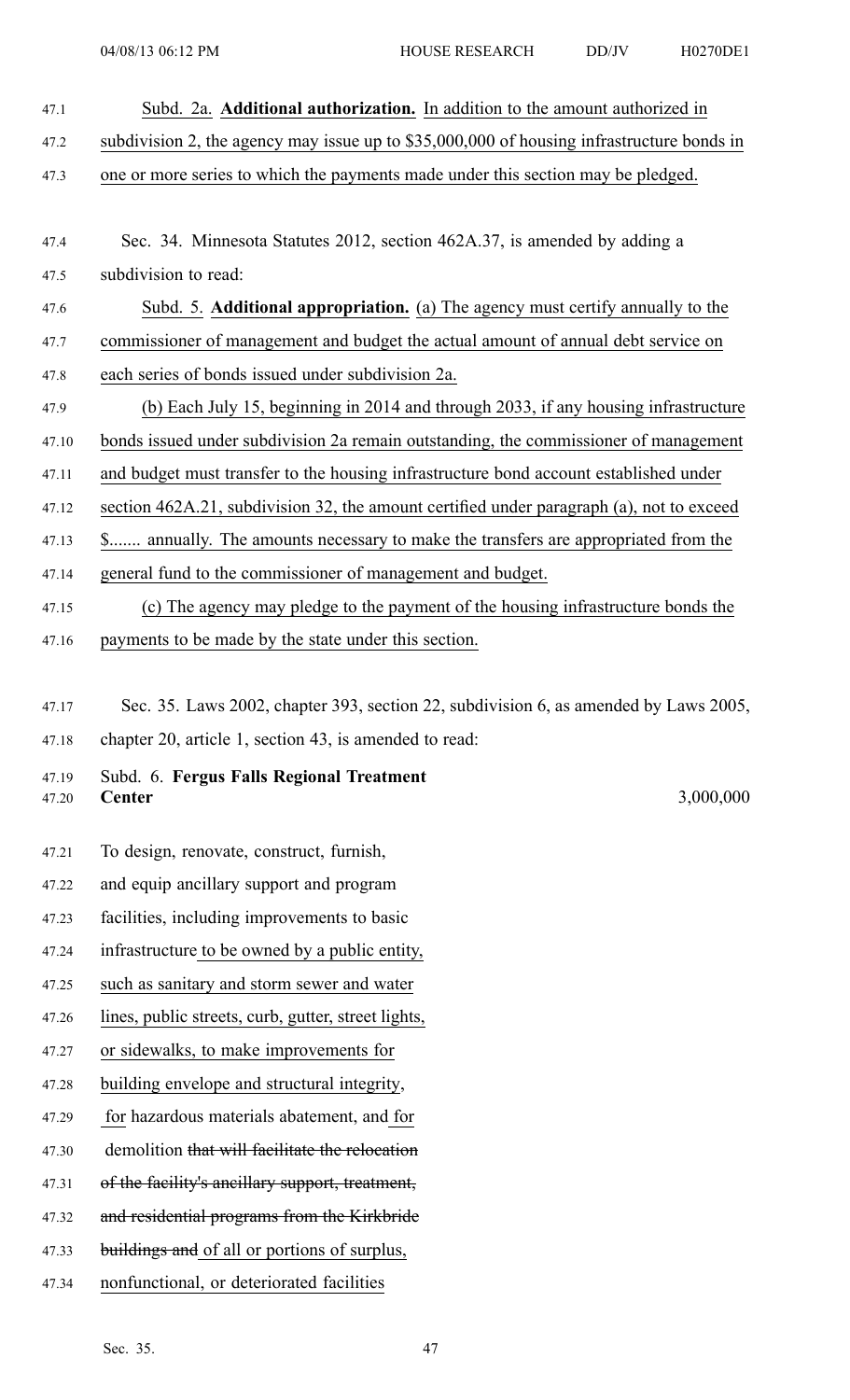- 48.1 and infrastructure or to renovate surplus,
- 48.2 nonfunctional, or deteriorated facilities and
- 48.3 infrastructure to facilitate the disposition
- 48.4 redevelopment of the Fergus Falls Regional
- 48.5 Treatment Center campus. If the property
- 48.6 is sold or transferred to <sup>a</sup> local unit of
- 48.7 government, the unspen<sup>t</sup> portion of this
- 48.8 appropriation may be granted to the local
- 48.9 unit of governmen<sup>t</sup> that acquires the campus
- 48.10 for the purposes stated in this subdivision.
- 48.11 Notwithstanding Minnesota Statutes,
- 48.12 section 16A.642, the bond authorization
- 48.13 and appropriation of bond proceeds in this
- 48.14 subdivision are available until December 31,
- 48.15 2016.
- 48.16 Sec. 36. Laws 2005, chapter 20, article 1, section 20, subdivision 3, as amended by
- 48.17 Laws 2006, chapter 258, section 47, is amended to read:

48.18 Subd. 3. **Systemwide Redevelopment, Reuse,** 48.19 **or Demolition** 17,600,000

- 48.20 To demolish or improve surplus,
- 48.21 nonfunctional, or deteriorated facilities and
- 48.22 infrastructure at Department of Human
- 48.23 Services campuses statewide.
- 48.24 (a) Up to \$8,600,000 may be used to
- 48.25 predesign, design, construct, furnish,
- 48.26 and equip renovation of existing space
- 48.27 or construction of new space for skilled
- 48.28 nursing home capacity for forensic treatment
- 48.29 programs operated by state-operated services
- 48.30 on the campus of St. Peter Regional
- 48.31 Treatment Center.
- 48.32 (b) \$4,000,000 may be used to prepare
- 48.33 and develop <sup>a</sup> site, including demolition of
- 48.34 buildings and infrastructure, to implement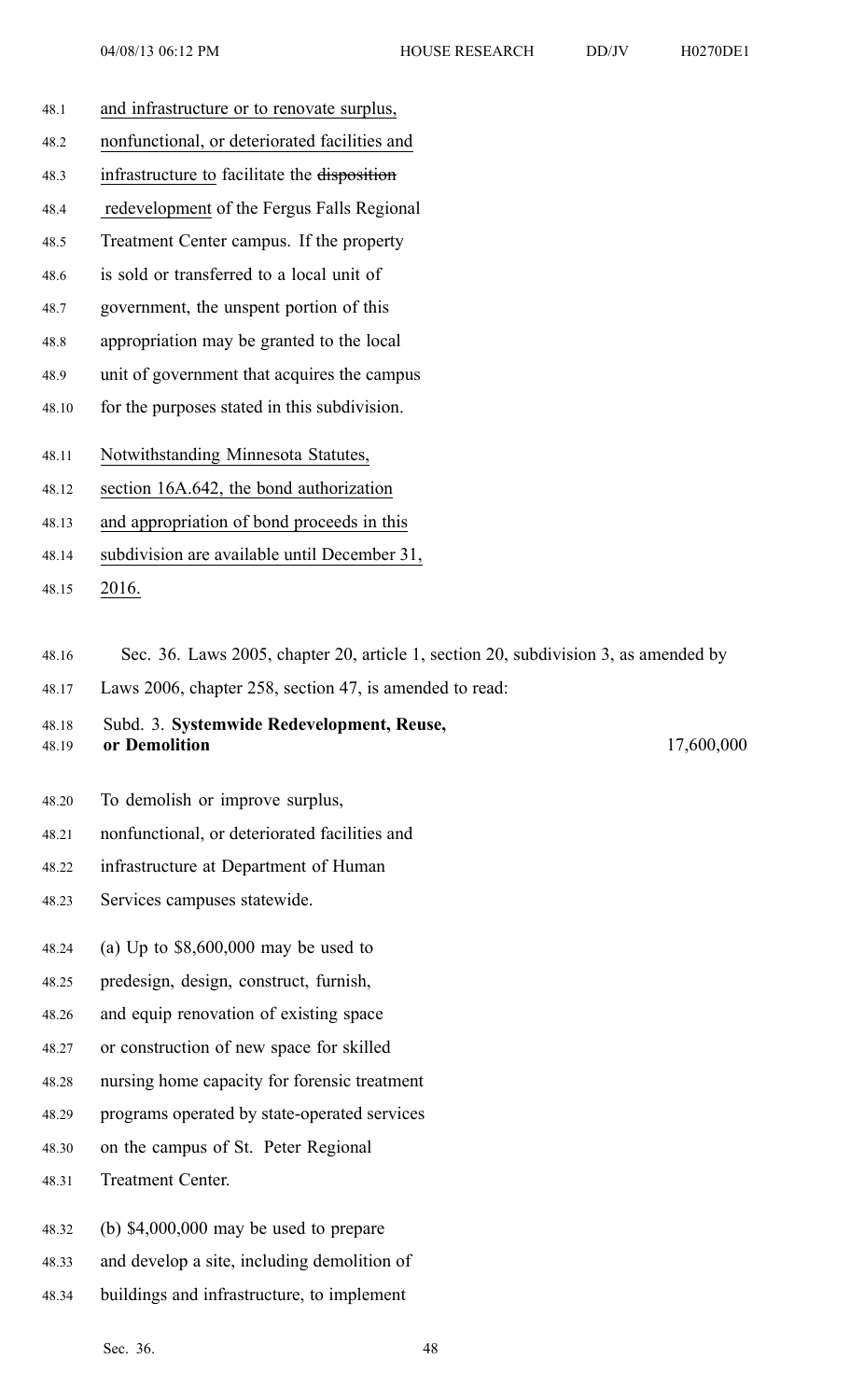49.1 the redevelopment and reuse of the 49.2 Ah-Gwah-Ching Regional Treatment Center 49.3 campus. If the property is sold or transferred 49.4 to <sup>a</sup> local unit of government, the unspen<sup>t</sup> 49.5 portion of this appropriation may be granted 49.6 to the local unit of governmen<sup>t</sup> that acquires 49.7 the campus for the purposes stated in this

49.8 subdivision.

49.9 Up to \$400,000 may be used for <sup>a</sup> gran<sup>t</sup> 49.10 to the city of Walker to connect the water 49.11 reservoir to the city.

49.12 (c) \$1,000,000 may be used to renovate one 49.13 or more buildings for chemical dependency 49.14 treatment specializing in methamphetamine 49.15 addiction, and demolish buildings, on the 49.16 Willmar Regional Treatment Center campus. 49.17 If the property is sold or transferred to <sup>a</sup> local 49.18 unit of government, the unspen<sup>t</sup> portion of 49.19 this appropriation may be granted to the local 49.20 unit of governmen<sup>t</sup> that acquires the campus 49.21 for the purposes stated in this subdivision.

49.22 (d) Up to \$2,210,000 may be spen<sup>t</sup> by the 49.23 commissioner of finance to retire municipal 49.24 bonds issued by the city of Fergus Falls 49.25 and to retire interfund loans incurred by the 49.26 city of Fergus Falls in connection with the 49.27 waste incinerator and steam heating facility 49.28 at the Fergus Falls Regional Treatment 49.29 Center. \$447,610 of unexpended nonsalary 49.30 money from state-operated services may be 49.31 transferred as <sup>a</sup> gran<sup>t</sup> to the city of Fergus 49.32 Falls to retire interfund loans incurred by the 49.33 city of Fergus Falls in connection with the 49.34 waste incinerator and steam heating facility 49.35 at the Fergus Falls Regional Treatment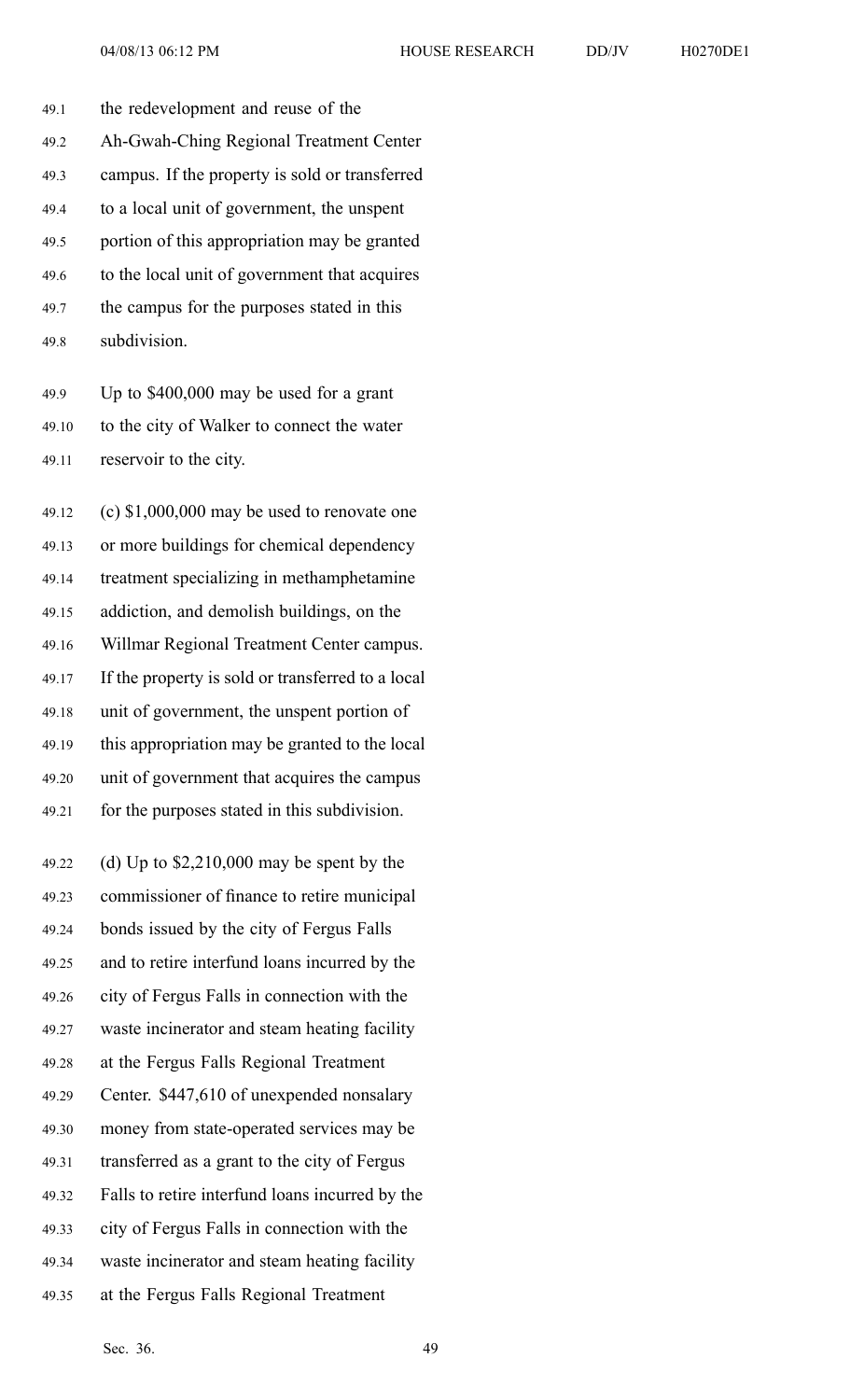| 50.1  | Center. This money is only available upon           |
|-------|-----------------------------------------------------|
| 50.2  | satisfactory completion of implementation of        |
| 50.3  | the final master plan agreement, as approved        |
| 50.4  | by the Department of Administration, the            |
| 50.5  | Department of Human Services, and the city          |
| 50.6  | of Fergus Falls.                                    |
| 50.7  | (e) Up to $$400,000$ may be used for a grant        |
| 50.8  | to the city of Fergus Falls for hazardous           |
| 50.9  | materials abatement, improvements to basic          |
| 50.10 | infrastructure to be owned by a public entity,      |
| 50.11 | including sanitary and storm sewer and water        |
| 50.12 | lines, public streets, curb, gutter, street lights, |
| 50.13 | or sidewalks, to make improvements for              |
| 50.14 | building envelope and structural integrity,         |
| 50.15 | and to demolish all or portions of surplus,         |
| 50.16 | nonfunctional, or deteriorated facilities           |
| 50.17 | and infrastructure or to renovate surplus,          |
| 50.18 | nonfunctional, or deteriorated facilities and       |
| 50.19 | infrastructure to facilitate redevelopment of       |
| 50.20 | the eity's waste-to-energy incineration plant       |
| 50.21 | located on the grounds of the Fergus Falls          |
| 50.22 | Regional Treatment Center campus.                   |
| 50.23 | Notwithstanding Minnesota Statutes,                 |
| 50.24 | section 16A.642, the bond authorization             |
| 50.25 | and appropriation of bond proceeds in this          |
| 50.26 | paragraph are available until December 31,          |
| 50.27 | 2016.                                               |
| 50.28 | (f) The provisions, terms, and conditions of        |
| 50.29 | any grant made by the director of the Office of     |
| 50.30 | Environmental Assistance under Minnesota            |
| 50.31 | Statutes, chapter 115A, to the city of Fergus       |
| 50.32 | Falls for the waste incinerator steam heating       |

- 50.33 facility that supports the Fergus Falls
- 50.34 Regional Treatment Center and that may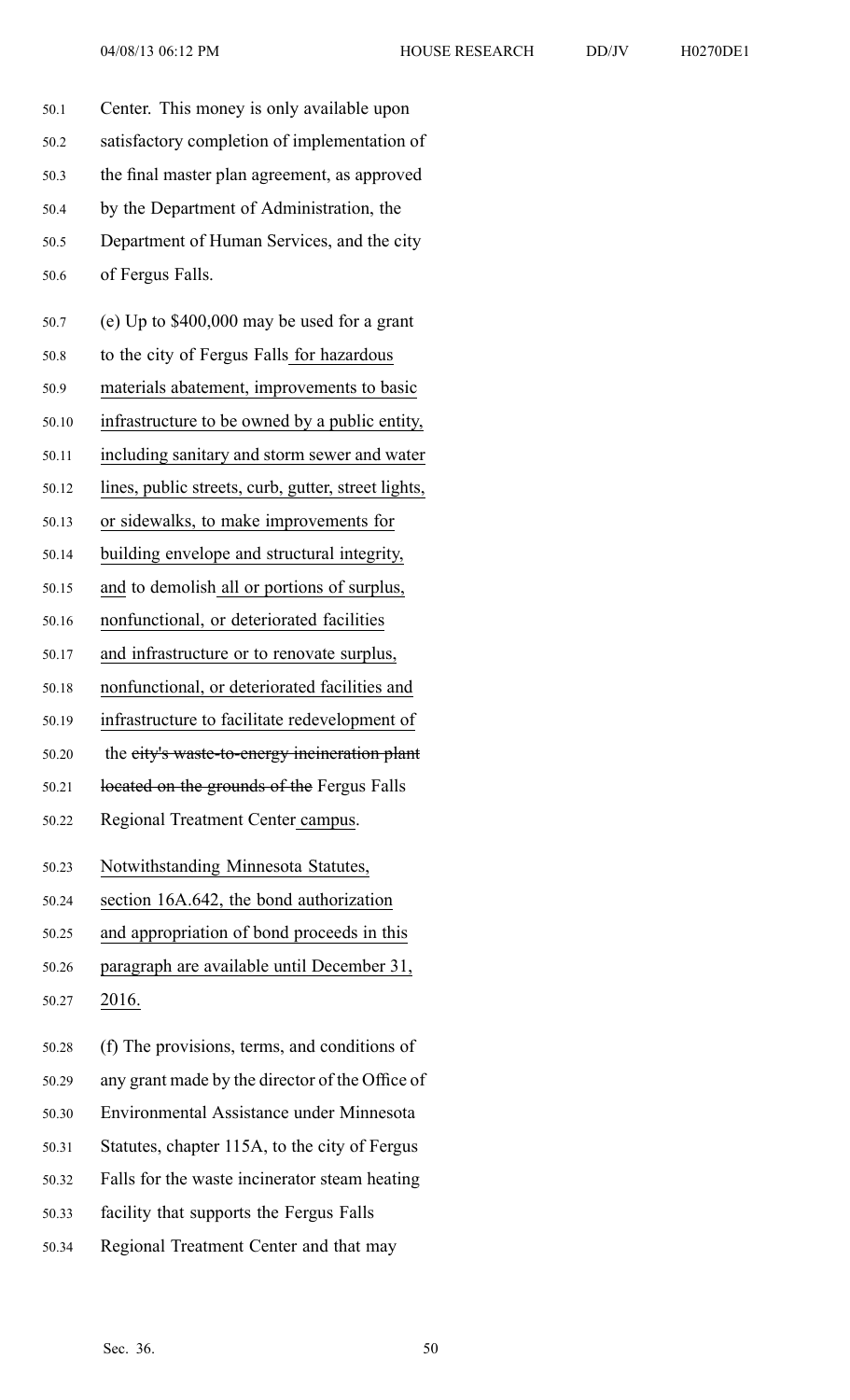- 51.1 come into effect as <sup>a</sup> result of the incinerator
- 51.2 and facility being closed, are hereby waived.
- 51.3 Sec. 37. Laws 2005, chapter 20, article 1, section 23, subdivision 12, as amended by
- 51.4 Laws 2006, chapter 171, section 2, Laws 2006, chapter 258, section 50, and Laws 2010,
- 51.5 chapter 189, section 47, is amended to read:
- 51.6 Subd. 12. **Bioscience Development** 18,500,000
- 51.7 For grants to political subdivisions to
- 51.8 predesign, design, acquire, construct, furnish,
- 51.9 and equip publicly owned infrastructure
- 51.10 required to suppor<sup>t</sup> bioscience development
- 51.11 in this state.
- 51.12 \$2,500,000 is for <sup>a</sup> gran<sup>t</sup> to the city of
- 51.13 Worthington. The \$313,947.17 remaining
- 51.14 from this appropriation, which was reported
- 51.15 to the legislature according to Minnesota
- 51.16 Statutes, section 16A.642, subdivision 1,
- 51.17 on January 2, 2013, is reauthorized and
- 51.18 does not cancel under the terms of that
- 51.19 subdivision. The bond sale authorization
- 51.20 and appropriation of bond proceeds for
- 51.21 this project are available until December
- 51.22 31, 2016, and also may be used to design,
- 51.23 construct, furnish, and equip <sup>a</sup> laboratory
- 51.24 and technology training center on the site
- 51.25 supported by the infrastructure.
- 51.26 \$14,000,000 cumulatively is for grants to the
- 51.27 counties of Ramsey and Anoka for public
- 51.28 improvements to the portion of County Road
- 51.29 J located within each county, and for road and
- 51.30 bridge improvement costs at marked Trunk
- 51.31 Highway 36 and Rice Street in Ramsey
- 51.32 County in suppor<sup>t</sup> of bioscience business
- 51.33 development. This amount may be used to
- 51.34 repay loans the proceeds of which were used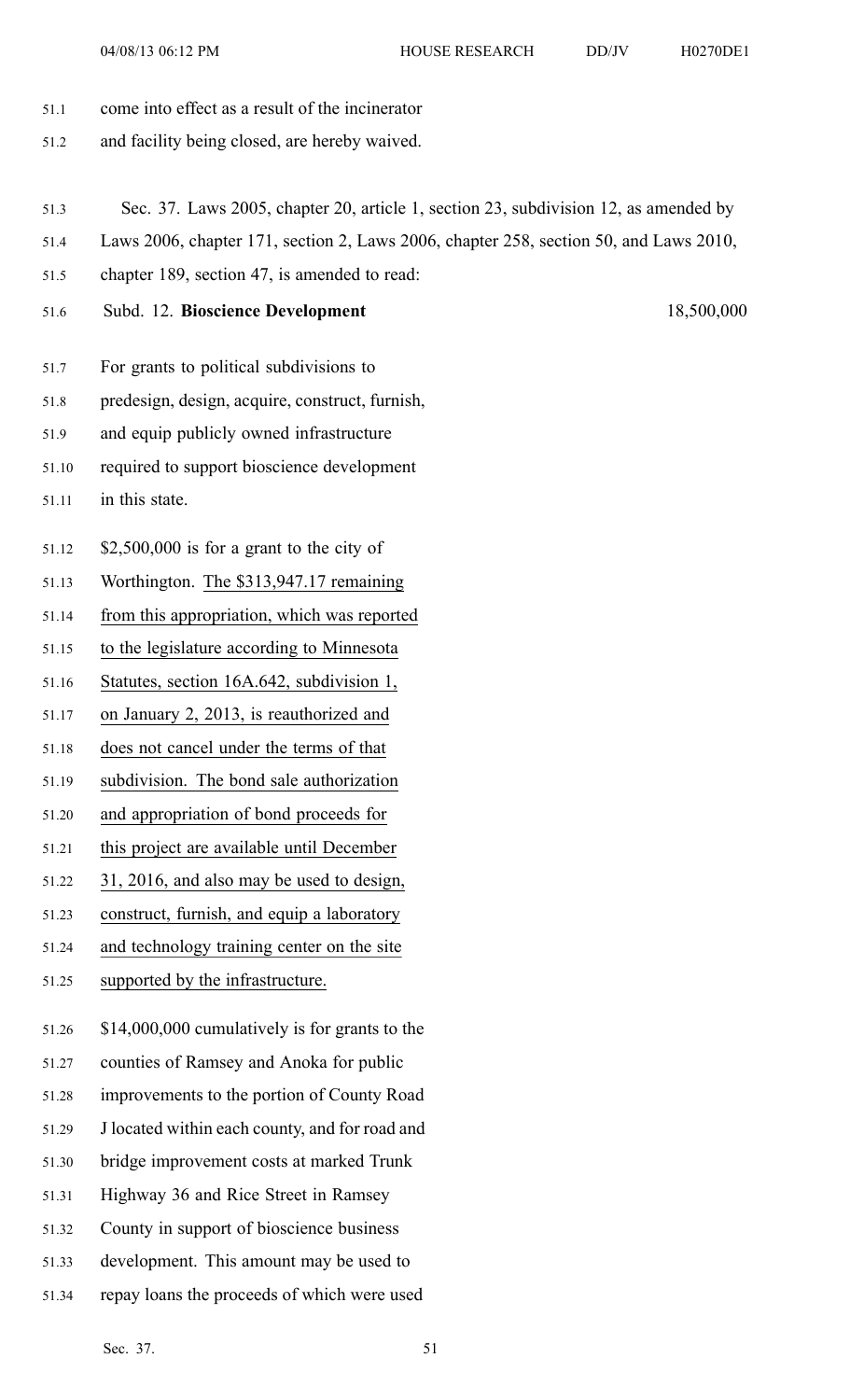- 52.1 for the public improvement. The grants to
- 52.2 the individual counties shall be in amounts
- 52.3 proportionate to the individual counties' costs
- 52.4 associated with the public improvements.
- 52.5 \$2,000,000 is for bioscience business
- 52.6 development public infrastructure grants
- 52.7 under new Minnesota Statutes, section
- 52.8 116J.435.
- 52.9 Sec. 38. Laws 2006, chapter 258, section 17, subdivision 8, as amended by Laws
- 52.10 2008, chapter 179, section 64, and Laws 2011, First Special Session chapter 12, section
- 52.11 30, is amended to read:

## 52.12 Subd. 8. **Metropolitan Regional Parks Capital** 52.13 **Improvements** 35,362,000

- 52.14 For the cost of improvements and betterments
- 52.15 of <sup>a</sup> capital nature and acquisition by the
- 52.16 council and local governmen<sup>t</sup> units of
- 52.17 regional recreational open-space lands in
- 52.18 accordance with the council's policy plan
- 52.19 as provided in Minnesota Statutes, section
- 52.20 473.147. Priority must be given to park
- 52.21 rehabilitation and land acquisition projects.
- 52.22 \$300,000 is for <sup>a</sup> gran<sup>t</sup> to the city of
- 52.23 Bloomington for environmental analysis
- 52.24 and review, design, and construction of <sup>a</sup>
- 52.25 multimodal trail connection across or through
- 52.26 Long Meadow Lake in the vicinity of the old
- 52.27 Cedar Avenue bridge and for development
- 52.28 of <sup>a</sup> segmen<sup>t</sup> of the Minnesota Valley State
- 52.29 Trail from Fort Snelling State Park to the
- 52.30 Long Meadow Lake crossing to serve as
- 52.31 <sup>a</sup> hiking and bicycling trail connection to
- 52.32 renovate and restore, or to replace, the Old
- 52.33 Cedar Avenue Bridge for bicycle commuters
- 52.34 and recreational users. Notwithstanding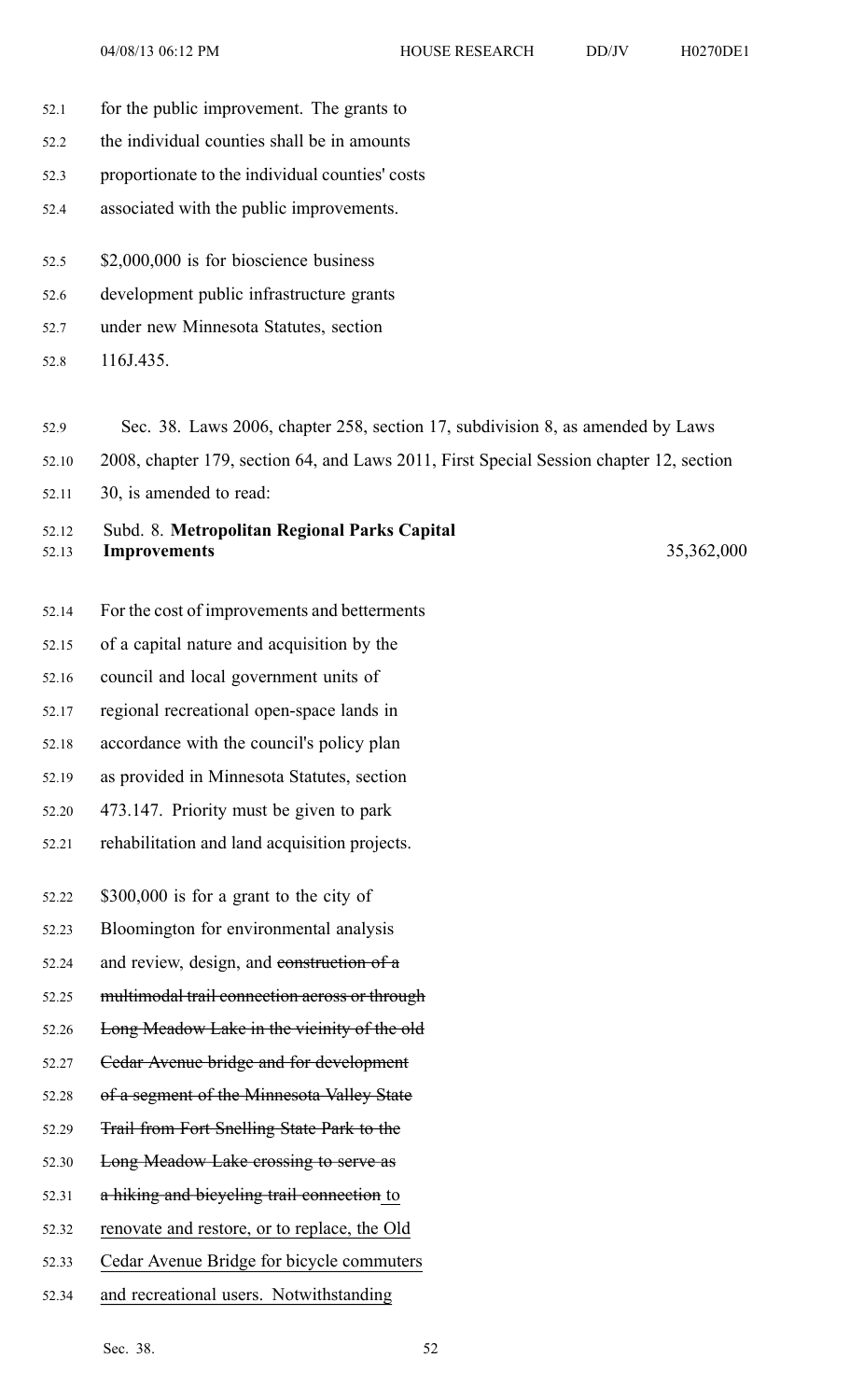- 53.1 Minnesota Statutes, section 16A.642, the 53.2 bond sale authorization and appropriation of 53.3 bond proceeds for this project are available 53.4 until December 31, 2017. 53.5 \$6,000,000 is for <sup>a</sup> gran<sup>t</sup> to the county of 53.6 Dakota to acquire land for <sup>a</sup> regional park 53.7 and wildlife area adjacent to the Vermillion 53.8 Highlands Research, Recreation, and Wildlife 53.9 Management Area in Dakota County. 53.10 \$1,800,000 is for <sup>a</sup> gran<sup>t</sup> to the city of 53.11 Minneapolis to complete land acquisition for 53.12 and construction of the Cedar Lake Trail. 53.13 \$3,500,000 is for <sup>a</sup> gran<sup>t</sup> to the Minneapolis 53.14 Park and Recreation Board to design, 53.15 construct, furnish, and equip <sup>a</sup> new cultural 53.16 and community center in the East Phillips 53.17 neighborhood in Minneapolis. 53.18 \$250,000 is for <sup>a</sup> gran<sup>t</sup> to the Minneapolis 53.19 Park and Recreation Board to predesign 53.20 completion of the Grand Rounds National 53.21 Scenic Byway by providing <sup>a</sup> link between 53.22 northeast Minneapolis on Stinson Avenue and 53.23 Southeast Minneapolis at East River Road. 53.24 \$2,500,000 is for <sup>a</sup> gran<sup>t</sup> to the Minneapolis 53.25 Park and Recreation Board to mitigate 53.26 flooding at Lake of the Isles in the city 53.27 of Minneapolis. The gran<sup>t</sup> must be used 53.28 for shoreline stabilization and restoration, 53.29 dredging, wetland replacement, and other 53.30 infrastructure improvements necessary to 53.31 deal with the 1997 flood damage and to 53.32 preven<sup>t</sup> future flooding. 53.33 \$321,000 is for <sup>a</sup> gran<sup>t</sup> to Ramsey County
- 53.34 to construct <sup>a</sup> bicycle and pedestrian trail on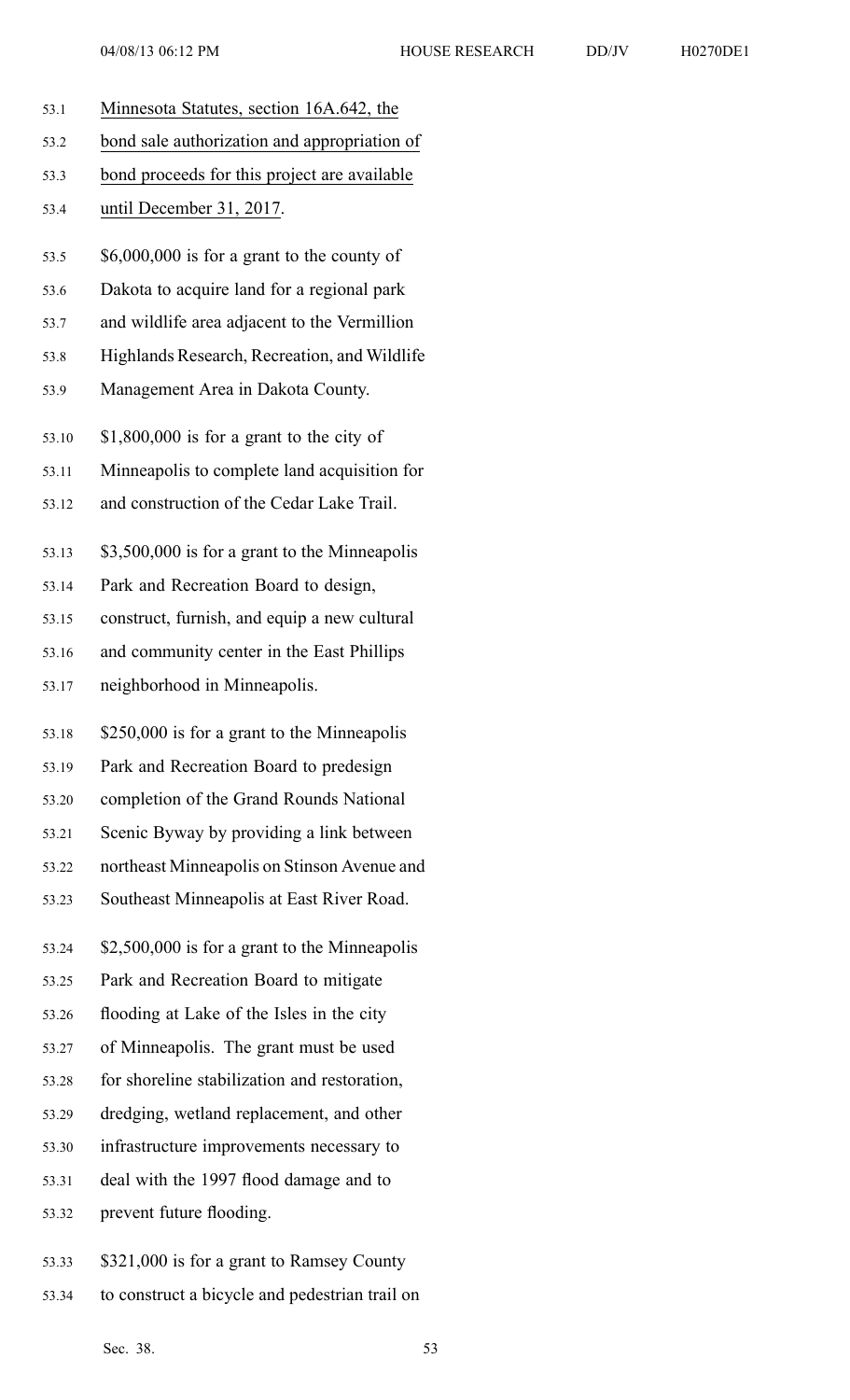- 
- 54.1 the north side of Lower Afton Road between 54.2 Century Avenue and McKnight Road in the 54.3 city of Maplewood. This appropriation is 54.4 not available until the commissioner has 54.5 determined that at least an equal amount has 54.6 been committed from nonstate sources. 54.7 \$9,000,000 is for <sup>a</sup> gran<sup>t</sup> to the city of St. 54.8 Paul to predesign, design, construct, furnish, 54.9 equip, and redevelop infrastructure at the 54.10 Como Zoo. 54.11 \$2,500,000 is for <sup>a</sup> gran<sup>t</sup> to the city of St. 54.12 Paul to acquire land for and to predesign, 54.13 design, construct, furnish, and equip river 54.14 park development and redevelopment 54.15 infrastructure in National Great River Park 54.16 along the Mississippi River in St. Paul. 54.17 \$2,000,000 is for <sup>a</sup> gran<sup>t</sup> to the city of 54.18 South St. Paul for the closure, capping, and 54.19 remediation of approximately 80 acres of 54.20 the Port Crosby construction and demolition 54.21 debris landfill in South St. Paul, as the fifth 54.22 phase of converting the land into parkland, 54.23 and to restore approximately 80 acres of 54.24 riverfront land along the Mississippi River. 54.25 \$191,000 is for <sup>a</sup> gran<sup>t</sup> to the city of White 54.26 Bear Lake to construct the Lake Avenue 54.27 Regional Trail connecting Highway 96 54.28 Regional Trail with Ramsey Beach. 54.29 Sec. 39. Laws 2006, chapter 258, section 18, subdivision 6, is amended to read: 54.30 Subd. 6. **Systemwide Redevelopment, Reuse,**
- 54.31 **or Demolition** 5,000,000
- 54.32 To abate hazardous materials, design,
- 54.33 construct, or improve basic infrastructure
- 54.34 to be owned by <sup>a</sup> public entity, including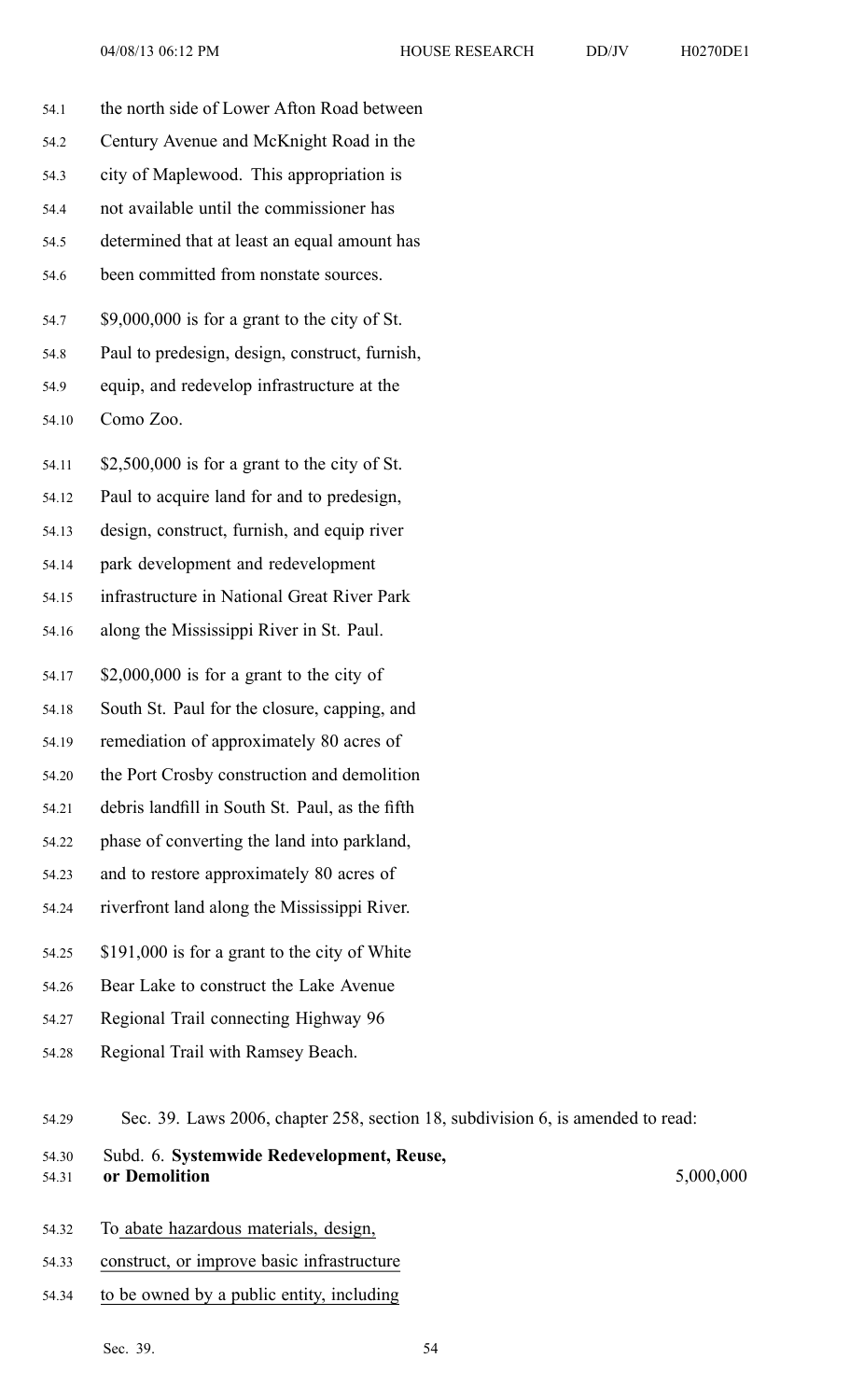| H0270DE1 |  |
|----------|--|

| 55.1  | sanitary and storm sewer and water lines,                                                                                                      |
|-------|------------------------------------------------------------------------------------------------------------------------------------------------|
| 55.2  | public streets, curb, gutter, street lights,                                                                                                   |
| 55.3  | or sidewalks, to make improvements                                                                                                             |
| 55.4  | for building envelope and structural                                                                                                           |
| 55.5  | integrity, demolish all or portions of                                                                                                         |
| 55.6  | surplus, nonfunctional, or deteriorated                                                                                                        |
| 55.7  | facilities and infrastructure or to renovate                                                                                                   |
| 55.8  | surplus, nonfunctional, or deteriorated                                                                                                        |
| 55.9  | facilities and infrastructure at to facilitate                                                                                                 |
| 55.10 | redevelopment of Department of Human                                                                                                           |
| 55.11 | Services campuses that the commissioner                                                                                                        |
| 55.12 | of administration is authorized to convey                                                                                                      |
| 55.13 | to a local unit of government under Laws                                                                                                       |
| 55.14 | 2005, chapter 20, article 1, section 46, or                                                                                                    |
| 55.15 | other law. These projects must facilitate the                                                                                                  |
| 55.16 | redevelopment or reuse of these campuses                                                                                                       |
| 55.17 | and must be implemented consistent with                                                                                                        |
| 55.18 | the comprehensive redevelopment plans                                                                                                          |
| 55.19 | developed and approved under Laws                                                                                                              |
| 55.20 | 2003, First Special Session chapter 14,                                                                                                        |
| 55.21 | article 6, section 64, subdivision 2, unless                                                                                                   |
| 55.22 | expressly provided otherwise. If a surplus                                                                                                     |
| 55.23 | campus is sold or transferred to a local                                                                                                       |
| 55.24 | unit of government, unspent portions of                                                                                                        |
| 55.25 | this appropriation may be granted to that                                                                                                      |
| 55.26 | local unit of government for the purposes                                                                                                      |
| 55.27 | stated in this subdivision. Notwithstanding                                                                                                    |
| 55.28 | Minnesota Statutes, section 16A.642, the                                                                                                       |
| 55.29 | bond authorization and appropriation of bond                                                                                                   |
| 55.30 | proceeds in this subdivision are available                                                                                                     |
| 55.31 | until December 31, 2016.                                                                                                                       |
|       | $\alpha$ $\alpha$ $\beta$ $\alpha$ $\beta$ $\alpha$ $\beta$ $\beta$ $\beta$ $\beta$ $\beta$ $\beta$ $\gamma$ $\beta$ $\gamma$ $\beta$ $\gamma$ |
|       |                                                                                                                                                |

55.32 Sec. 40. Laws 2008, chapter 179, section 7, subdivision 26, as amended by Laws 2009, 55.33 chapter 7, section 1, is amended to read:

55.34 Subd. 26. **Regional and Local Park Grants** 1,621,000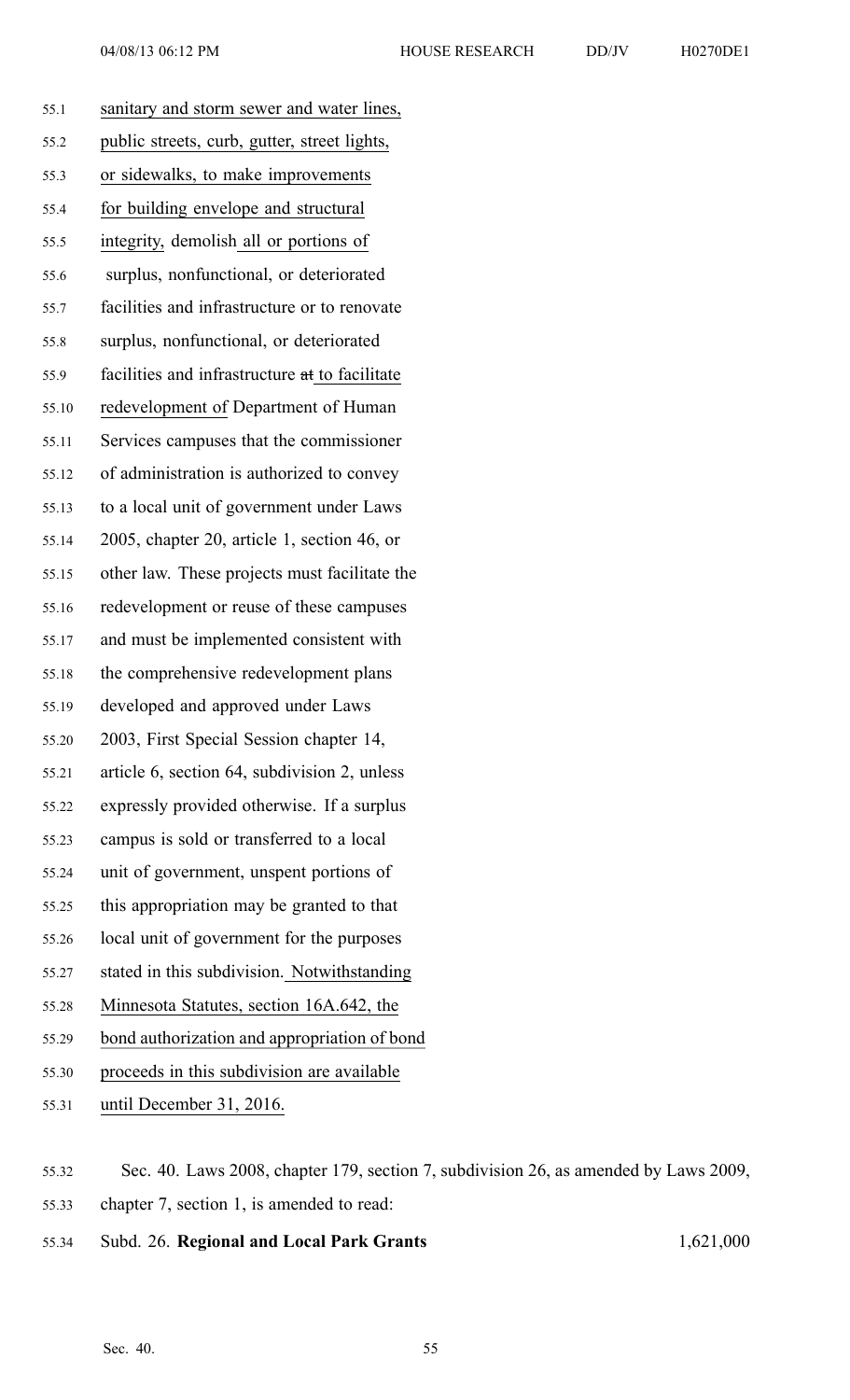- 56.1 An appropriation in this subdivision is not 56.2 available unless <sup>a</sup> covenant is placed, or has 56.3 been placed, on the land to keep the land as <sup>a</sup> 56.4 public park in perpetuity. 56.5 \$492,000 is for <sup>a</sup> gran<sup>t</sup> to Stearns County to 56.6 acquire 23 acres of land adjacent to Warner 56.7 Lake Park in Stearns County to serve as par<sup>t</sup> 56.8 of the Central Minnesota Parks and Trails. 56.9 \$500,000 is for <sup>a</sup> gran<sup>t</sup> to Chisago City 56.10 to acquire land for the creation of Ojiketa 56.11 Regional Park in Chisago County. 56.12 \$129,000 is for <sup>a</sup> gran<sup>t</sup> to the city of 56.13 Ortonville to construct improvements of 56.14 <sup>a</sup> capital nature at the Minnesota River 56.15 Regional Park in the city of Ortonville. 56.16 \$500,000 is for <sup>a</sup> gran<sup>t</sup> to the city of Sartell 56.17 to acquire up to 68 acres of land located 56.18 along the Sauk River near the confluence of 56.19 the Mississippi to serve as par<sup>t</sup> of the Central 56.20 Minnesota Regional Parks and Trails. This 56.21 appropriation, which was reported to the 56.22 legislature according to Minnesota Statutes,
- 56.23 section 16A.642, subdivision 1, on January
- 56.24 2, 2013, is reauthorized and does not cancel
- 56.25 under the terms of that subdivision. The
- 56.26 bond sale authorization and appropriation of
- 56.27 bond proceeds for this project are available
- 56.28 until December 31, 2016.
- 56.29 Sec. 41. Laws 2008, chapter 365, section 4, subdivision 3, as amended by Laws
- 56.30 2010, chapter 189, section 58, and Laws 2011, First Special Session chapter 12, section
- 56.31 36, is amended to read:
- 56.32 Subd. 3. **Old Cedar Avenue Bridge** 2,000,000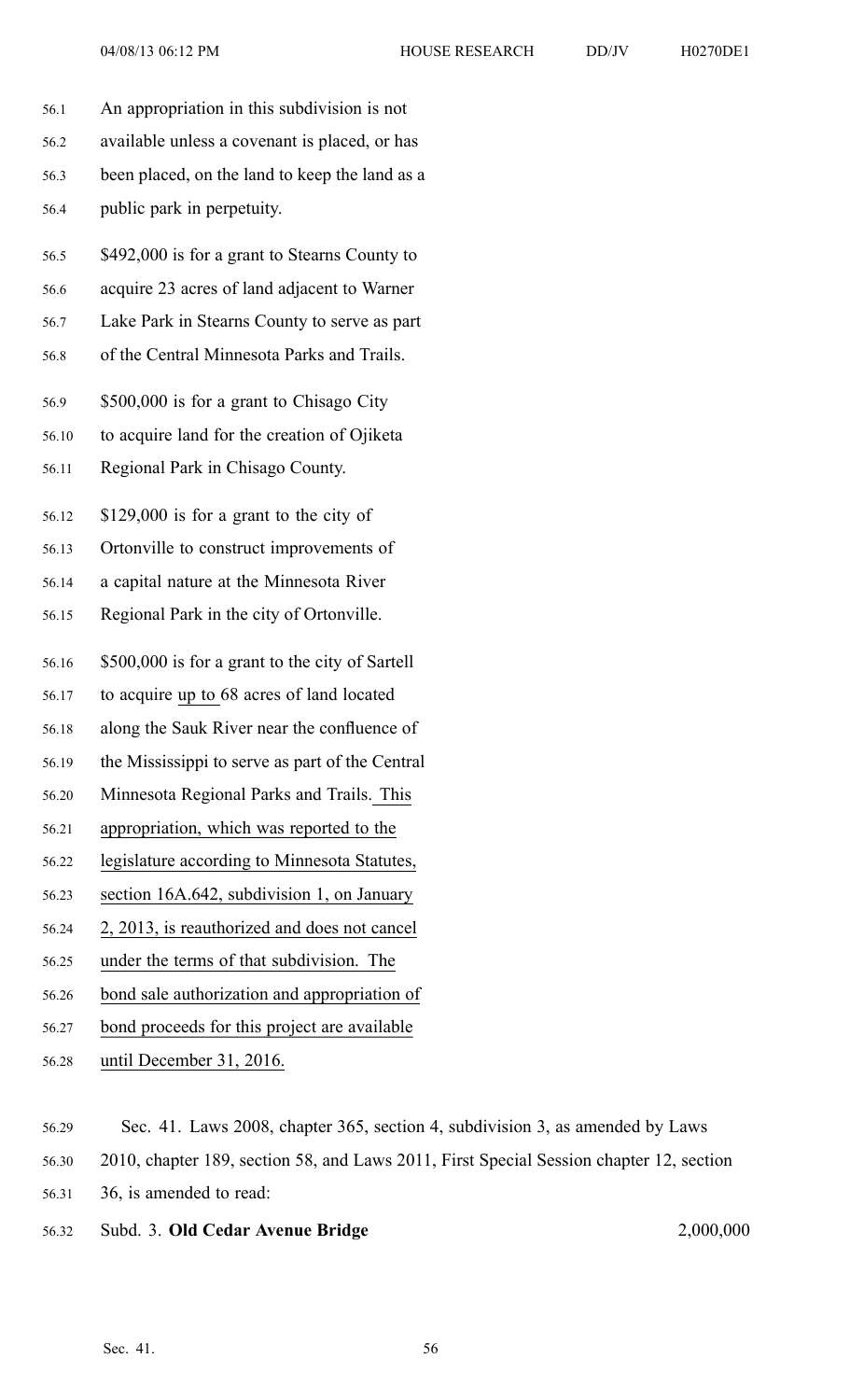- 57.1 For <sup>a</sup> gran<sup>t</sup> to the city of Bloomington for 57.2 environmental analysis and review, design, 57.3 and construction of <sup>a</sup> multimodal trail 57.4 connection across or through Long Meadow 57.5 Lake in the vicinity of the old Cedar Avenue 57.6 Bridge and for development of a segment of 57.7 the Minnesota Valley State Trail from Fort 57.8 Snelling State Park to the Long Meadow Lake 57.9 erossing to renovate and restore, or to replace, 57.10 the old Cedar Avenue Bridge for bicycle 57.11 commuters and recreational users. This 57.12 appropriation is added to the appropriation 57.13 in Laws 2006, chapter 258, section 17, 57.14 subdivision 8, as amended. Notwithstanding 57.15 Minnesota Statutes, section 16A.642, the
- 57.16 bond sale authorization and appropriation of
- 57.17 bond proceeds for this project are available
- 57.18 until December 31, 2017.

57.19 Sec. 42. Laws 2009, chapter 93, article 1, section 22, the effective date, as amended by 57.20 Laws 2011, First Special Session chapter 12, section 38, the effective date, is amended to 57.21 read:

57.22 **EFFECTIVE DATE.** This section is effective the day following final enactment 57.23 and expires July 1, 2013.

- 57.24 Sec. 43. Laws 2010, chapter 189, section 16, subdivision 4, as amended by Laws 2011, 57.25 First Special Session chapter 12, section 45, is amended to read:
- 57.26 Subd. 4. **Metropolitan Regional Parks and** 57.27 **Trails Capital Improvements**
- 57.28 (a) **Metropolitan Council Priorities** 10,500,000
- 57.29 For the cost of improvements and betterments
- 57.30 of <sup>a</sup> capital nature and acquisition by the
- 57.31 council and local governmen<sup>t</sup> units of
- 57.32 regional recreational open-space lands in
- 57.33 accordance with the council's policy plan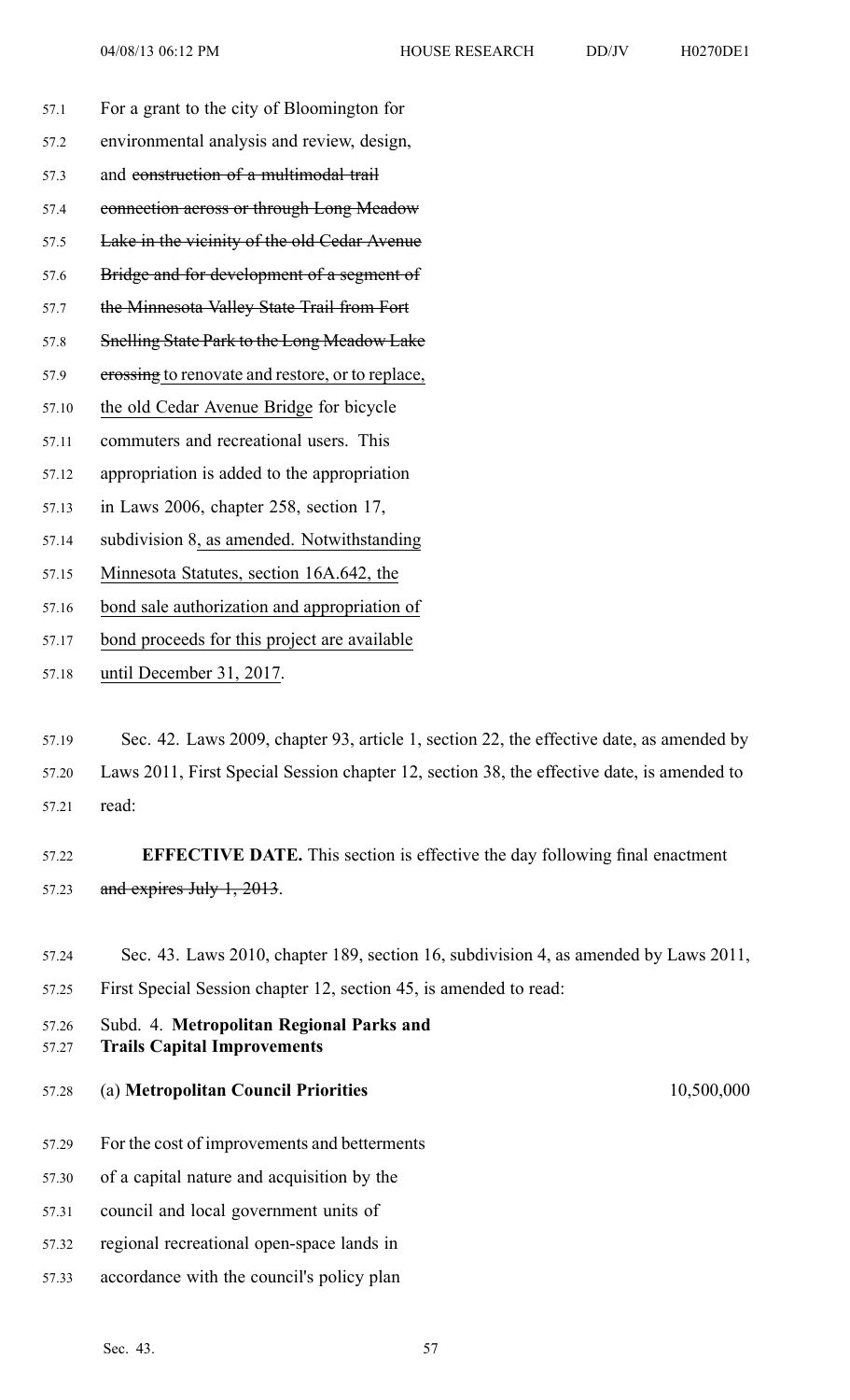04/08/13 06:12 PM HOUSE RESEARCH DD/JV H0270DE1

58.1 as provided in Minnesota Statutes, section 58.2 473.147. Priority must be given to park 58.3 rehabilitation and land acquisition projects. 58.4 This appropriation must not be used to 58.5 purchase easements. 58.6 (b) **Como Zoo** 11,000,000 58.7 For <sup>a</sup> gran<sup>t</sup> to the city of St. Paul to predesign, 58.8 design, construct, furnish, and equip phase 2 58.9 renovation of exhibits at the Como Zoo. 58.10 (d) **Old Cedar Avenue Bridge** 1,000,000 58.11 For <sup>a</sup> gran<sup>t</sup> to the city of Bloomington for 58.12 environmental analysis and review, design, 58.13 and construction of <sup>a</sup> multimodal trail 58.14 connection across or through Long Meadow 58.15 Lake in the vicinity of the Old Cedar Avenue 58.16 Bridge and for development of a segment of 58.17 the Minnesota Valley State Trail from Fort 58.18 Snelling State Park to the Long Meadow 58.19 **Lake crossing to renovate and restore, or to** 58.20 replace, the old Cedar Avenue Bridge for 58.21 bicycle commuters and recreational users. 58.22 The city of Bloomington must consult with 58.23 the city of Eagan and Dakota County on 58.24 the renovation project. Notwithstanding 58.25 Minnesota Statutes, section 16A.642, the 58.26 bond sale authorization and appropriation of 58.27 bond proceeds for this project are available 58.28 until December 31, 2017. 58.29 This appropriation is added to the 58.30 appropriation in Laws 2008, chapter 365, 58.31 section 4, subdivision 3, as amended by this 58.32 act. 58.33 (f) **Rock Island Bridge Park and Trail** 58.34 **Development** 1,000,000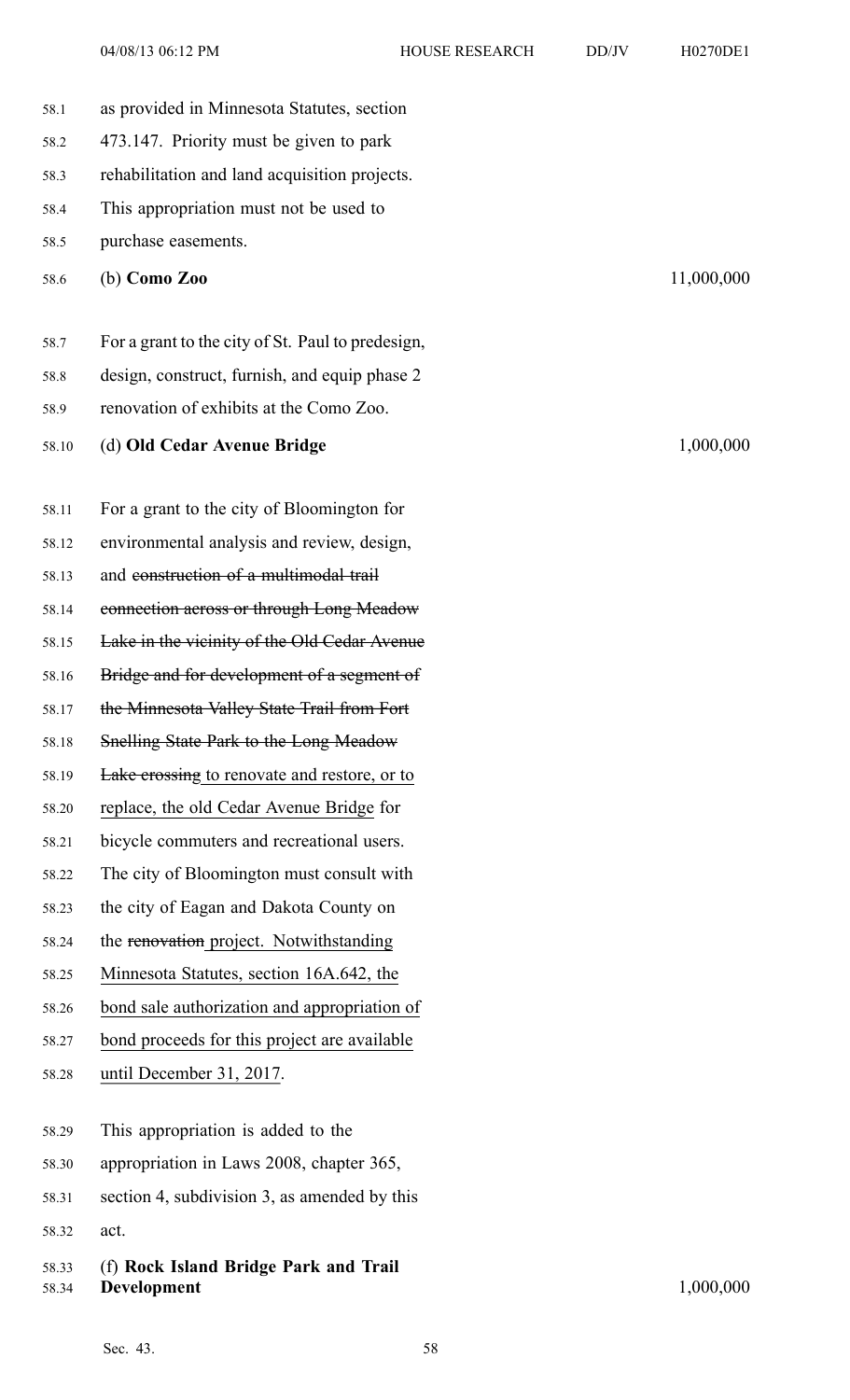| 59.1           | For a grant to the city of Inver Grove Heights                                                                                                          |
|----------------|---------------------------------------------------------------------------------------------------------------------------------------------------------|
| 59.2           | for park and trail development on the west                                                                                                              |
| 59.3           | bank of the Mississippi River in Dakota                                                                                                                 |
| 59.4           | County at the site of Mississippi River Bridge                                                                                                          |
| 59.5           | JAR 5600, commonly known as the Rock                                                                                                                    |
| 59.6           | Island Bridge. Any park or trails developed                                                                                                             |
| 59.7           | with this appropriation must connect with                                                                                                               |
|                |                                                                                                                                                         |
| 59.8           | any local, regional, or state trails in the                                                                                                             |
| 59.9           | vicinity, and the historic Rock Island Bridge.                                                                                                          |
| 59.10          | (i) Veterans Memorial Parks<br>2,000,000                                                                                                                |
| 59.11          | For a grant to the Minneapolis Park and                                                                                                                 |
| 59.12          | Recreation Board to: (1) design and construct                                                                                                           |
| 59.13          | an appropriate monument in Sheridan                                                                                                                     |
| 59.14          | Veterans Memorial Park on the Mississippi                                                                                                               |
| 59.15          | River in Minneapolis to memorialize the war                                                                                                             |
| 59.16          | service of Minnesota veterans of all wars;                                                                                                              |
| 59.17          | and (2) match money provided by Hennepin                                                                                                                |
| 59.18          | County to restore the flagpole monument                                                                                                                 |
|                | and plaza, and make other infrastructure                                                                                                                |
| 59.19          |                                                                                                                                                         |
| 59.20          | improvements of a capital nature for the                                                                                                                |
| 59.21          | Veterans of World War I Victory Memorial                                                                                                                |
| 59.22          | Parkway, consistent with Hennepin County's                                                                                                              |
| 59.23          | planned infrastructure improvements.                                                                                                                    |
| 59.24          | Sec. 44. REPEALER.                                                                                                                                      |
| 59.25          | Minnesota Statutes 2012, section 116J.433, is repealed.                                                                                                 |
|                |                                                                                                                                                         |
| 59.26          | Sec. 45. EFFECTIVE DATE.                                                                                                                                |
| 59.27          | This act is effective the day following final enactment."                                                                                               |
| 59.28          | Delete the title and insert:                                                                                                                            |
| 59.29          | "A bill for an act                                                                                                                                      |
| 59.30          | relating to capital investment; authorizing spending to acquire and better public                                                                       |
| 59.31          | land and buildings and other improvements of a capital nature with certain                                                                              |
| 59.32          | conditions; modifying previous appropriations; authorizing the Housing Finance                                                                          |
| 59.33<br>59.34 | Agency to issue housing infrastructure bonds; establishing new programs<br>and modifying or repealing existing programs; extending the authority to use |
| 59.35          | negotiated sales; authorizing the sale of state bonds; appropriating money;                                                                             |
| 59.36          | amending Minnesota Statutes 2012, sections 16A.641, subdivision 4a; 16B.24,                                                                             |
|                |                                                                                                                                                         |

59.37 subdivision 5; 126C.40, subdivision 5; 240A.09; 462A.37, subdivision 1, by